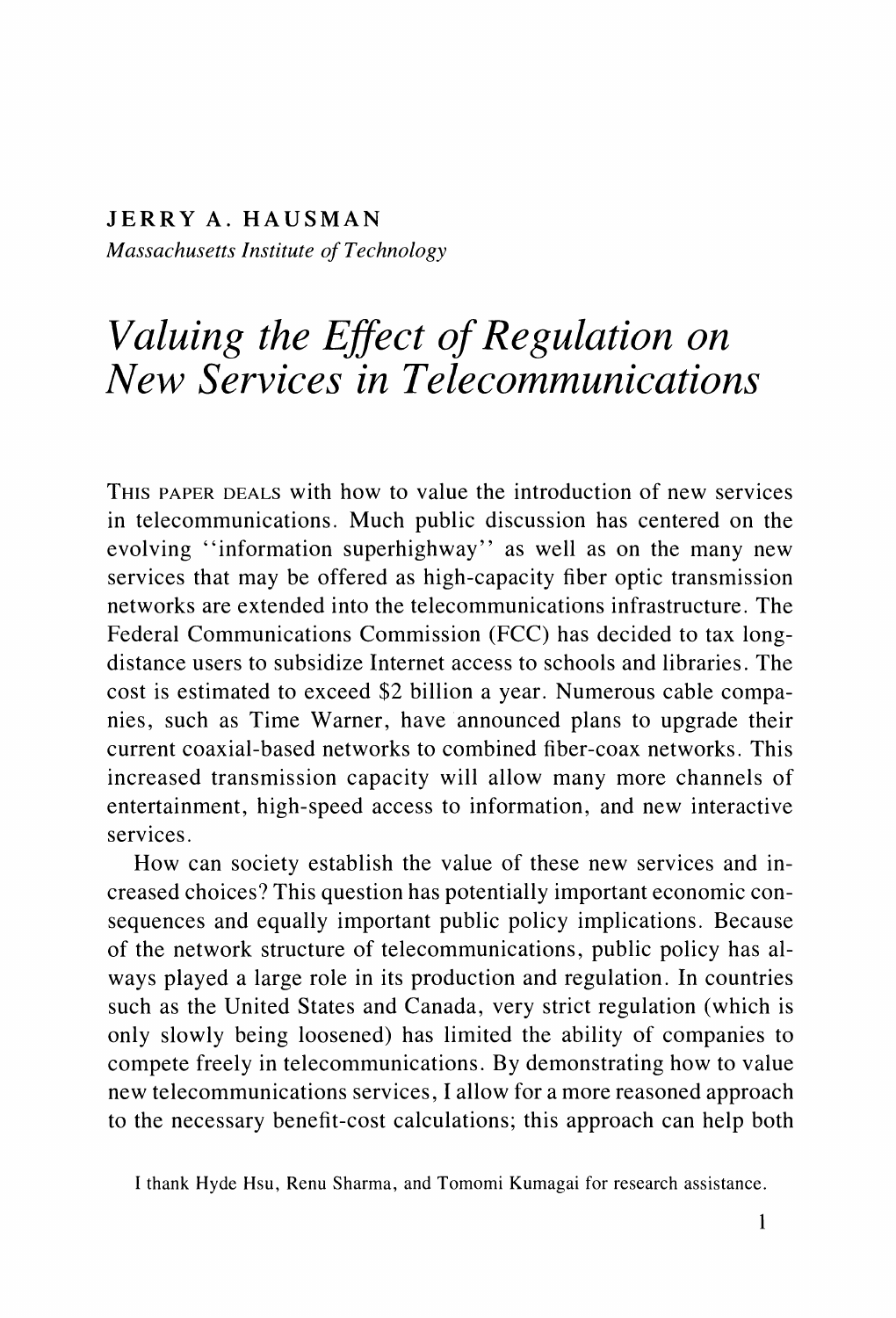**to guide public investment in telecommunications infrastructure and to evaluate the effects of regulation.** 

**To value new telecommunications services, I apply the method first introduced by the Nobel prizewinning economist Sir J. R. Hicks.' The basic idea underlying the economic approach to valuing new goods or services is the recognition that until these goods actually come on the market, consumers are unable to purchase them at any price, no matter how much they would like to buy them. Thus, in some sense, the price of the new good or service might as well be infinite.** 

**A more refined economic approach estimates the "virtual," or "reservation," price that sets demand for the new good or service to zero. At this virtual price, demand is zero, so a "virtual equilibrium" exists between demand and supply (which is zero). Estimation of the virtual price along with the expenditure function (demand curve) for the new good or service gives the economic value.** 

**The actual price of the new service will usually be well below the virtual price. The quantity consumed multiplied by the difference between the virtual price and the market price (multiplied by one-half) approximates the fundamental gain in value, also called the consumer surplus, from the new service.2 This economic approach uses market demand to value new goods and services because the market establishes what consumers are willing to pay.** 

**The introduction of new telecommunications services can lead to very large gains in consumer welfare. Consider voice messaging services introduced by local telephone companies in 1990; I estimate that the gain in consumer welfare from these new services was \$1.27 billion a year by 1994. Similarly, the introduction of cellular telephone services has led to estimated gains in consumer welfare of about \$50 billion a year.** 

**Introduction of a new telecommunications service is typically much different from the introduction of a new good in an industry that is not regulated. If Kellogg or General Mills wants to introduce a new brand of cereal, it manufactures the cereal and convinces supermarkets to** 

**2. This estimate is the calculation of the well-known welfare triangle, which measures consumer surplus and approximates the gain in consumer welfare.** 

**<sup>1.</sup> Hicks (1940). I recently used this methodology to value new varieties of consumer goods; see Hausman (1996a).**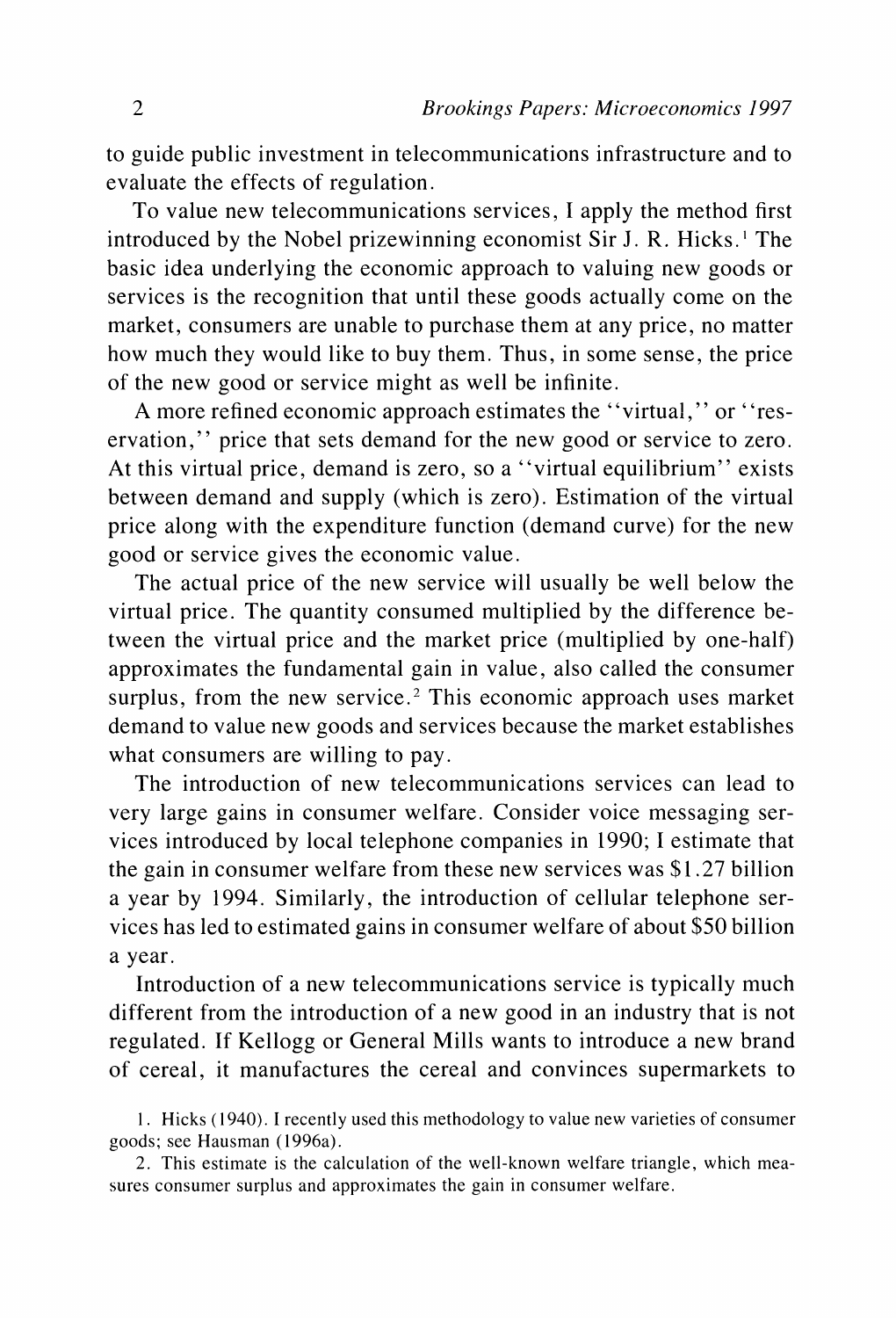**stock the new brand on their shelves. Consumers then decide whether the new brand will be successful by voting with their consumer expenditure. Regulation makes introduction of new telecommunications services much different. In the United States telecommunications companies must typically file an application with the FCC and state regulators. Potential competitors of the new service have economic incentives to attempt to stop or delay introduction of the new service. While regulators review the applications and attempt to sort out these claims, the new service can be delayed for many years, even decades. My approach allows estimation of the cost of these regulatory delays by valuing the economic gains that consumers would have had if the service had been available during the period of regulatory delay.** 

**To assess the economic costs of regulatory delay, I first consider the particular example of voice messaging services offered by the Bell operating companies. AT&T initially proposed to offer these services in the late 1970s. The FCC first delayed its decision and then refused to allow the Bell operating companies to offer these voice messaging services on an integrated basis with the rest of their telecommunications services. In 1986 the FCC reversed its decision. By then, however, the AT&T divestiture decree, the Modification of Final Judgment (MFJ), forbade the Bell operating companies to offer voice messaging services. Two years later, in 1988, the MFJ court vacated the restriction on information services, which included voice messaging services, and the Bell operating companies began to offer the services the next year, more than ten years after they were first proposed to be offered. The services have been available since 1990, and about 16 million consumers bought them in 1996. If, as I estimate, the consumer value from these services was \$1.27 billion in 1994, then the approximate ten-year regulatory delay cost consumers billions of dollars. Applying the methodology to the cost of regulatory delay in the introduction of cellular telephone service, I estimate the cost to consumers to be closer to \$100 billion in total, with more than \$25 billion lost in a single year.** 

**This cost of regulatory delay in the introduction of new telecommunications services has not received the attention it deserves. Although the potentially adverse effect of regulation on "dynamic economic efficiency" is often mentioned, the literature on the effects of regulation has largely ignored the actual effects of regulatory delays in**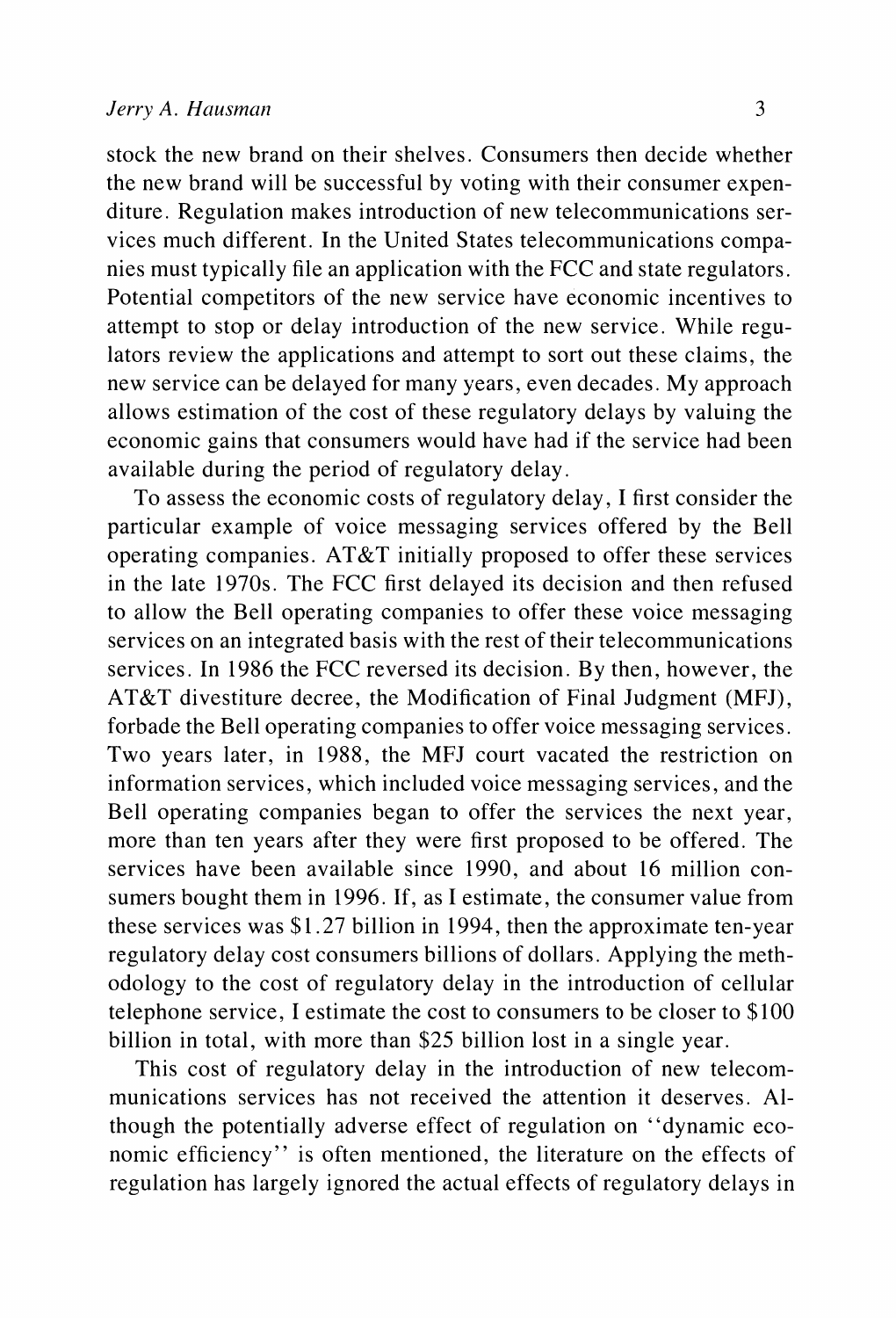**new services.3 I calculate the loss in consumer surplus and also the effect on the telecommunications consumer price index from the introduction of these new services. Either alternative measure of consumer welfare demonstrates the significant consumer gains from the introduction of new telecommunications services and the very large cost imposed by regulatory delay in the introduction of these services.** 

**Last, I consider the effect of current regulation on the future introduction of new telecommunications services. The FCC is aware of the cost of regulatory delay, which was widely discussed in the regulatory proceedings leading up to the FCC's decision to auction spectrum for personal communications services in 1994. In 1996, however, the FCC adopted new regulations to force local exchange companies to unbundle their networks and sell their services at very low prices to competitors. The pricing rules are being challenged in federal court, but if they are permitted to take effect, they will retard innovation and the future introduction of new services by telephone companies. Once again regulation will likely cost consumers billions of dollars.** 

## **The Economic Valuation of New Goods**

**Sir John Hicks made one of the first attempts to develop a theory for valuing new goods. In 1940 he valued social income and economic welfare using index number theory to analyze the effects of rationing and the introduction of new goods. Hicks correctly saw his approach as the basis for evaluating real income under these changes. Without completely working out the mathematics, he stated that for rationed goods the index numbers needed to be altered so that the price used in the index number calculated would lead to the amount of the ration being demanded. This higher price can be considered the "virtual price," which, when inserted into the demand function, leads to the observed amount of rationed demand.4 For new products Hicks stated** 

**<sup>3.</sup> See, for example, Joskow and Rose (1989) for a review of the effects of regulation. Oster and Quigley (1977) did find that regulation in the construction industry retarded diffusion of techniques, but they did not estimate the loss to consumer welfare from the regulation.** 

**<sup>4.</sup> See Neary and Roberts (1980) for a modern treatment of rationing using this approach.**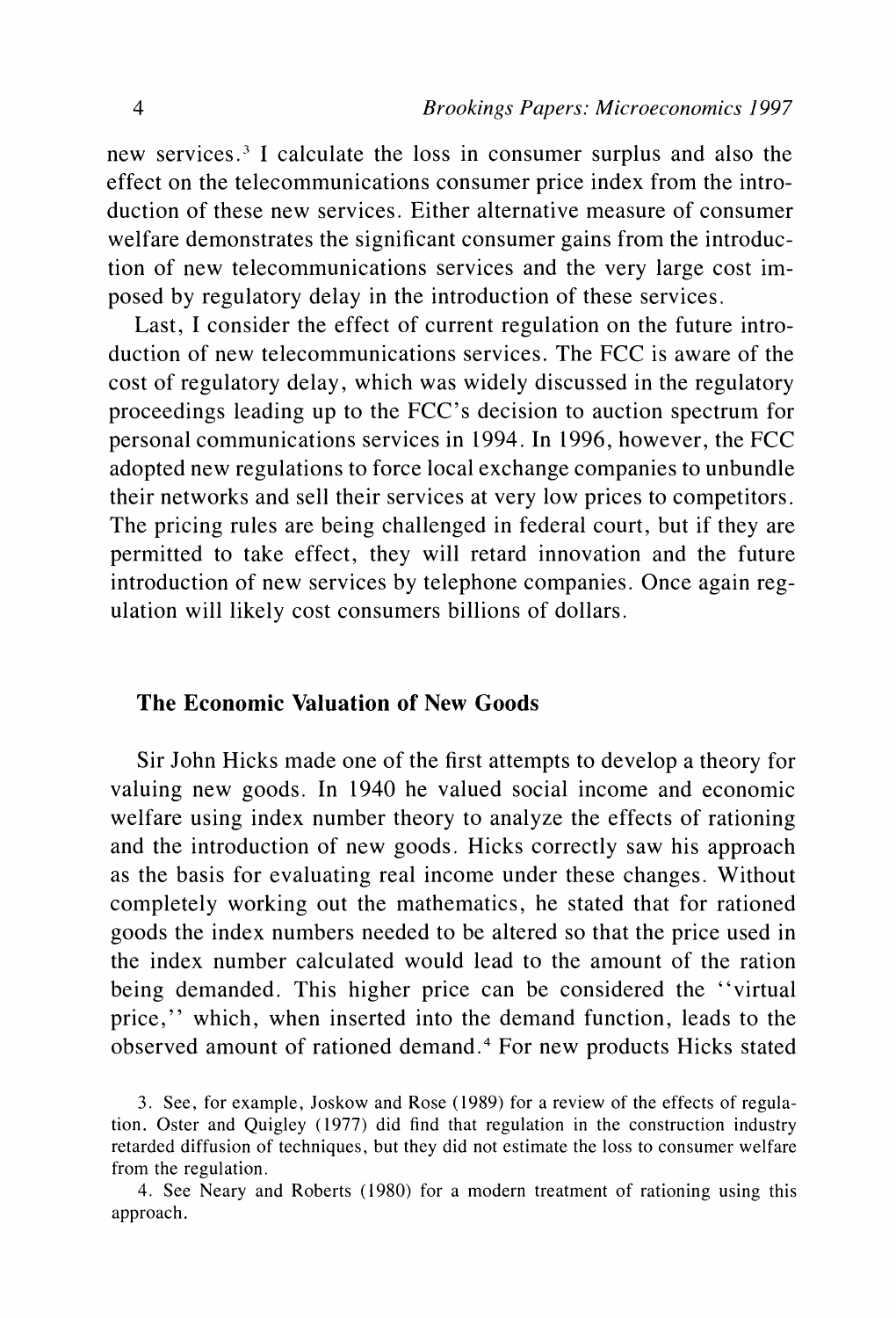**that the virtual price for periods in which the goods did not exist would "just make the demands for these commodities (from the whole com**munity) equal to zero."<sup>5</sup>

**Modern economists recognize this price as the shadow, or reservation, price that is used in the demand function to set demand equal to zero. Of course, new products in a sense are a special case of rationing where the demand for the good is zero. Given the demand function, I can solve for the virtual price and for the expenditure function (or the indirect utility function) and correctly value social welfare without using the index number formulas discussed by Hicks.6** 

**Rothbarth, in a 1941 paper on rationing, put the subject on firm mathematical footing and introduced the notion that a virtual price arises from the "price system with respect to which the quantities actually consumed are optimum . . . the 'virtual price system.' "7II use his approach to demonstrate the effect on the price index, or real income, of the introduction of a new good. In period 1 consider the**  demand for the new good,  $x_n$ , as a function of all prices and income, y:

(1) 
$$
x_n = g(p_1, ..., p_{n-1}, p_n, y).
$$

**Now if the good were not available in period 0, I solve for the virtual**  price,  $p_n^*$ , which causes the demand for the new good to be equal to **zero:** 

(2) 
$$
0 = x_n = g(p_1, ..., p_{n-1}, p_n^*, y).
$$

**The index number approach, used by both Hicks and Rothbarth, then**  considers the change in real income to be the ratio  $(p_n^*)(x_n) / (p_n)(x_n)$ . **Although this approach is approximately correct, it does not account for the need to change income y as the price is increased in order to stay on the same indifference curve so that the marginal value of income does not change. Thus, instead of using the Marshallian demand curve in equations 1 and 2, I instead would use the income-compensated and utility-constant Hicksian demand curve to do an exact welfare evalua-**

**<sup>5.</sup> Hicks (1940, p. 144).** 

**<sup>6.</sup> See Hausman (1980, 1981), who uses this approach in the context of female labor supply to make welfare calculations.** 

**<sup>7.</sup> Rothbarth (1940-41, p. 100).**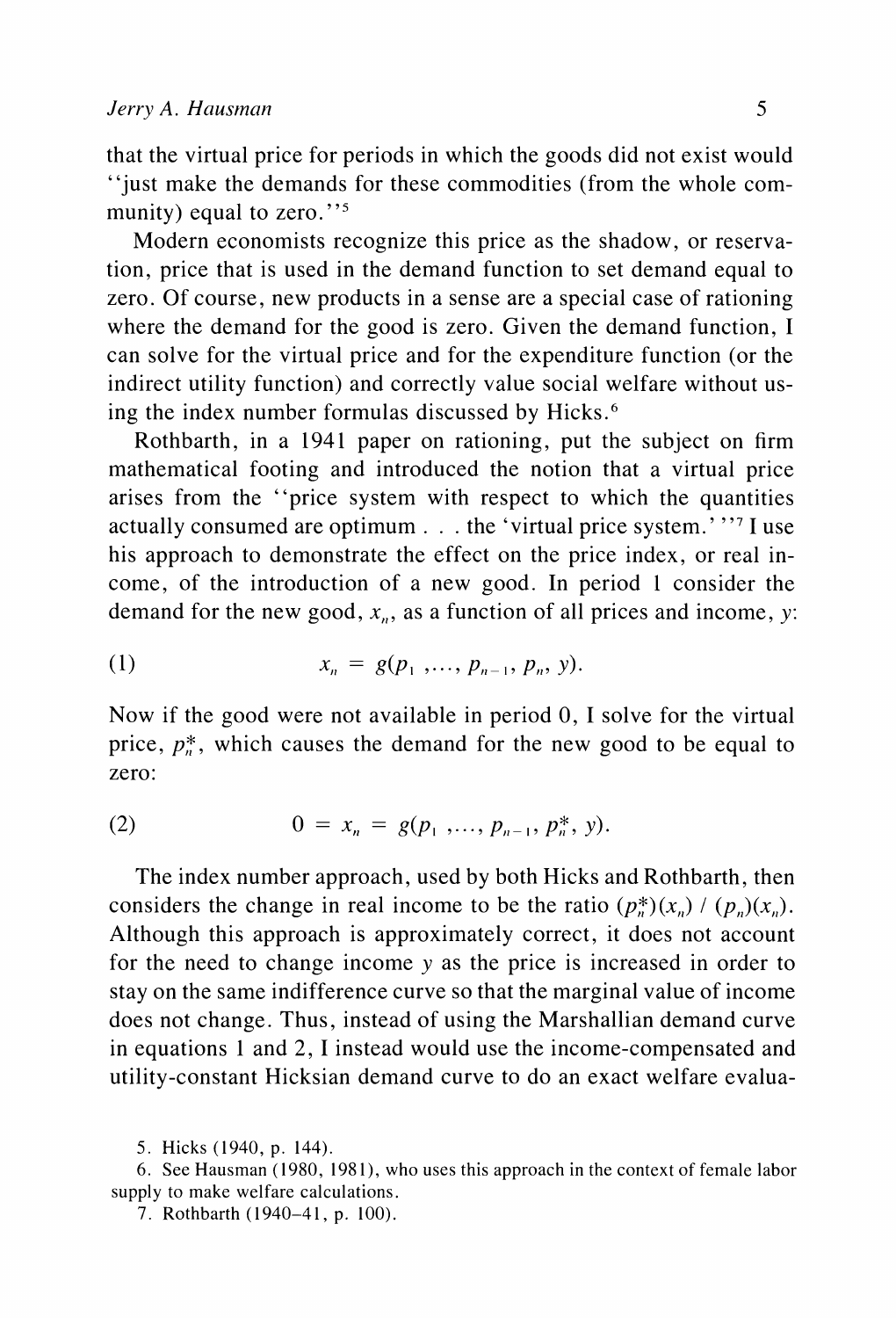**tion.8 To find the (partial) expenditure function, I solve the differential equation from Roy's identity, which corresponds to the demand function in equation 1:9** 

(3) 
$$
y = e(p_1, ..., p_{n-1}, p_n, u^1).
$$

**The expenditure function gives the minimum amount of income, y, to**  achieve the level of utility  $u^1$  that arises from the indirect utility func**tion, which corresponds to the demand function of equation 1 and the expenditure function of equation 3. To solve for the amount of income**  needed to achieve utility level  $u^1$  in the absence of the new good, I use **the expenditure function from equation 3 to calculate:** 

(4) 
$$
y^* = e(p_1, ..., p_{n-1}, p_n^*, u^t).
$$

**The change in consumer welfare when the price decreases from the**  virtual price level,  $p_n^*$ , to the actual price level,  $p_n$ , keeping utility at **the level**  $u^1$ **, is**  $y^* - y^{10}$ 

**Note that to use this approach, one must estimate a demand curve as in equation 1, which in turn implies the expenditure function and the ability to do the exact welfare calculation of equations 3 and 4. Thus,** 

8. In equation 3, income, y, is solved out in terms of the utility level,  $u^1$ , to find the **Hicksian demand curve given the Marshallian demand curve specification. Hausman (1981) demonstrates this solution procedure.** 

**9. Hausman (1981) demonstrates how to solve the differential equation that arises from Roy's identity in the case of common parametric specifications of demand. Hausman and Newey (1995) demonstrate how to do the analysis when a nonparametric specification of demand is estimated.** 

**10. It is sometimes asked whether consumers who buy the new product and discontinue their purchases of substitute products "lose consumer surplus" from not purchasing the older product, thus causing the consumer benefits from the new product to be overestimated. This calculation demonstrates that no "lost consumer surplus" arises so long as the older product continues to be available at its previous price. To the extent that other prices change, the changes in consumer welfare are incorporated straightforwardly into the welfare calculations because equations 3 and 4 are based on the expenditure function (for example, compensated demand curve) and are therefore path independent of price changes. Only when the older products disappear from the market do significant complications arise. Also, the analysis takes the representative consumer approach, which means it is not complicated by consumer switching from one product to another product because the representative consumer continues to purchase all products. Of course, one might prefer a discrete choice approach to the analysis if the data were available; see, for example, Berry, Levinsohn, and Pakes (1995). A discrete choice approach requires distributional assumptions on preferences, however, that may not be satisfied in the data.**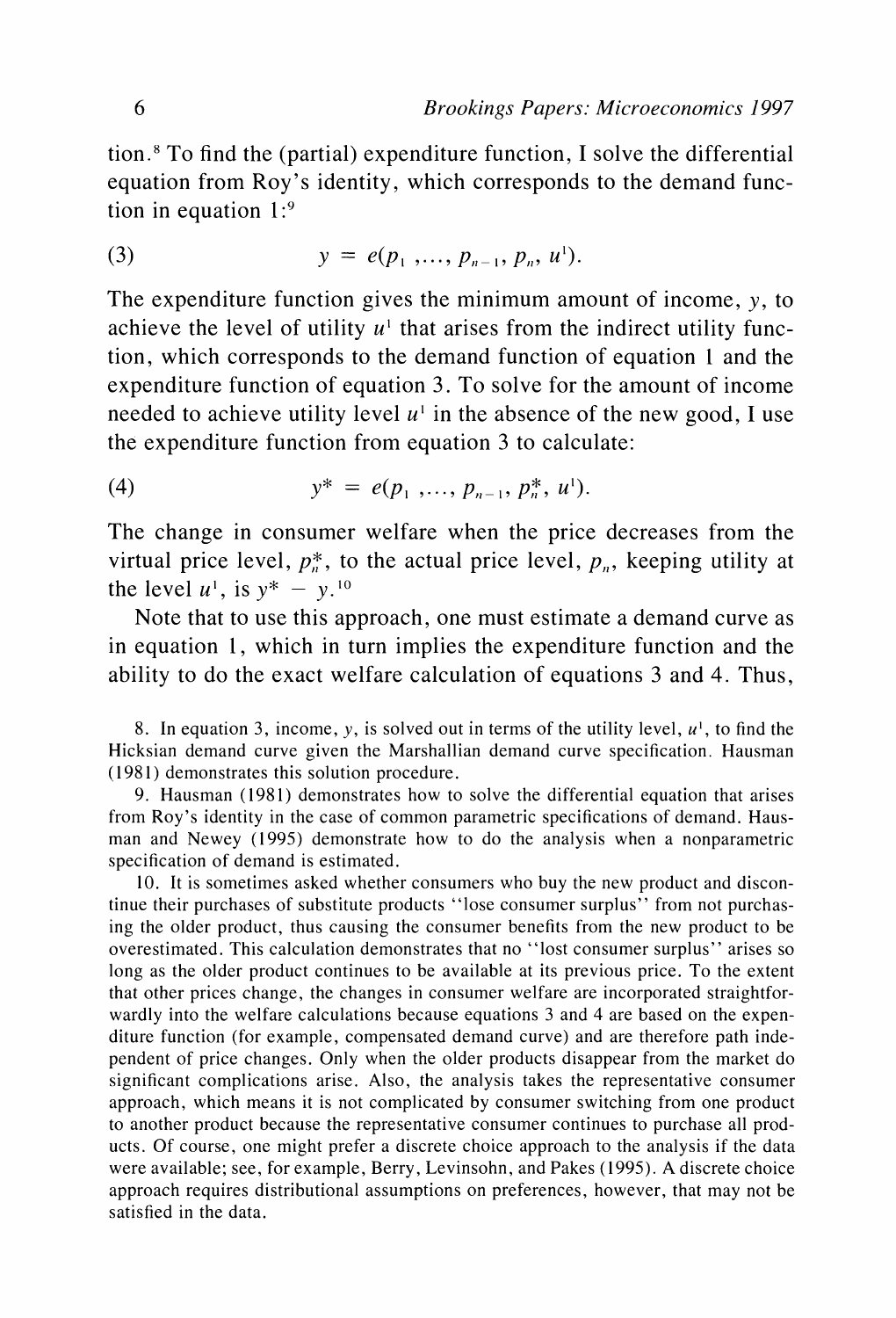**the only assumption required is to specify a parametric (or nonparametric) form of the demand function. Once the demand function has been specified and estimated, the expenditure function can be estimated**  and the standard errors calculated.<sup>11</sup>

# **Estimation of the Demand Curve and Expenditure Function for Voice Messaging**

**In 1996 demand for voice messaging services from local telephone companies in the United States exceeded 16 million subscribers. Local companies offer advanced voice mail features through their local central office switches. In addition to the usual voice mail features, other features include the ability to receive messages while the line is otherwise in use, partitioned mailboxes for various family members, and a broadcast facility to a group of numbers, which is useful for businesses, schools, and other organizations. Voice messaging, along with on-line information services, is one of the great success stories of enhanced telecommunications services offered in the past fifteen years.** 

**To estimate the demand curve for voice messaging, I used aggregate state-level panel data from 1991 through 1994. Data on demand for BOC voice messaging was available over a four-year period, 1991-94, for eighteen states in the Midwest, Southwest, and West. 2 The lefthand-side variable is the log of demand in units of subscription, while the primary right-hand-side variables, log of price and log of income, were deflated using the consumer price index. The price used is the state-specific price for the standard voice messaging service in each year. Prices vary in the sample from \$2.80 to \$1 1 a month. A log linear demand specification was used. Fixed effects for each state were included, as well as national and state-specific time trends, to allow for the price of substitute products, in particular telephone answering machines, and to allow for the differential growth in demand for voice** 

**<sup>11.</sup> The expenditure function can be estimated using the techniques of Hausman (1981) or Vartia (1983) in the parametric case or of Hausman and Newey (1995) in the nonparametric demand function case. The standard errors are calculated using the techniques of Hausman (1981) and Hausman and Newey (1995).** 

**<sup>12.</sup> Although I do not have price data on other states, penetration data (sales per telephone line) from other states are similar to my sample of eighteen states, so the results should be applicable to other states.**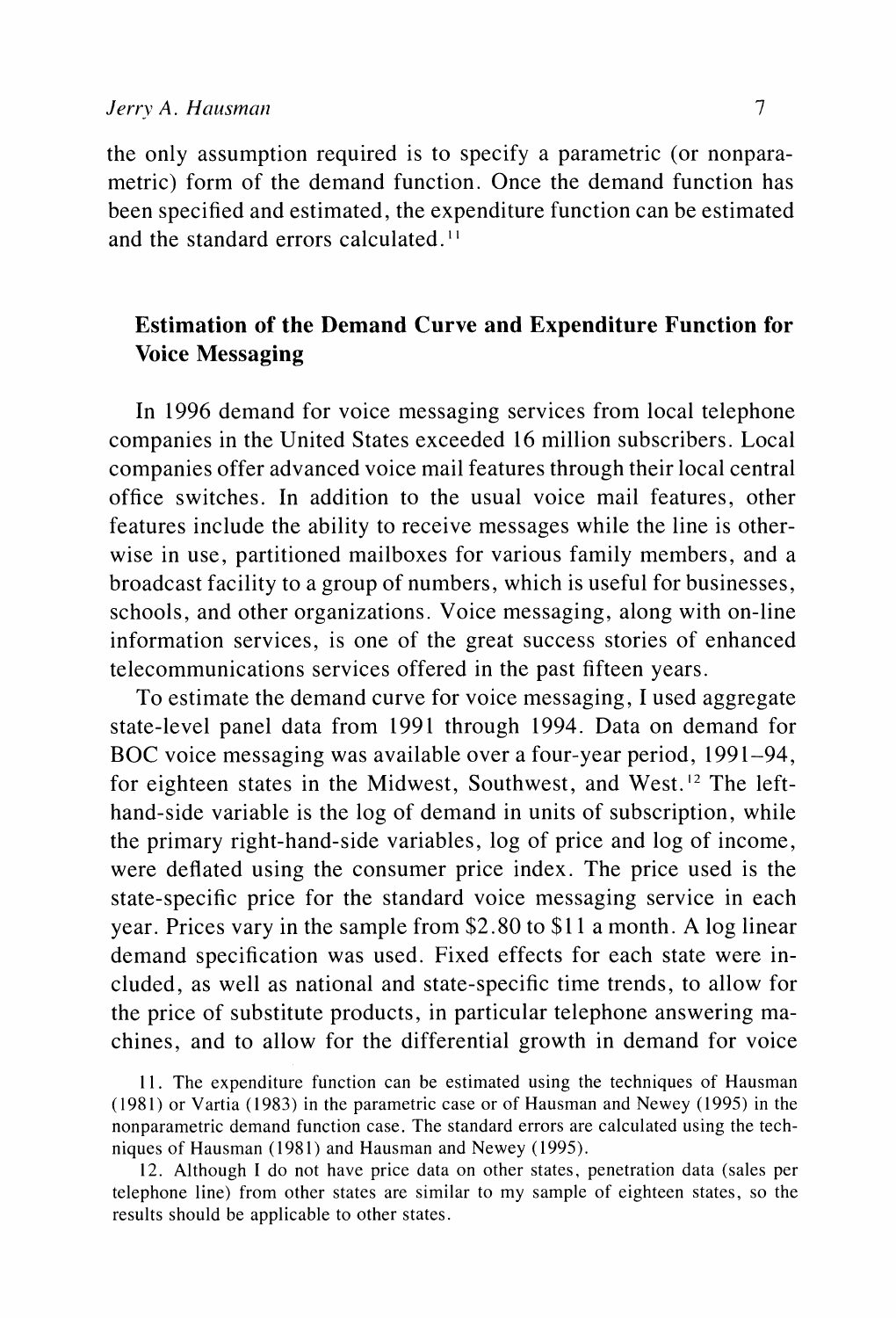**messaging across states as more and more potential customers become aware of the service. The price of telephone answering machines decreased over the period, a phenomenon that the national time trends capture in the demand specification.'3 Voice messaging was also introduced at different times, so each state could be at a different point along a diffusion curve, a factor that is captured by the state-specific time trends. Thus, the demand curve specification takes into account the price of substitute products as well as different diffusion rates in the different states.** 

**To account for potential joint endogeneity of demand and price, I use the Hausman and Taylor approach of prices from different markets as instruments for prices in a given market.'4 The approach assumes that the price in each state is determined to a significant extent by the cost of technology, which is determined in a national market. Because the states do not regulate the price for voice messaging, the price in each state is determined by this common cost of technology as well as by local demand conditions. Using a price index from other states (after removing state fixed effects) as an instrument for a given state removes state-specific effects while still capturing the cost element of voice messaging.** 

**The results for a fixed effects specification estimated by both ordinary least squares (OLS) and instrumental variables (IV) are given in table 1. The value of the demand elasticity for the IV estimate is greater (in magnitude) than that for the corresponding OLS estimate by about a factor of two. This increase in the demand elasticity is consistent with the use of an instrument that removes joint endogeneity of the price variable. The IV fixed effects specification fits quite well with the**  standard error, estimated to be 0.256.<sup>15</sup> The estimated price elasticity is  $-1.61$ , with an asymptotic standard error of 0.52. Thus, the esti**mated (asymptotic) t-statistic is 3.09, which indicates quite precise estimation. 16** 

**14. Hausman and Taylor (1981).** 

**15. The R2 measure for an OLS regression would be 0.999, although this measure is not appropriate for an instrumental variable estimator.** 

**16. A Hausman-type specification test would marginally reject the OLS estimates in favor of the IV estimates; see Hausman (1978). I use the IV estimates in the following consumer welfare calculations.** 

**<sup>13.</sup> The price of a telephone answering machine is the same across different states except for different sales tax rates, which will be accounted for in the state fixed effects.**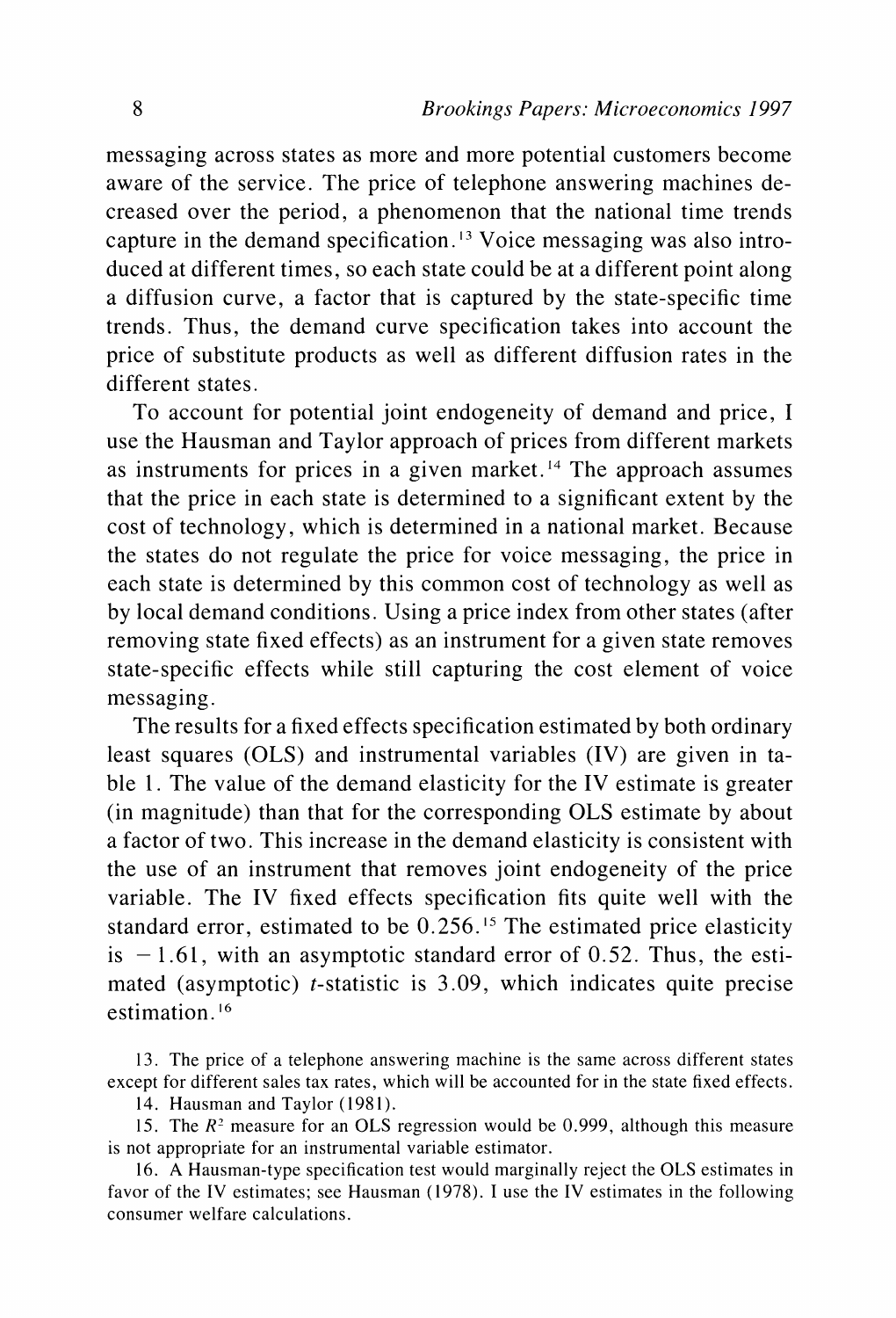#### **Jerry A. Hausman 9**

|                        | Regression method                |                                  |  |  |
|------------------------|----------------------------------|----------------------------------|--|--|
| Variable               | <i>Ordinary</i><br>least squares | <i>Instrumental</i><br>variables |  |  |
| Log of monthly price   | $-0.821$                         | $-1.607$                         |  |  |
|                        | (0.243)                          | (0.523)                          |  |  |
| Log of income          | 4.912                            | 4.795                            |  |  |
|                        | (0.407)                          | (0.423)                          |  |  |
| Log of population      | 0.945                            | 0.961                            |  |  |
|                        | (0.066)                          | (0.068)                          |  |  |
| Intercept              | 6.790                            | 7.343                            |  |  |
|                        | (0.541)                          | (0.662)                          |  |  |
| Number of observations | 61                               | 61                               |  |  |
| Standard error         | 0.2185                           | 0.2557                           |  |  |
| $R^2$                  | 0.9998                           |                                  |  |  |

**Table 1. Voice Messaging Demand Estimates** 

Source: Author's calculations.

Note: Standard errors in parentheses.

**To estimate exact consumer welfare arising from a new telecommunications service, I also need to estimate the income elasticity. To do that, I use the estimated fixed effects for each state and a two-stage estimation approach (minimum chi square estimation). 17 Here, average family income was used for each state in each year of the data. 8 The results are given in table 1. The estimates are 4.80 (0.42) for income elasticity and 0.96 (0.068) for population elasticity. The relatively high income elasticity is to be expected because voice messaging is likely to be a superior good, and the consumer welfare results are not particularly sensitive to the estimate, as I demonstrate subsequently.** 

**Once the demand function for voice messaging is estimated, I turn to the expenditure function to estimate the value of voice messaging to** 

**17. Minimum chi square (or minimum distance) estimation is similar to GLS (generalized least squares) estimation; see Malinvaud (1971) or Rothenberg (1973). I estimate the model in two steps to ensure that the price elasticity, which is the primary parameter needed for consumer welfare calculations, is consistently estimated. The use of a fixed estimator in the first stage guarantees consistency, given the correct specification. The second-stage estimate is similar to "between" estimation in panel data, but it attempts to correct for possible nonorthogonality of unobserved state-specific factors. See Hausman and Taylor (1981) for a further discussion. Other variables such as the ratio of business to residential access lines were included in the state-level specification, but they did not significantly affect the results.** 

**18. Both households and small businesses purchase voice mail, so the family income variable can be interpreted partly as a disposable income measure as well.**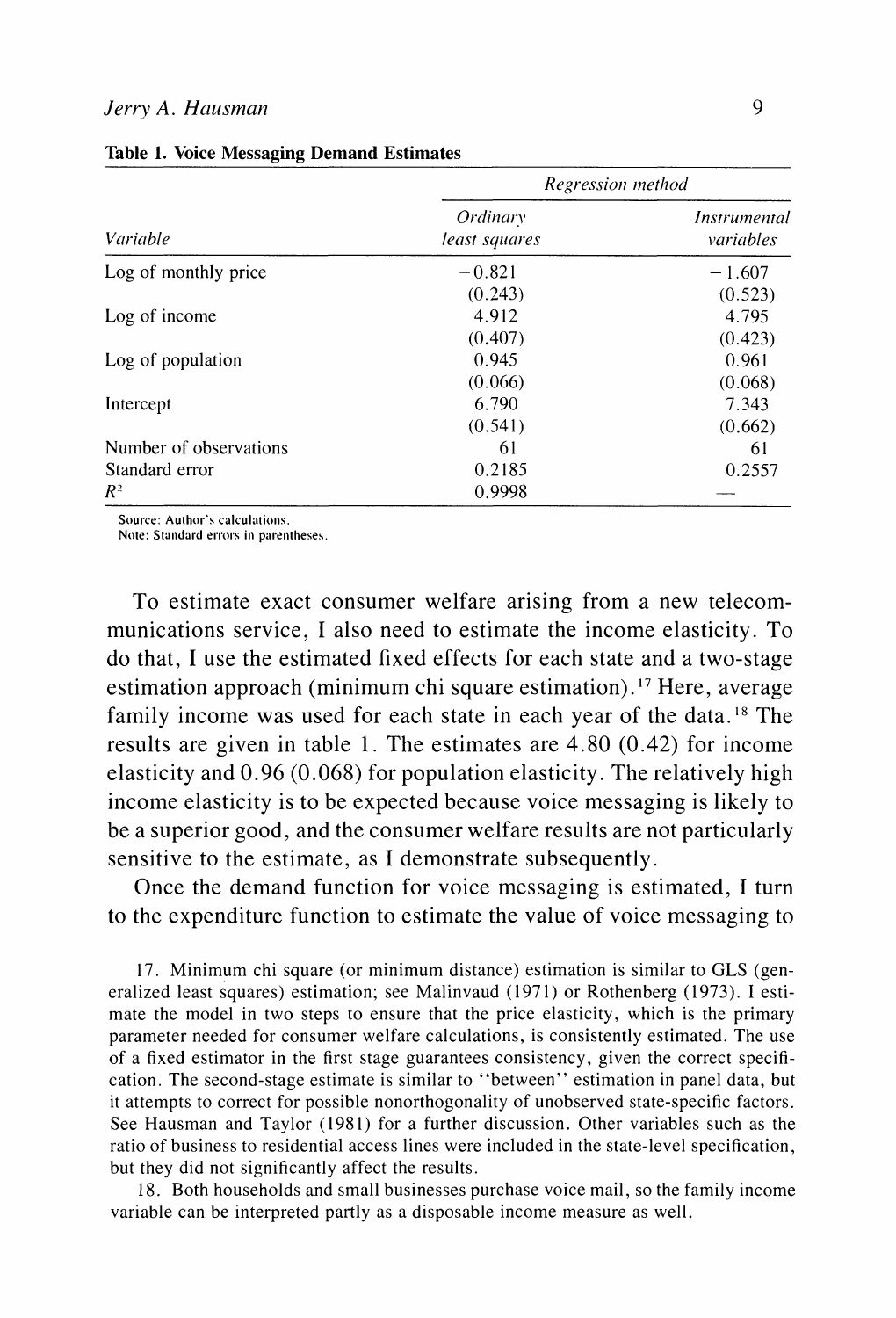**consumers. To estimate the overall effect on consumer welfare, I adopt an exact consumer surplus approach using the expenditure function for the log linear demand curve. I begin with the following expenditure function: '9** 

(5) 
$$
e(p, \bar{u}) = \{ (1 - \delta) [\bar{u} + Ap^{1+\alpha}/(1+\alpha)] \}^{1/(1-\delta)},
$$

where A is the intercept of the demand curve,  $\alpha$  is the price elasticity, **and 8 is the income elasticity estimate. The compensating variation is**  calculated from equation 6 where y is income:

(6) 
$$
CV = \left[\frac{(1-\delta)}{(1+\alpha)}y^{-\delta}(p_1x_1 - p_0x_0) + y^{(1-\delta)}\right]^{1/(1-\delta)} - y.
$$

**For a new good, the expenditure function from equation 5 is used to calculate the compensated (Hicksian) demand curve, and the reservation, or virtual, price is calculated.20 This price can be used in the expenditure function of equation 5 to calculate consumer surplus from the introduction of the new good. Equation 6 has a straightforward**  interpretation in the case of a new good. The term  $p_0x_0$  is the revenue **spent on the new good in period 0 (before it is introduced). This term**  will be zero because  $x_0 = 0$  so long as the product converges.<sup>21</sup> For the simplest situation of no income effect,  $\delta = 0$ , equation 6 reduces to **expenditure on the new service divided by the price elasticity minus 1.**  Thus, if a new good produces a large demand,  $x_1$ , the consumer surplus, **or value to society of the new good, will be substantial.** 

**To make the calculation corresponding to equation 6 and to area A in figure 1, I use the estimate of the voice messaging demand curve. The main parameter of the demand curve is the estimated price elasticity of - 1.61 (0.52). Using the compensating variation formula from equation 6, I estimate the consumer welfare from voice messaging services**  provided by the local exchange carriers to be \$1.27 billion.<sup>22</sup> On aver-

**19. Hausman (1981, eq. 3).** 

**20. Hausman (1 996a).** 

**21. The price required to cause zero demand approaches infinity for the log linear**  demand function. The product,  $p_0x_0$ , converges to zero, however, if the price elasticity **exceeds 1.0.** 

**22. The asymptotic standard error is 0.61. The term denotes the estimated standard error based on the estimated asymptotic normal distribution. The distribution was ad**justed for values of the price elasticity equal to  $-1.0$  where equation 2 was not defined.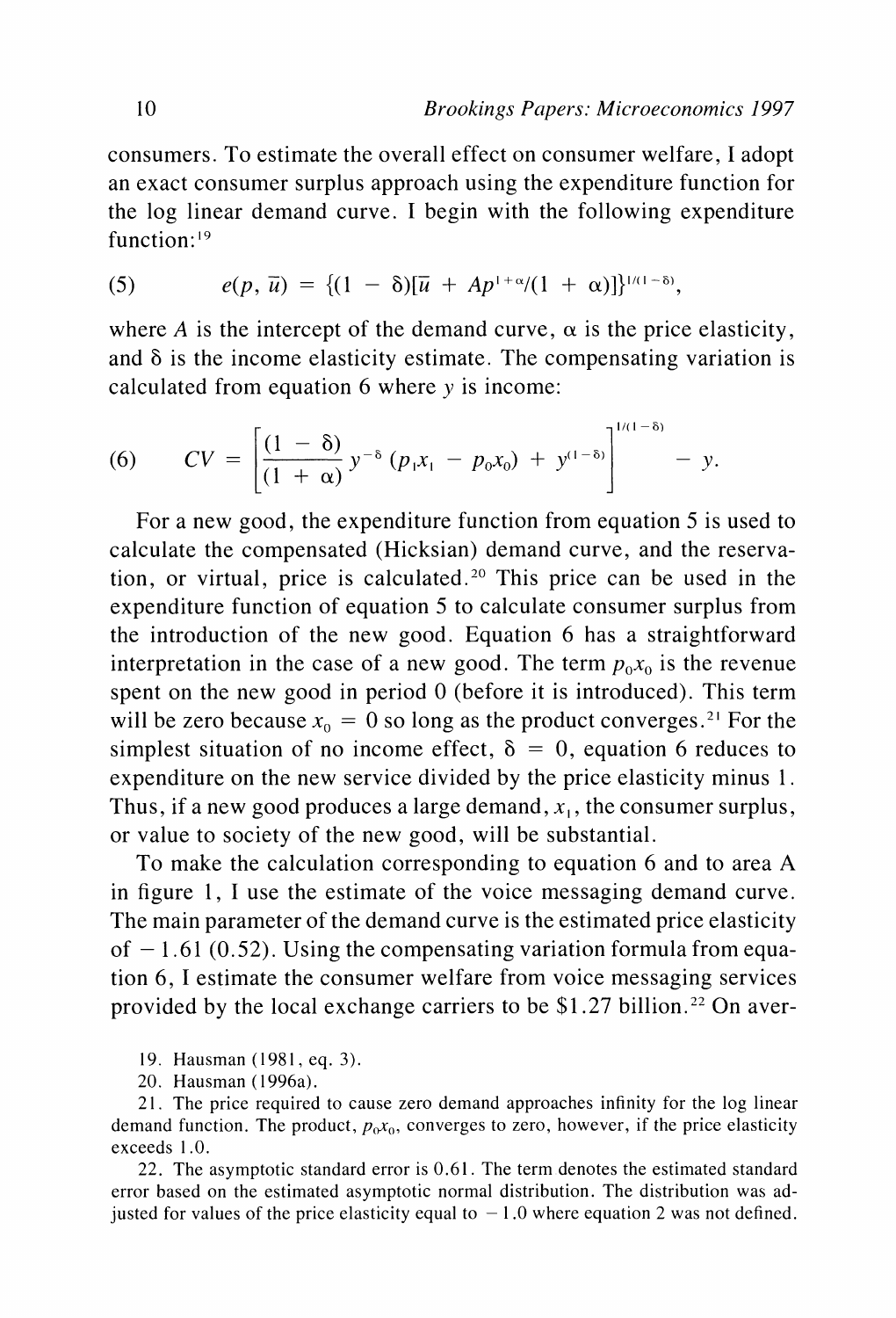





**Source: Author's calculations. See text for explanation of terms.** 

**age, each subscriber receives approximately the same amount in compensating variation as the subscriber pays for the voice messaging services. Note that the economic efficiency gain to the U.S. economy is even larger than \$1.27 billion because the calculation ignores the profit (producer surplus) from voice messaging services.** 

**I now explore the range of results for the consumer welfare estimate. If the estimated income elasticity is replaced with a value of 1.5, the gain in consumer welfare rises to \$1.37 billion; if the income elasticity is reduced to 0.5, the estimated gain in consumer welfare is \$1.40 billion.23 Thus, the results are not very sensitive to the estimated income elasticity.** 

**A more serious concern may be the use of a log linear demand specification. Given the choice of a log linear demand curve, the virtual price, which sets demand to zero, approaches infinity. Thus, I use the following approximation as demonstrated in figure 2. I use the linear demand curve, which is tangent to the estimate demand curve at the mean of the data. The compensating variation estimated with this de-**

**23. The asymptotic standards of error are 0.57 and 0.56, respectively.**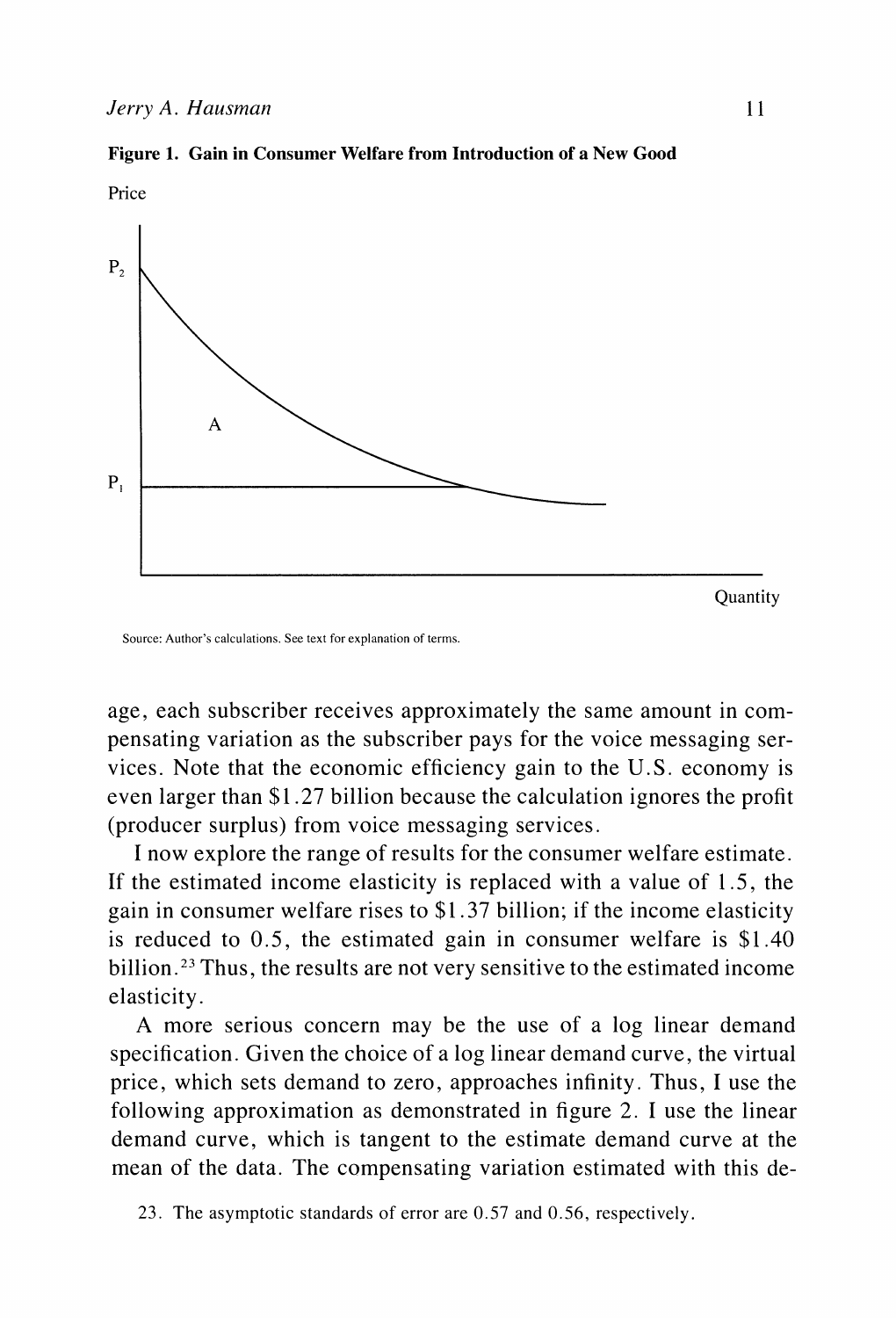**Figure 2. Linear Approximation to Consumer Welfare Gain** 



**Source: Author's calculations. See text for explanation.** 

**mand curve should be a lower bound estimate because the estimate at the mean of the data is always less than any other demand curve with the same elasticity unless the other demand curve is convex to the origin, which is counter to the usual intuition and experience with demand curves.** 

**If a linear, rather than log linear, demand function is used, the estimate of consumer welfare from voice messaging would be about**  \$480 million a year.<sup>24</sup> The estimated virtual price, at which there would **be zero demand, is about \$13 a month. This is about \$5 higher than the actual population-weighted average price of \$8 in 1995. If anything, this virtual price estimate seems to be on the low side. For a small business (or residence) that uses voice messaging and does not want to lose calls, the savings from not having to purchase a second incoming line is about \$25 a month plus the cost of an answering machine (which** 

**24. The asymptotic standard error is 156. One could further consider variations in the estimates using the linear approximation because of uncertainty about the demand elasticity parameter. For instance, a 95 percent confidence interval would go from about \$235 million up to \$1.1 billion. The resulting compensating variations estimates remain quite significant.**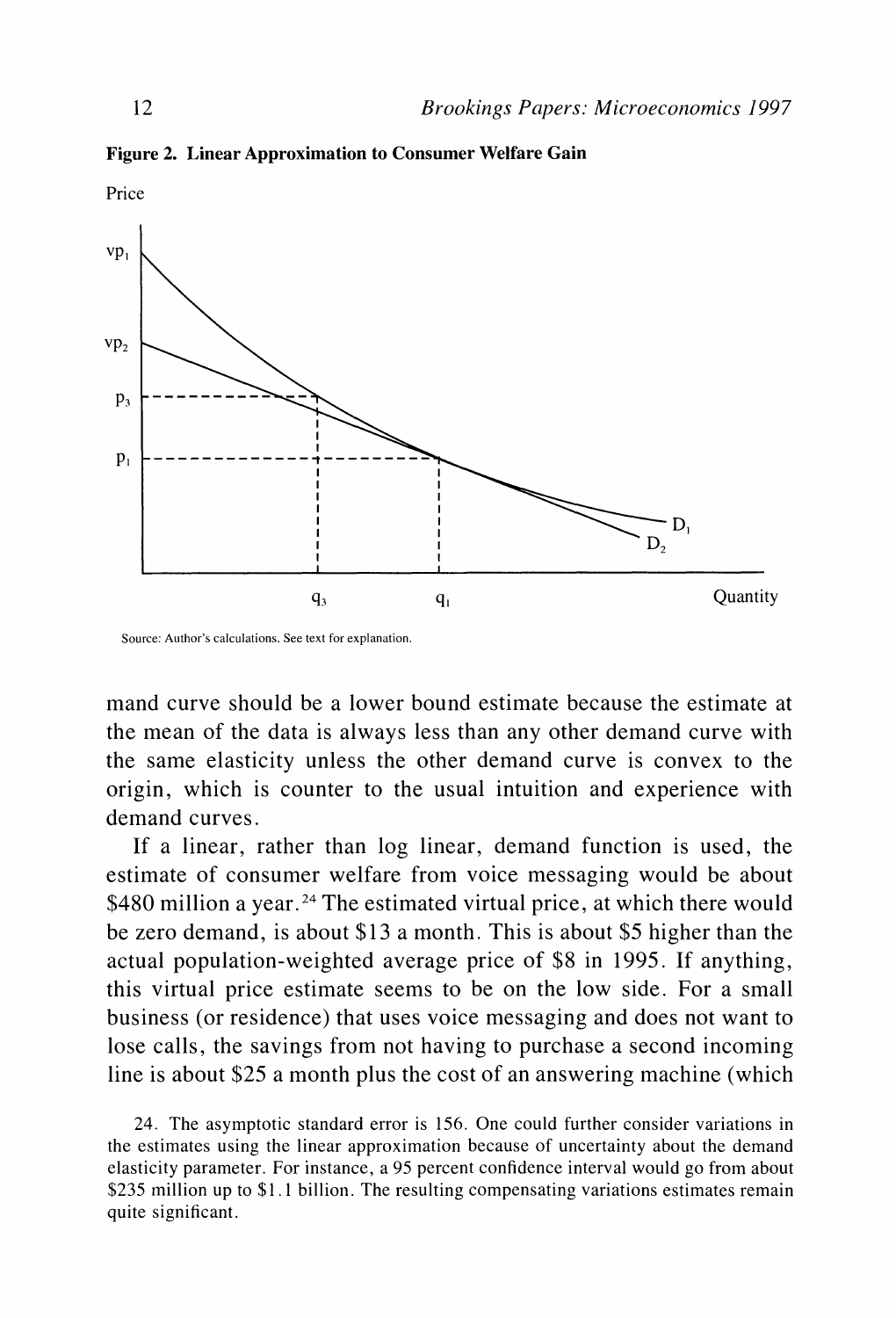**would be small). Using this value as the virtual price in the log linear demand specification leads to an estimate of consumer welfare of about \$2. 1 billion a year, which is above the log linear compensating variation estimate .25** 

**Thus, I find that the range of the compensating variation estimates, about \$480 million to \$2.1 billion, is most likely centered around the log linear demand curve estimate of about \$1.2 billion. Clearly, new telecommunications services can create significant value for consumers, and government actions that either speed up or delay the introduction of these new services can affect the economic welfare of its citizens substantially.** 

# **Regulatory Delay and the Introduction of Voice Messaging**

**Voice messaging using central office-based telephone technology was sufficiently developed to begin operation in the early 1980s. 6 AT&T applied to the FCC in 1981 for permission to provide "Custom Calling II" services, which included voice messaging services, on an unseparated basis, that is, these services would have been integrated with basic local exchange service. The FCC rejected AT&T's request.27 AT&T stated that a redesigned system for structural separation would take three years to introduce, and the additional costs would be substantial. Because it was "technically possible" to provide structurally separated voice messaging, the FCC decided to bar AT&T from providing it on an integrated basis. The additional economic costs that AT&T said it would incur if it were forced to separate the two kinds of service played only a minor role in the FCC decision.** 

**A few months later, the court judgment divesting AT&T of the Bell operating companies prohibited those companies from providing "in-**

**25. The asymptotic standard error is 0.37.** 

**26. See Rey (1983) for an early description of the development of AT&T's custom calling services.** 

**27. AT&T Petition for Waiver of Section 64.702 of the Commission's Rules and Regulations ?18, 88 F.C.C. 2d 1 (1981). AT&T had claimed that it would need to redesign its network equipment to provide voice messaging on a structurally separated basis. Rejecting the claim, the FCC recognized the presence of economies of scope in voice messaging (T17) but feared a "slippery slope" regarding possible cross-subsidies that would create regulatory uncertainty.**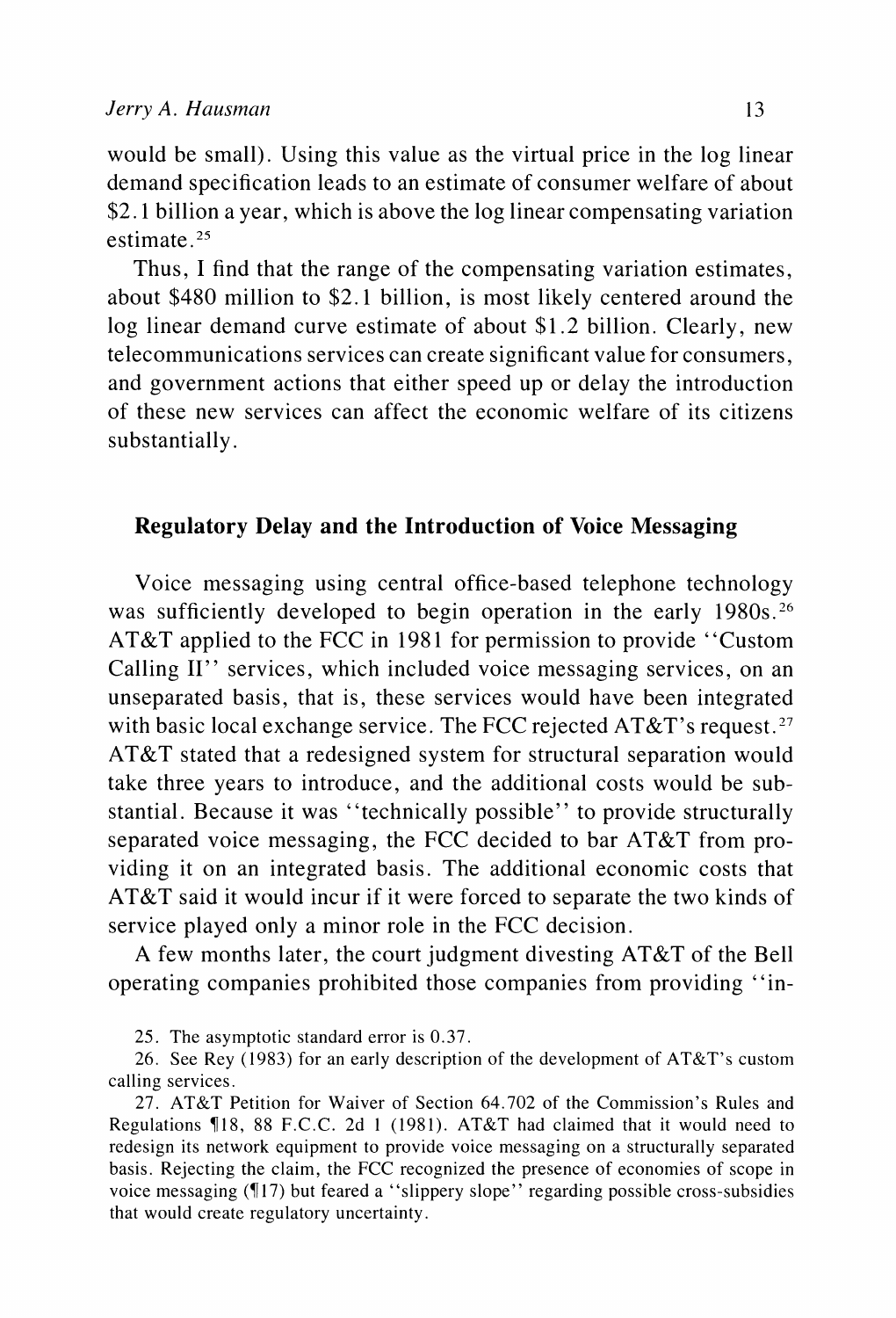**formation services," which included voice messaging. The combined effect of the FCC decision and the court judgment was to preclude the Bell operating companies from offering voice messaging to small business and residential customers. Despite the FCC's stated belief that competing service providers would offer voice messaging, they never did so. Thus, residential and small business customers did not have the opportunity to purchase voice messaging services.** 

**In March 1988 the judgment was modified to permit the Bell operating companies to transmit information services (although they were still prohibited from providing content for those services).28 In 1988 the FCC also began approving comparably efficient interconnection plans that allowed the operating companies to provide individual enhanced services, such as voice messaging, on a structurally integrated basis. These regulatory changes permitted the operating companies to offer the voice messaging services they had originally petitioned to provide in 1981. In practice, they introduced voice messaging services in 1990, five to seven years later than they would have been introduced had it not been for the FCC and the court delays. How much did that delay cost consumers?** 

**For the initial case of similar demand and price in 1988 as 1994, I estimate the lost consumer welfare to be \$1.27 billion (in 1994 dollars). This calculation is based on the demand curve for voice messaging estimated above as well as on the formula for compensating variation in equation 6.** 

**Suppose that the FCC had not delayed, but instead had allowed the operating companies to provide voice messaging services starting in 1984 on an integrated basis. For illustrative purposes, suppose that technology had not been as advanced or that competition from other forms of voice messaging equipment, such as answering machines, had been less.29 Assume, as a result, that price would have been 50 percent higher with a corresponding decrease in quantity demanded. Consumer welfare would decrease by about \$170 million. The regulatory delay** 

**28. Opinion of Judge Harold Greene on the First Triennial Review, September 10, 1987, Section V.** 

**29. Indeed, in the early 1980s the technology would have been based on a mainframe computer system, whereas the technology is now based on personal computers. Thus, the price could have been 50 percent higher in the earlier period.**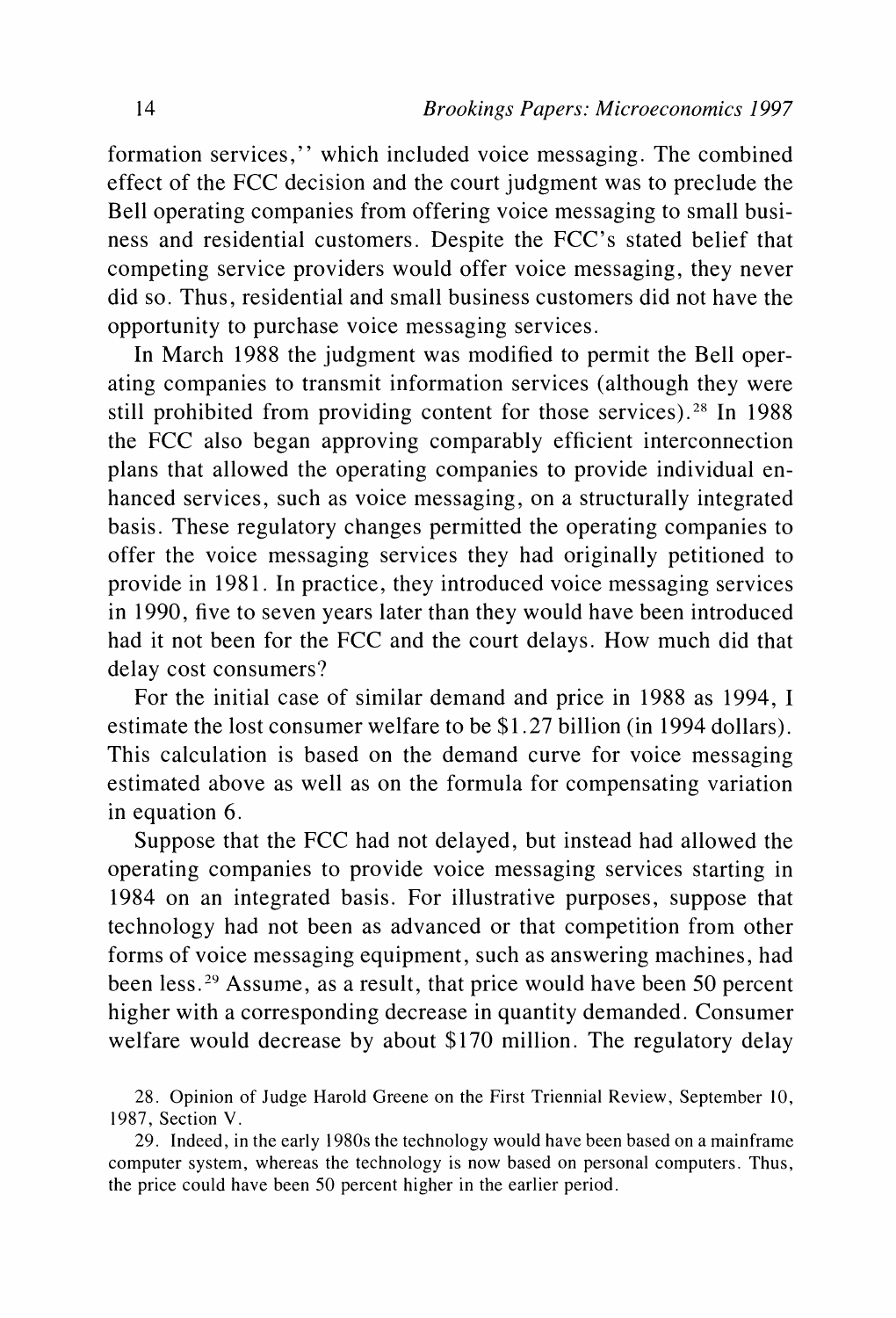| <i>Scenario</i> | Penetration | Assumed price | Lost welfare   |
|-----------------|-------------|---------------|----------------|
| Similar to 1994 | 1994 level  | 1994 price    | \$1.27 billion |
| Higher price    | 1994 level  | 50% higher    | \$1.0 billion  |

**Table 2. Estimated Lost Consumer Welfare in 1988 because of Voice Messaging Delay (1994 Dollars)** 

Soruce: Author's calculations.

**still would have cost consumers \$1. 10 billion in lost welfare in 1988 (table 2).** 

**These calculations demonstrate a very important result in economic analysis. Consumer welfare gains from the introduction of a successful new product are usually quite large. In the theory of international trade such gains explain why a tariff is superior to a quota.30 In public finance theory these gains explain why, in times of shortage, tradable ration tickets are superior to a nontradable framework. The gain in consumer welfare here is even larger because when regulation holds up the introduction of a new good or service, it is equivalent to a quota or a ration having a zero value.** 

**Why, then, would regulators impose such a large loss on U.S. consumers? The FCC's stated concern was that a cross-subsidy from the local exchange service might occur if AT&T were permitted to provide voice messaging services on an unseparated basis. Although this concern had some merit given the use of rate of return regulation at the time, regulators never made the fundamental calculation of comparing lost consumer surplus from not permitting introduction of voice messaging with the possible consumer harm from some amount of crosssubsidy.3' No rational calculation about consumer benefit was ever made. A "public interest" consumer welfare standard seems far from the FCC's actual decision process, although such a standard is supposed to guide FCC decisions.** 

**30. See Romer (1994) for a theoretical discussion of welfare costs from trade restrictions.** 

**31. A discussant of my paper, Dr. Greg Rosston, who recently served as an economist at the FCC, stated that the commission may have used permission to offer voice messaging as a "bargaining tool" or "pawn in the game" to attempt to force AT&T to open its network to competitors. This quite revealing remark fails to recognize that consumers are the ultimate pawns in the regulatory game, because it is consumer welfare that is reduced when the FCC delays the introduction of new services in an attempt to achieve other regulatory goals.**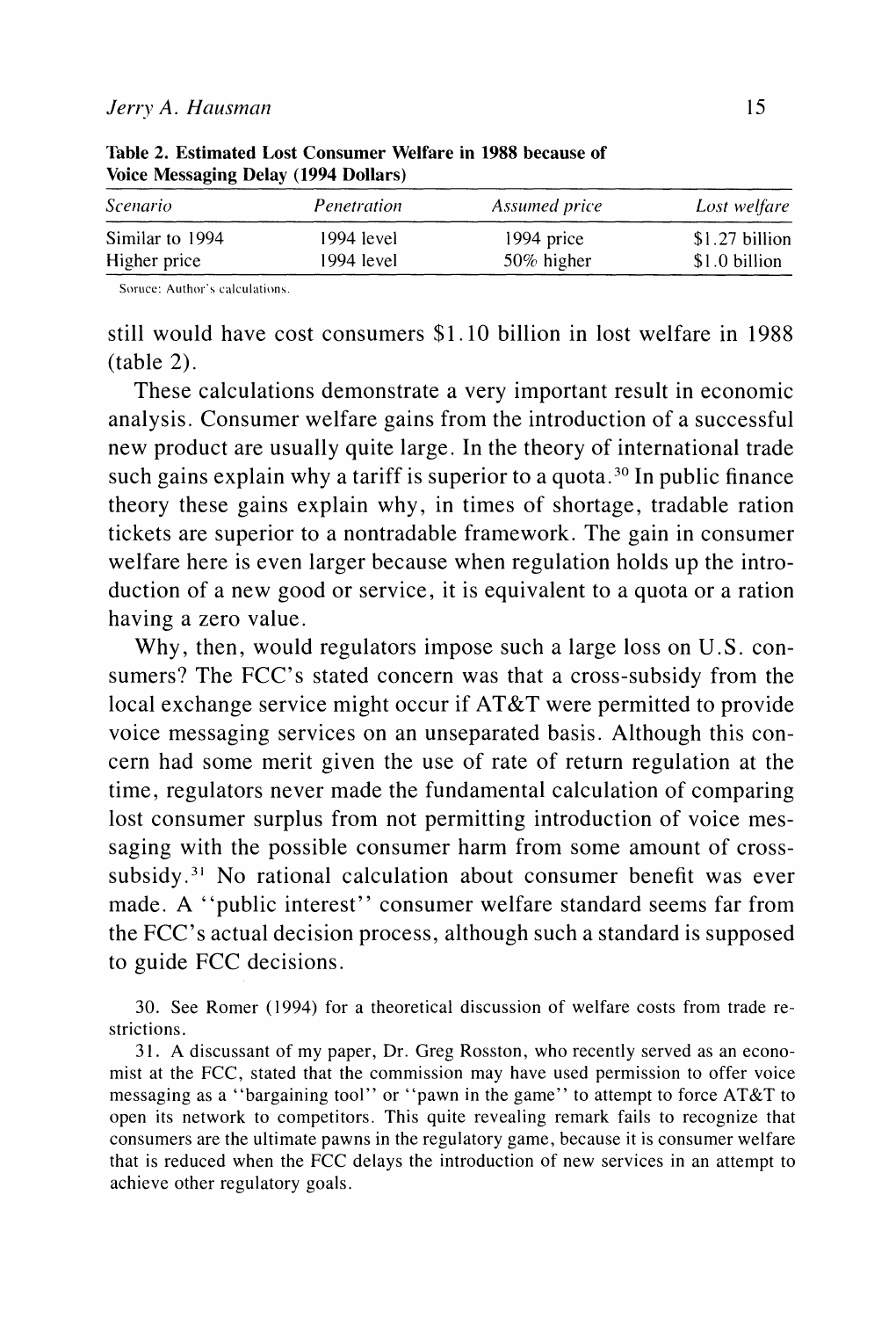

**Figure 3. Number of Cellular Subscribers: 1985-96** 

**Source: Cellular Telephone Industry Association.** 

**The situation worsened considerably once the federal court became involved in working out the plan to break up AT&T; until the Supreme Court required otherwise in 1994, the federal court judge followed a legalistic approach to regulation rather than one that explicitly considered consumer welfare or the public interest.** 

# **The Effect of Regulatory Delay on the Introduction of Cellular Telephone**

**Cellular telephones are an example of a new product that has significantly affected how Americans live. Since cell phones were introduced in the United States in 1983, demand has increased 25-35 percent a year (figure 3). By the end of 1996, about 42 million cell phones were**  in use—about one-third the number of regular (landline) telephones. **About 16 percent of all Americans used cellular telephones.** 

**Cellular telephones were introduced first in Chicago in late 1983 and then in Los Angeles during the 1984 Olympic Games. Within the next** 

**Millions**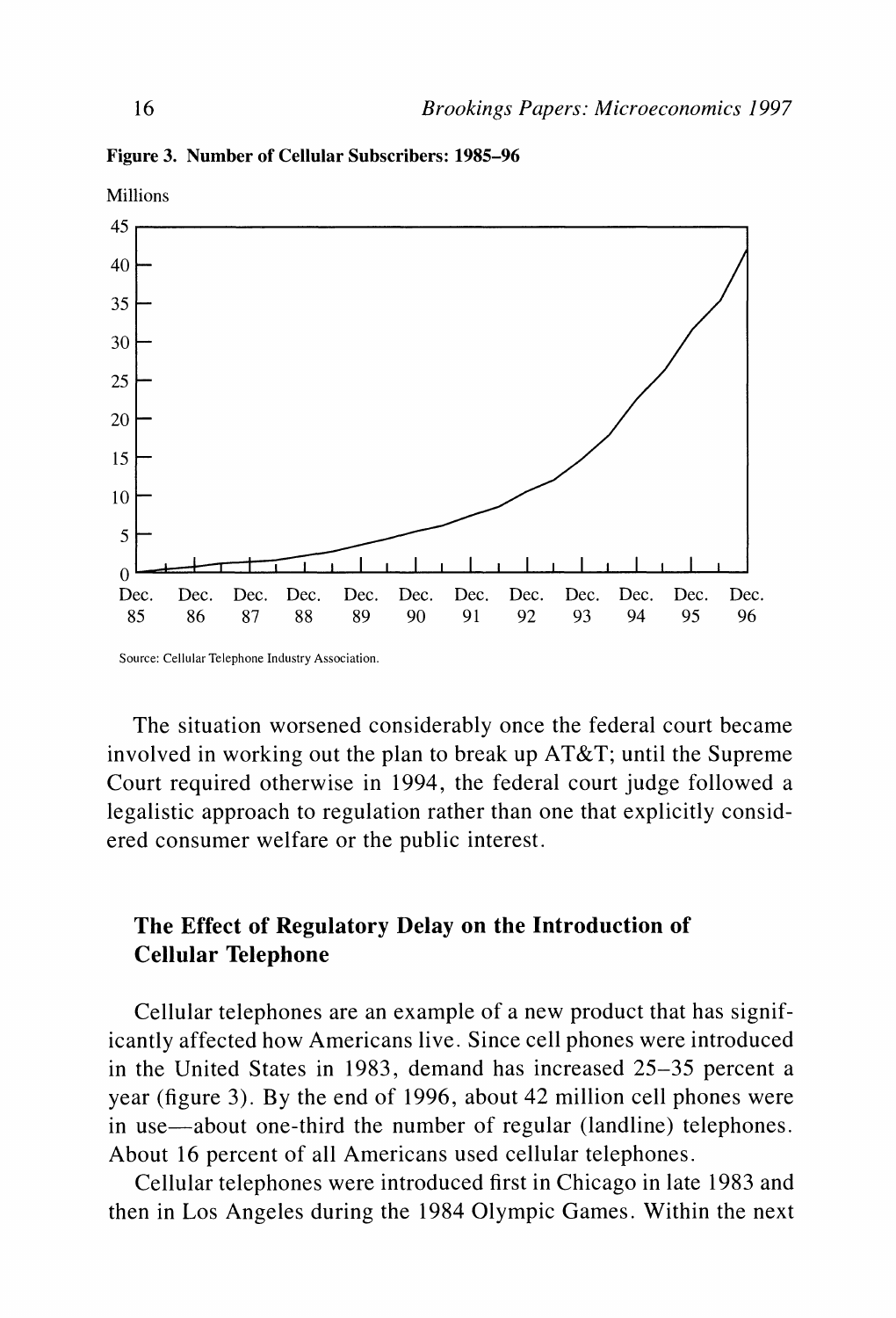**year operations began in the other top thirty metropolitan statistical areas (MSAs) and subsequently spread to the rest of the country. Cellular telephone service is now available almost everywhere within the United States.** 

**Cellular telephone has been, along with 800 telephone service, the great success story of new telecommunications services offered in the past forty years. At the time of the AT&T divestiture when it was not clear whether AT&T or the divested Bell operating companies would inherit the cellular spectrum that the FCC had granted to AT&T, an AT&T prediction for cellular subscription levels in the year 1999 was about 1 million. By the end of 1996 cellular subscribership had already reached 42 million (figure 3).32 In 1996 the next generation of cellular technology, PCS, was introduced in the United States, so growth rates for mobile telephone usage were likely to continue at their high levels, or even increase, during the next few years.** 

**The average cellular subscriber spends \$48.84 a month on cellular service, or just under \$600 a year; altogether about \$24 billion a year is spent on cellular service, with additional amounts spent by consumers on purchasing cellular telephones. Revenue from cellular service in 1996 was about one-third as large as revenue from long-distance service, so cellular telephone represents a significant expenditure category in telecommunications (figure 4).** 

# **Cause of Regulatory Delay in the Introduction of Cellular Telephone**

**Cellular telephone technology was sufficiently developed to begin operation in the early 1970s. In practice, however, cellular service did not begin in the United States until 1983.33 The delay in providing cellular telephone was caused by regulatory indecision and the subsequent licensing procedure used by the FCC, which was in charge of the cellular spectrum. The FCC could not decide whether to give AT&T an exclusive right to provide cellular service, to give that right to non-AT&T companies such as paging companies, or to allow competition** 

**<sup>32.</sup> These data are from the Cellular Telephone Industry Association (CTIA), Washington, D.C.** 

**<sup>33.</sup> See Lee (1982) and Calhoun (1988) for histories of the development of cellular telephone. The FCC began its inquiry to reallocate additional spectrum for mobile telephone service in 1968.**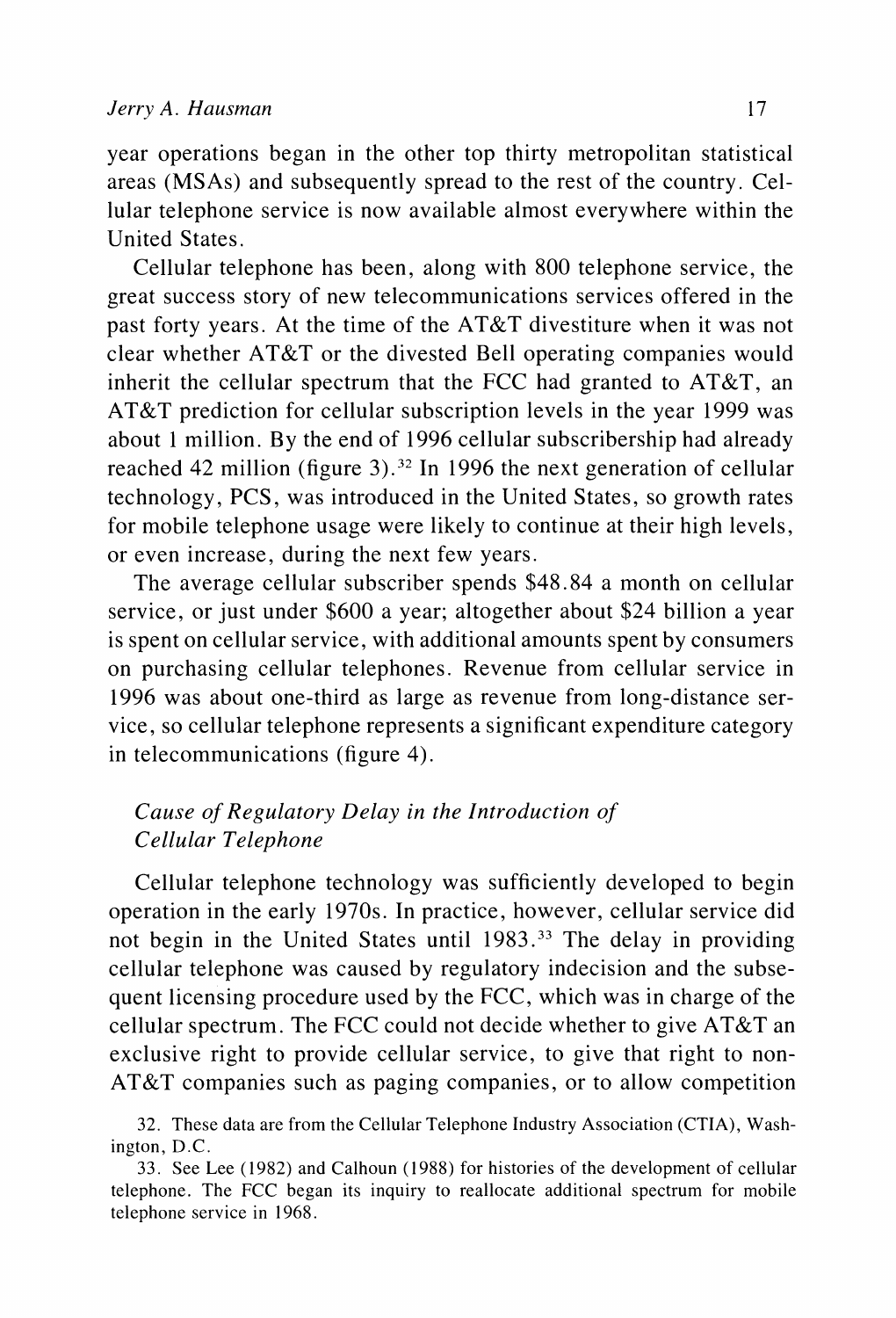

**Figure 4. Cellular Service Expenditures as a Percentage of Long-Distance Expenditures: 1987-96** 

**between the two groups. AT&T had invented cellular and argued that only one provider should be present in each MSA because of significant economies of scale in spectrum usage. Potential entrants into cellular service argued that AT&T should be barred from the market because cellular telephones could compete with AT&T's landline local monopoly at some time in the future. This delay led to extremely large losses in consumer welfare.** 

**Initially the FCC made one decision and then another. Finally, in the early 1980s it decided to allow two cellular providers in each MSA. This duopoly situation was a departure for the commission, which previously had not allowed competition (although competition did exist in the provision of "Improved Mobile Telephone Service," the car telephone service that preceded cellular service). Interestingly, most other nations followed the U.S. lead in initially allowing for two cellular companies. The FCC decided to award 20 megahertz (MHz) of spectrum to each of the two cellular providers, with 10 MHz of spectrum kept in reserve. In 1986 the FCC awarded 5 MHz of additional spectrum** 

**Source: Cellular Telephone Industry Association, Federal Communications Commission.**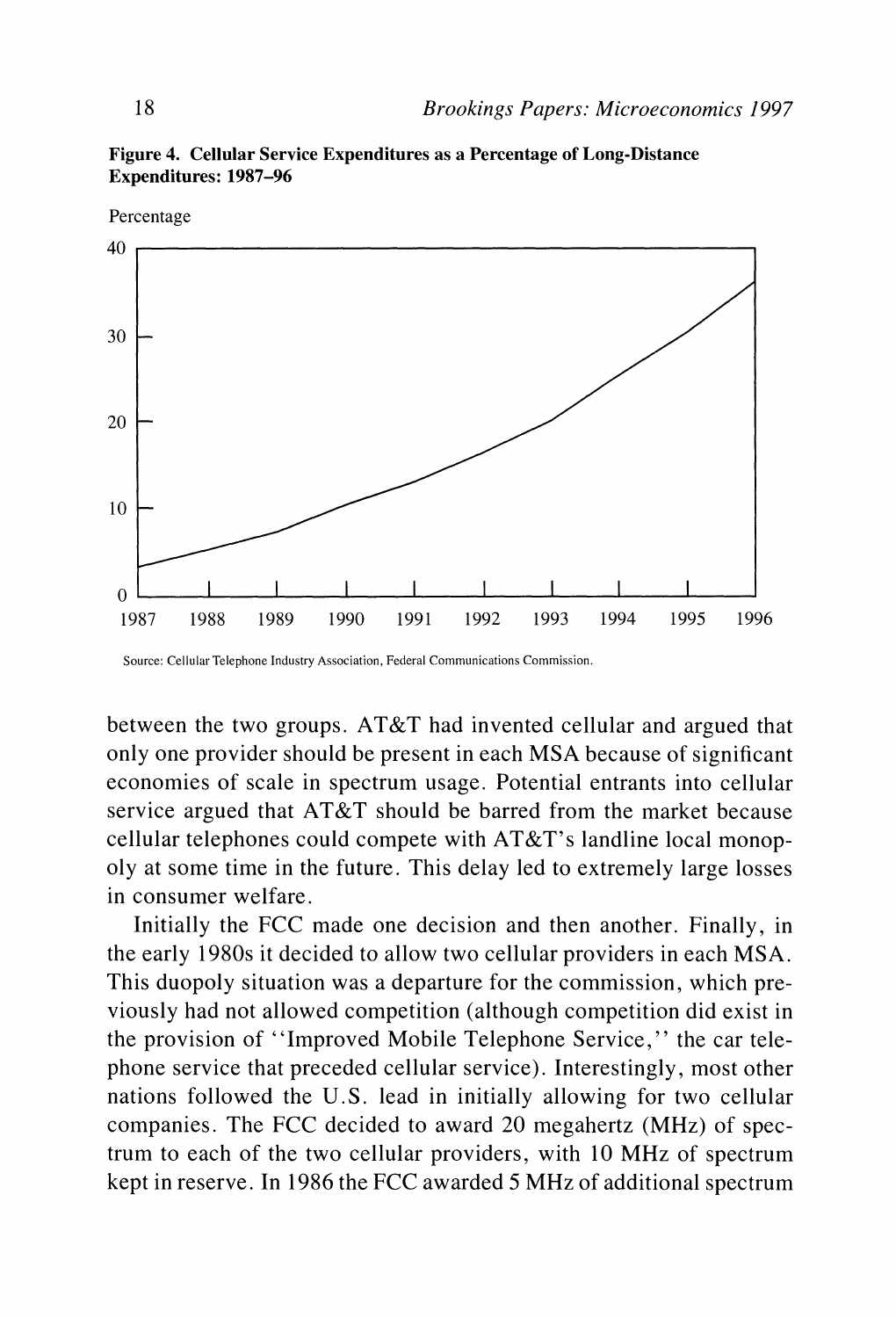**to each of the two cellular providers so that each had 25 MHz of spectrum.** 

**The FCC awarded the B block, or "wireline," cellular frequency to the wireline telephone company in each MSA. Of course, this company was usually a Bell operating company except for areas where GTE or an independent telephone company was awarded the spectrum. In several MSAs two or more wireline companies formed a partnership to operate the so-called wireline network.35 To award the A block, or nonwireline, cellular frequency, the FCC originally decided to conduct ''comparative hearings" to decide who proposed the best cellular network. This procedure soon threatened to create a morass of evidentiary and legal wrangling, so the FCC encouraged contenders to form partnerships. Companies such as Communications Industries, MCI, Metromedia, the Washington Post, and LIN Broadcasting became partnership members and were awarded these nonwireline franchises.** 

**Because of procedural delays in awarding the nonwireline franchises, the wireline networks typically began operation a year or two earlier than the nonwireline networks. The exceptions were Boston and Washington, where regulators delayed operation of the wireline network until the nonwireline network could begin operation. The headstart given the wireline networks elsewhere had no adverse effect on subsequent competition, however, and consumers had the advantage of earlier use of cellular telephones. Because the nonwireline networks were able to resell the wireline carrier's service until they began operation, most consumers did not realize that they were using the wireline network. By 1996 the nonwireline carrier in numerous MSAs had significantly surpassed the wireline carrier in subscribers, notwithstanding their delayed beginning of operations, by offering innovative service packages better suited to customer demands.** 

**After realizing the problems of comparative hearings, the FCC sub-**

**34. The relatively small amount of spectrum awarded for cellular service in the United States led to severe capacity problems in MSAs such as Los Angeles and New York in the late 1980s and early 1990s. The demand for cellular was considerably greater than any forecasts that I have seen by either cellular companies or equipment manufacturers.** 

**35. For instance, in New York NYNEX owned 54 percent, Bell Atlantic owned 36 percent, and Sprint owned 10 percent. NYNEX and Bell Atlantic subsequently merged their cellular operations.**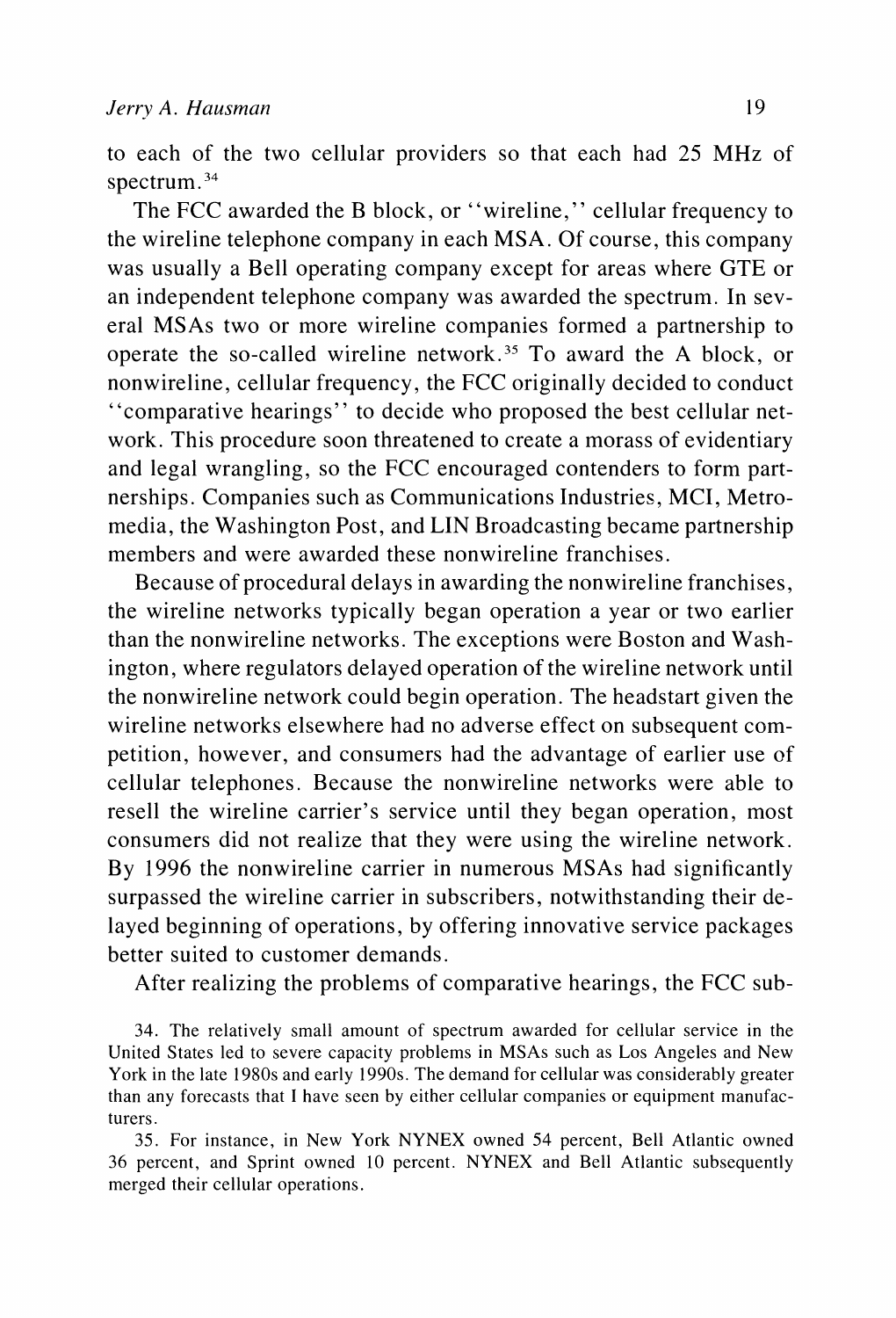**sequently used lotteries to award the nonwireline licenses in smaller MSAs and in rural areas, but it continued to award the wireline license to the wireline carrier. Overall, FCC indecision delayed the provision of cellular telephone in the United States by seven to ten years. This regulatory indecision made a new good, cellular telephone, unavailable in the United States when it was being offered in Scandinavia and Japan using equipment invented by AT&T Bell Labs.** 

# **Estimating the Cost of Regulatory Delay**

**To approximate the consumer welfare loss caused by the FCC delay, I begin with the econometric estimation to implement the expenditure function approach of equations 5 and 6 and the linear approximation approach of figure 2. To do so, I collected price and subscribership data for the period 1989-93 from a confidential survey of cellular operators and used the data to run a regression of cellular prices in the top thirty MSAs. These MSAs contain about 107 million people, or about 41 percent of the U.S. population.36 Table 3 presents an econometric analysis of cellular demand. Here the left-hand-side variable is the log of the number of subscribers, and the right-hand-side variable is the log of price along with variables for log of income, log of population, log of commute time, regulation, and year. The price variable is based on the monthly access charge and per minute charges for 160 minutes a month (the approximate average usage) for the least expensive plan available for 160 minutes of usage in each MSA.37 Monthly prices for average usage varied in the MSAs from a high of \$125 in New York City to a low of \$55 in Buffalo, with cellular carriers in Portland, Oregon, and Chicago also offering very low monthly prices. The price of the cellular telephone is also included, using a three-year amortization period based on an observed churn rate of 0.33 a year. The year variable allows for a diffusion curve effect and changes in prices of competing services,** 

**37. Cellular consumers typically have a variety of linear and nonlinear price schedules to choose from. I use the most economical plan for the average usage per month, consistent with my approach of using a representative consumer model. In calculating the consumer surplus measure, nonlinearities in the price schedules can be taken into account by the use of a "virtual income" measure, as in my previous research (Hausman, 1985), but no significant change occurs because of the very small size of virtual income compared with overall consumer income.** 

**<sup>36.</sup> Note that no truncation or sample selection bias is introduced by using the top thirty MSAs because population is an exogenous variable.**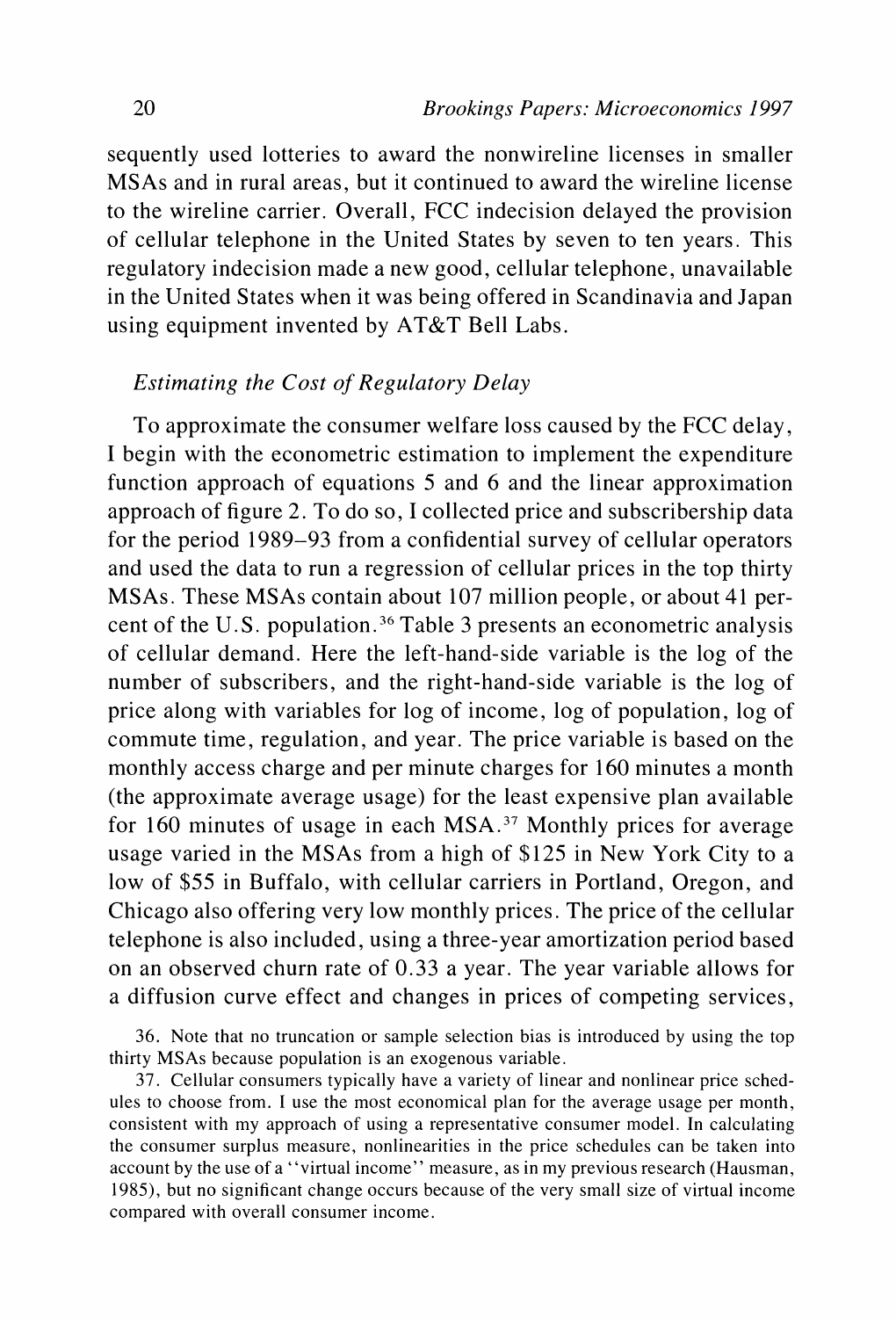#### **Jerry A. Hausman 21**

|                                | Regression method         |                                        |  |  |
|--------------------------------|---------------------------|----------------------------------------|--|--|
| Variable                       | Ordinary<br>least squares | Instrumental<br>variables <sup>®</sup> |  |  |
| Intercept                      | 0.852                     | 1.101                                  |  |  |
|                                | (2.475)                   | (2.478)                                |  |  |
| Log of price $b$               | $-0.406$                  | $-0.506$                               |  |  |
|                                | (0.151)                   | (0.169)                                |  |  |
| Log of income $\epsilon$       | 0.184                     | 0.193                                  |  |  |
|                                | (0.302)                   | (0.302)                                |  |  |
| Log of population $d$          | 0.948                     | 0.953                                  |  |  |
|                                | (0.064)                   | (0.064)                                |  |  |
| Log of commute time $\epsilon$ | 0.977                     | 0.984                                  |  |  |
|                                | (0.356)                   | (0.355)                                |  |  |
| Regulation                     | $-0.161$                  | $-0.147$                               |  |  |
|                                | (0.065)                   | (0.066)                                |  |  |
| Year 89                        | $-1.234$                  | $-1.217$                               |  |  |
|                                | (0.090)                   | (0.091)                                |  |  |
| Year 90                        | $-0.830$                  | $-0.817$                               |  |  |
|                                | (0.078)                   | (0.078)                                |  |  |
| Year 91                        | $-0.566$                  | $-0.559$                               |  |  |
|                                | (0.071)                   | (0.071)                                |  |  |
| Year <sub>92</sub>             | $-0.310$                  | $-0.306$                               |  |  |
|                                | (0.069)                   | (0.069)                                |  |  |
| Number of observations         | 196                       | 196                                    |  |  |
| Standard error                 | 0.315                     | 0.315                                  |  |  |
| $R^2$                          | 0.982                     |                                        |  |  |

|  |  | Table 3. 1989-93 Demand Regression for Top Thirty Cellular Markets |  |  |
|--|--|--------------------------------------------------------------------|--|--|
|  |  |                                                                    |  |  |

**Source: Author's calculation.** 

Notes: Standard errors in parentheses. Left-hand-side variable  $=$  log of subscribers.

a. Price is endogenous. Instruments include average price across other top thirty metropolitan statistical areas, an indicator **variable for state regulation of paging. maximum miarginal state income tax rates. state taxes as a percentage of personal**  income, and construction costs.

**b. Minimum monthly bill is based on 128 minutes of peak calling and 32 minutes of off-peak calling.** 

**c. Log of per capita personal income. Source: NPA Data Seivices. Inc.. April 1994.** 

**d. Log of population. Source: NPA Data Services. Inc.. April 1994.** 

e. Mean commute time from home to work. Source: 1990 U.S. Census, Tape File 3c.

**such as paging. The least squares estimate of the price elasticity is**   $-0.41$ , which is estimated quite precisely (standard error  $= 0.15$ ). **Note that the population variable estimate is 0.95, which is not statistically different from 1.0, as would be expected. A significant effect of commuting time in the MSA is also found to be important.** 

**The right-hand column of table 3 shows a reestimation of the demand model using instrumental variables. This estimation methodology takes into account possible joint endogeneity of price and demand. When instrumental variables are used in the model, the demand elasticity is**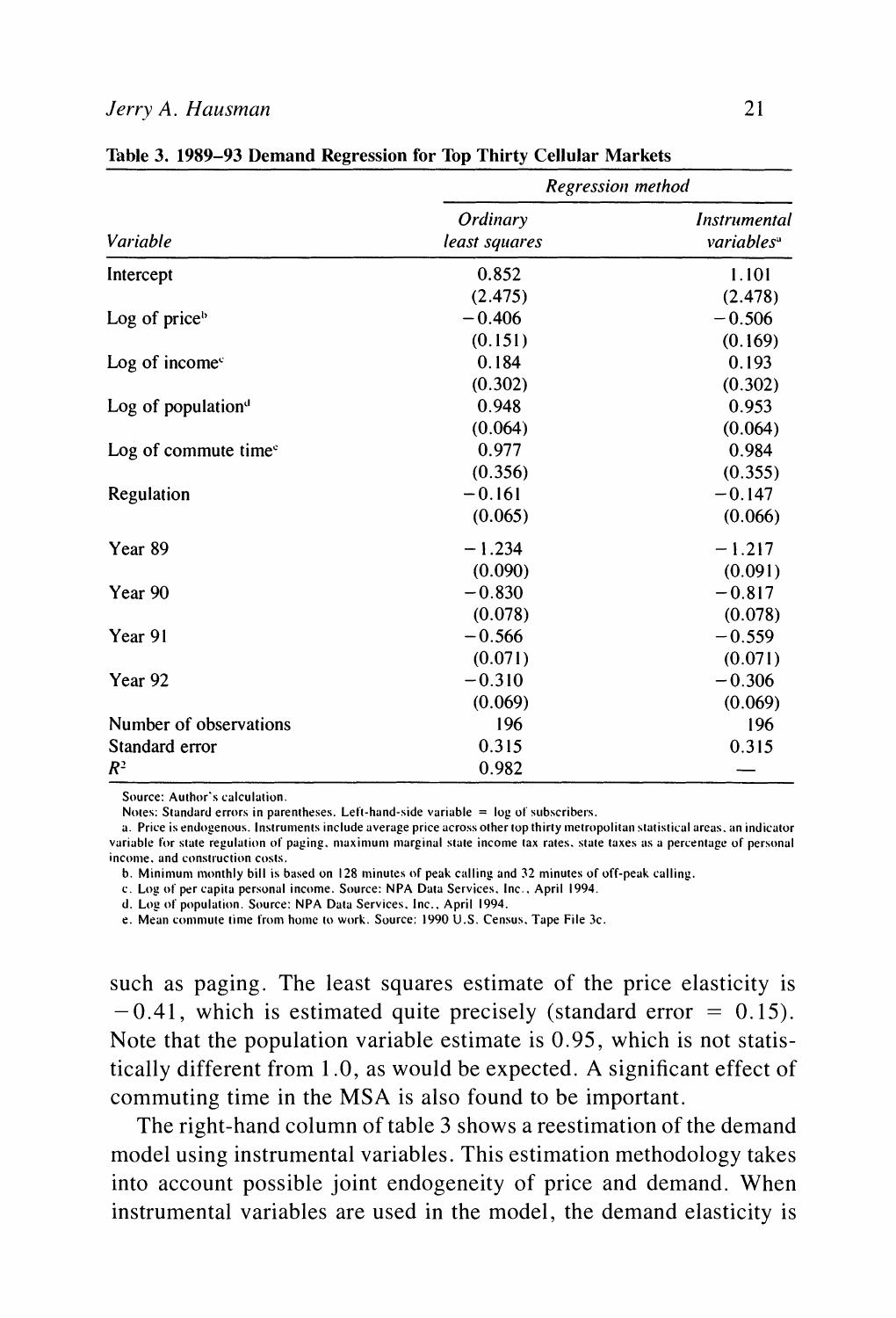estimated to be  $-0.51$  (standard error  $= 0.17$ ).<sup>38</sup> This somewhat higher **elasticity estimate yields a somewhat smaller effect than the initial model for the gain in consumer welfare from the introduction of cellular. A Hausman specification test does not reject the elasticity esti**mate from the initial model.<sup>39</sup> Note that the parameter estimates for the **other variables, such as population, remain virtually the same.40** 

**The expenditure function of equation 6 is calculated:41** 

(7) 
$$
CV = \left[\frac{(1-\delta)}{(1+\alpha)}y^{-\delta}(p_1x_1 - p_0x_0) + y^{(1-\delta)}\right]^{1/(1-\delta)} - y.
$$

**This equation is then used to calculate the compensating variation for the introduction of cellular telephone using the average revenue and subscribership data discussed earlier as well as the econometric estimates of the parameters of the demand function and associated expenditure function. The gain in consumer welfare from the introduction of cellular telephone is estimated to be \$49.8 billion a year (asymptotic standard error = \$22.6 billion).** 

**Next, the gain in consumer welfare is calculated using the linear approximation used previously for voice messaging. This approximation provides a lower bound estimate for the compensating variation.**  The larger of the two estimated price elasticities in table  $3, -0.51$ , is **used to yield a lower bound approximation to the gain in consumer welfare from the introduction of cellular of \$24.2 billion a year (asymptotic standard error = \$8.1 billion). The gain in consumer welfare measured as the compensating variation from cellular is in the range of** 

**38. One of my discussants raised the point of possible errors in variables from using the price for average cellular usage in the estimated demand equation. The instrumental variable procedure should eliminate the possible problem of errors in variables. Note that estimated price elasticity is a market (not firm) price elasticity, so an estimate of -0.51 is not "too low" given the limited substitute services to cellular telephone.** 

**39. Hausman (1978).** 

**40. I have done IV estimation to allow both price and regulation to be jointly endogenous. I find results similar to the previous estimates.** 

**41. The results of Hausman (1981) are used to calculate the compensating variation. Here because the estimated price elasticity is less than one, the integral of the compensated demand function does not converge. To calculate the compensating variation from the introduction of cellular, I use the area under the compensated demand curve between**  the year in question, for  $p_1x_1$ , and 1985, for  $p_0x_0$ , which is the beginning year of the **CTIA data. This calculation slightly underestimates the gain in compensating variation.**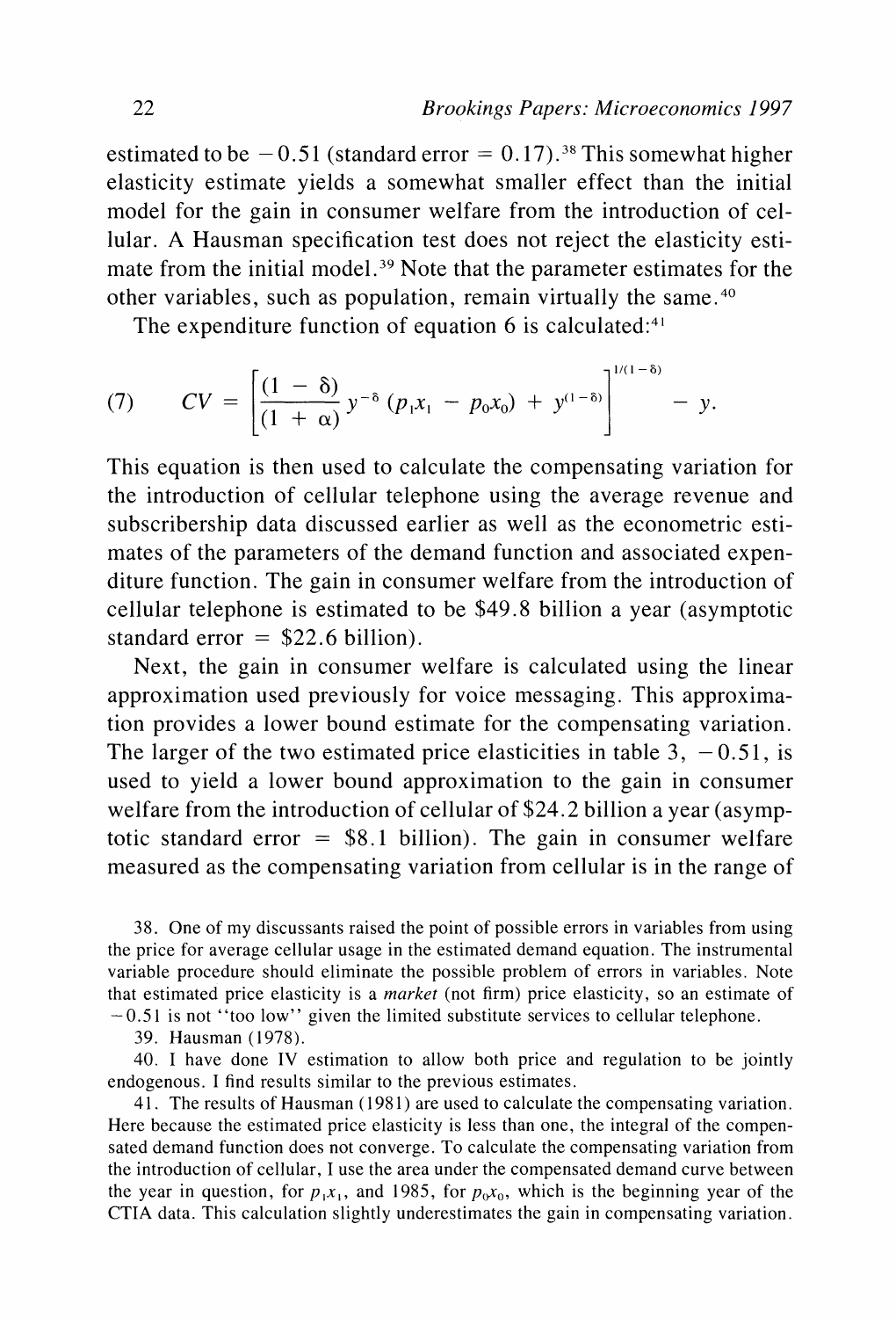| <i>Scenario</i> | Penetration    | Assumed price | Lost welfare   |
|-----------------|----------------|---------------|----------------|
| Similar to 1994 | 1994 level     | 1994 price    | \$49.8 billion |
| Higher price    | $1994$ level   | 50% higher    | \$33.5 billion |
| Lower demand    | 50% 1994 level | 50% higher    | \$16.7 billion |

**Table 4. Estimated Lost Consumer Welfare in 1983 Because of Cellular Telephone Delay (1994 Dollars)** 

Soruce: Author's calculations.

**\$24 billion to \$50 billion a year, which demonstrates the substantial value to consumers from the introduction of cellular telephone.** 

**The \$24 billion estimate is likely to be quite conservative, however. The linear approximation implies a virtual price of \$97.09 at current demand levels, which seems quite low for the monthly fee for users who achieve high utility from the mobility feature of cellular telephone. Indeed, the data set shows actual monthly fees as high as \$125, with substantial demand occurring at these prices. Holding other parameters constant, a virtual price of \$125 a month would lead to a lower bound estimate of consumer welfare of \$31.2 billion a year. Thus, a more refined estimate of the gain in consumer welfare from cellular telephone is in the range of \$31 billion to \$50 billion a year.** 

**The same approach used for voice messaging can now be used to determine how much consumer welfare was lost by the ten-year delay in the introduction of cellular telephone caused by FCC indecision. I attempt to approximate this welfare loss by asking the question: If in 1983 cellular had already been available for ten years-as it would have been were it not for the FCC delays-but if, because of more limited and higher cost microprocessors and other semiconductor chips, it cost twice as much (in 1983 dollars) as it did in 1994, and correspondingly, if demand were lower because of the higher price, what was the lost consumer welfare? I estimate that the annual lost consumer welfare was approximately \$24.3 billion in 1983 dollars or about \$33.5 billion in 1994 dollars (table 4). Thus, the lost compensating variation was about \$76 per subscriber per month, which is equivalent to an average monthly service price (with the assumed 50 percent increase) of about \$120 per month. Even if I assume that demand for cellular would only have been half as great in 1983 as it was in 1994 because of decreased functionality, I still estimate an annual welfare loss of approximately \$16.7 billion.42** 

**<sup>42.</sup> Rohlfs, Jackson, and Kelley (1991) earlier estimated a welfare loss of about \$85**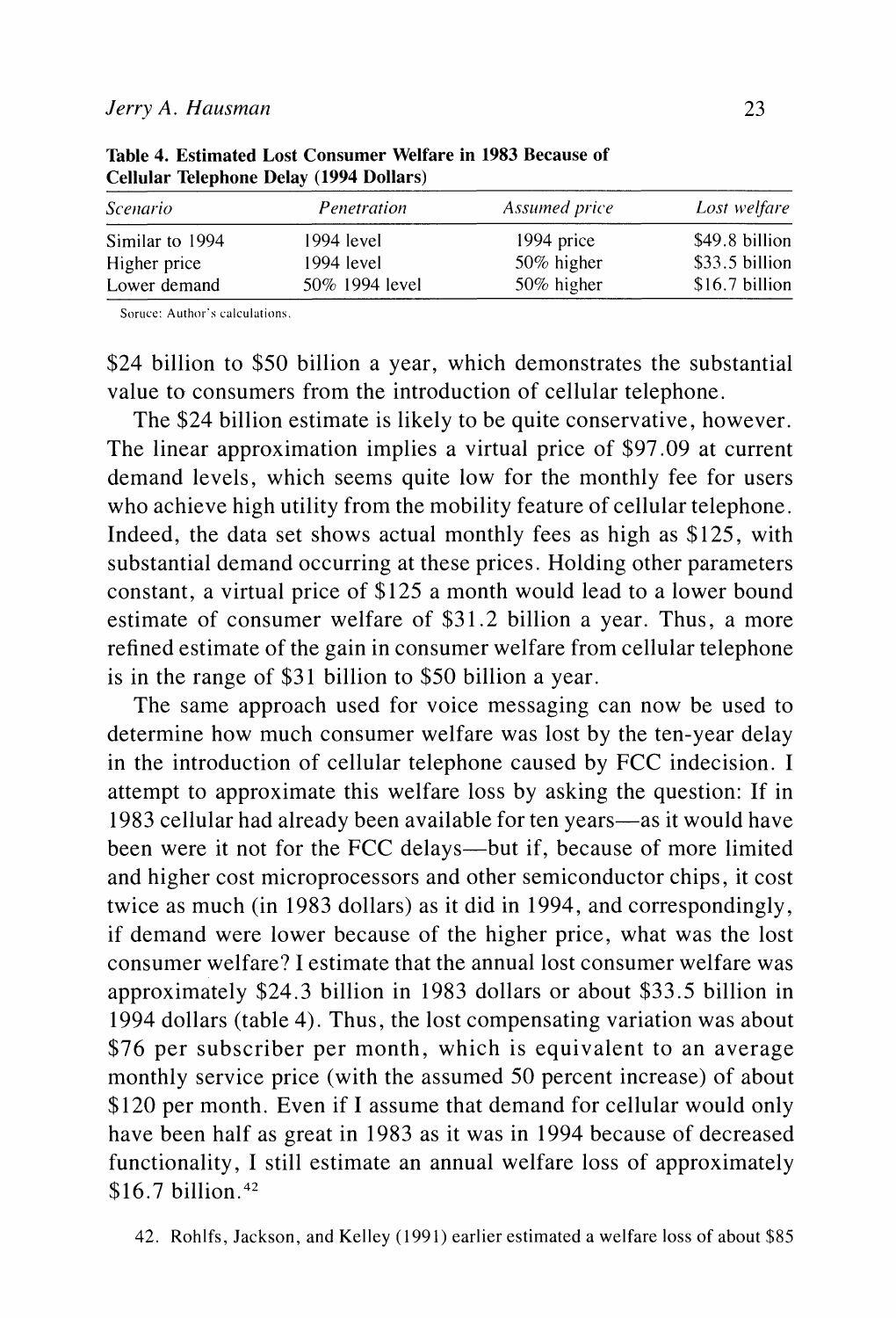**These findings reinforce a fundamental point: the consumer welfare cost of holding up the introduction of a new good is much larger than the effects of higher prices or other regulatory effects on demand, because the entire compensating variation is lost when regulatory delays cause demand to be zero. The welfare loss from the delay in the introduction of cellular is considerably larger than the delay in voice messaging, in part because the demand for cellular is approximately four times as large as the demand for voice messaging.** 

**As these two studies show, regulatory delay can have potentially large negative effects on the U.S. economy. Why then did the FCC impose such harm on consumers and the economy? It appears that delay in cellular service was the commission's way to avoid confronting a very difficult decision. Potential losses in consumer welfare did not appear to figure into the FCC's regulatory approach. Indeed, the delay might have been even longer had cellular service not begun in other countries, which placed additional pressure on the FCC to reach a decision.** 

# **Estimating a Telecommunications Price Index That Includes New Services**

**An alternative approach to valuing these new telecommunications services involves calculating a cost-of-living index (COLI) for telecommunications services that includes cellular telephone and voice messaging services and then comparing this index to one that excludes these services. Because a cost-of-living index is a monotonic transformation of the expenditure function in the representative consumer model, its calculation determines the percentage improvement in utility for a subutility function of telecommunications services.** 

**The Bureau of Labor Statistics (BLS) calculates a consumer price index for telephone services each month. Its major components are local access charges, intrastate long-distance (toll) charges, and interstate long-distance (toll) charges. The telephone service index is 1.7 percent of the overall consumer price index, but the telephone service index** 

**billion from the delay in introducing cellular telephone in the United States, assuming the delay to be ten years.**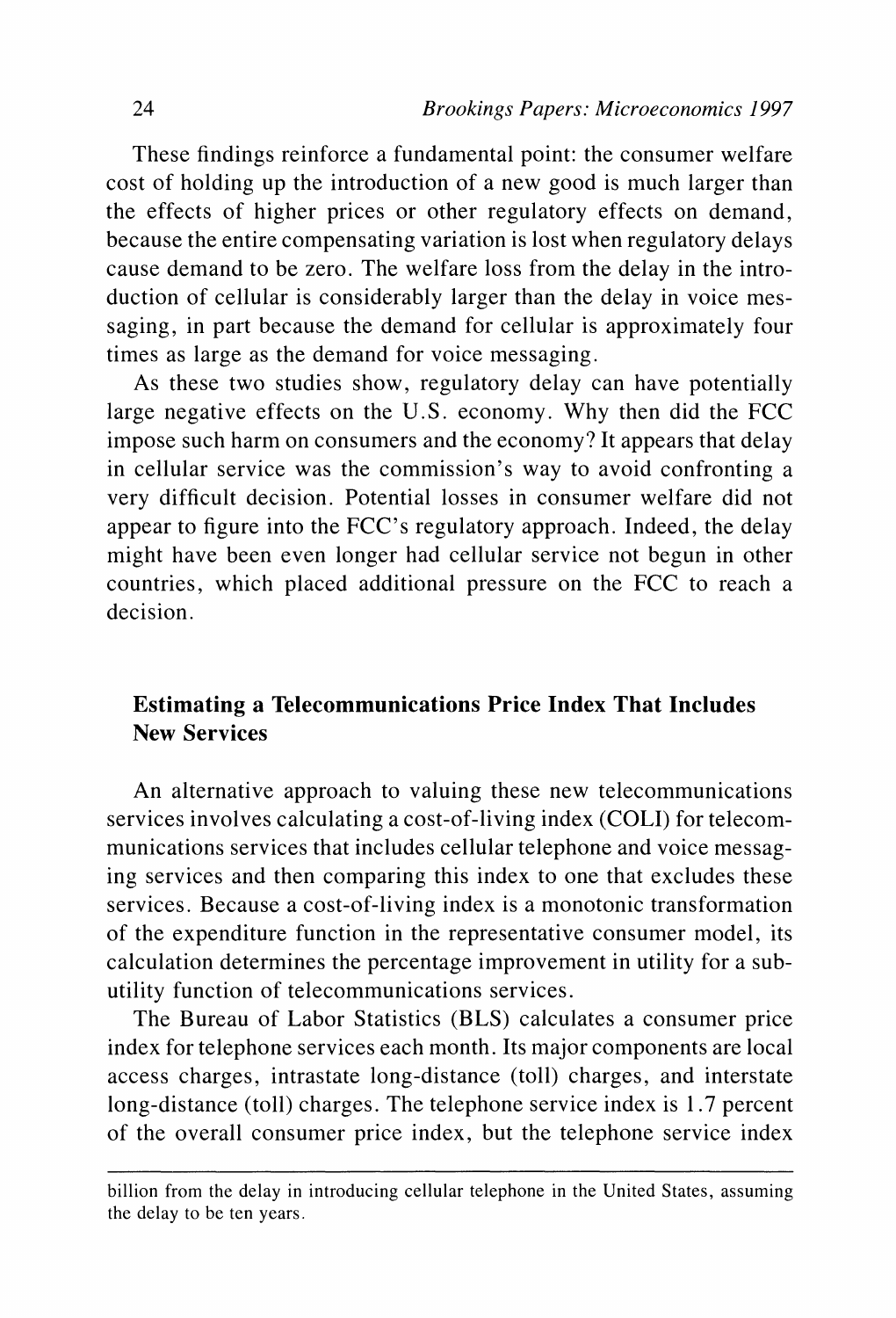

**Figure 5. Telecommunications CPI: BLS and Corrected Cost-of-Living Increase (COLI) Calculations** 

**Source: Author's calculations; Bureau of Labor Statistics.** 

**does not include cellular telephone and does not account for the gain in consumer welfare from the introduction of voice messaging services (although it takes the price change for messaging services into account).** 

**To estimate an augmented price index that includes both these services, I take into account the decline in prices for cellular and voice messaging services as well as the gain in consumer welfare from the introduction of both services. To construct the augmented index, I use yearly expenditure weights based on total local and long-distance expenditure.43 Figure 5 shows both the BLS index and my augmented one. Note that the BLS index estimates that telecommunications prices have increased by 8.5 percent since 1988, an increase of 1.02 percent a year. The augmented index shows a decline, from 1.0 in 1988 to** 

**43. To the extent that the proportion of consumer usage of cellular is approximately equal to consumer usage of local and long-distance services, these weights create a superlative price index; see Diewert (1976). Otherwise, the calculation leads to an approximation to a telecommunications CPI that would need data on consumer expenditure shares to become a superlative index.**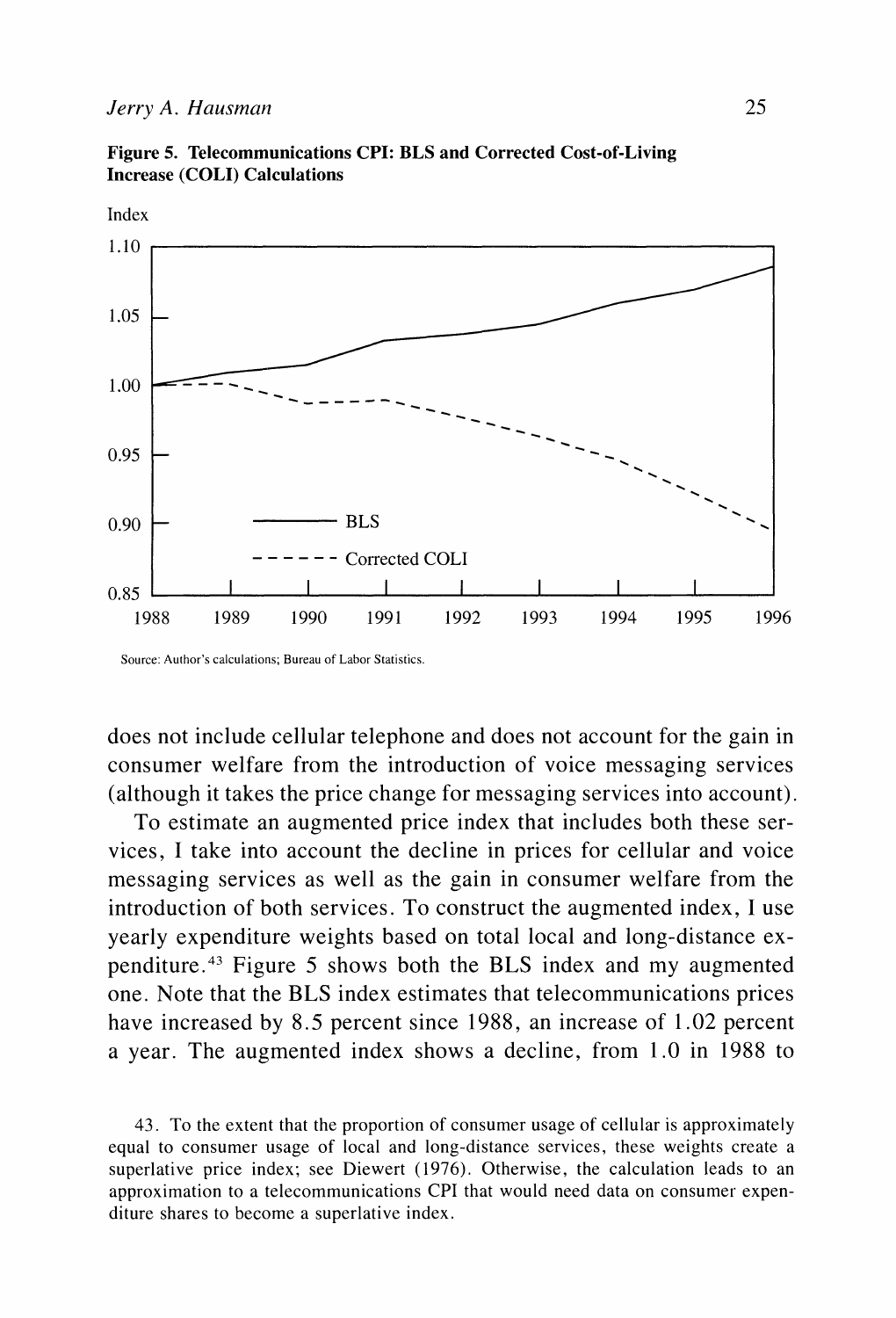0.897 in 1996, for a price decrease of 1.35 percent a year.<sup>44</sup> Thus, the **bias in the BLS index equals approximately 2.37 percentage points a year. Over the period 1988-96, the inclusion of these new telecommunications services decreases the change in the BLS index by about 20 percent, a significant amount both for a price index and as a measurement of the utility derived from telecommunications services.** 

# **The Current FCC Approach to Regulating New Investment in Services**

**"It's no fun to be a regulator unless you get to regulate."** 

**Anon.** 

**The Telecommunications Act of 1996 was the first basic change in the regulatory framework for telecommunications since 1934. It called for less regulation, more competition, and the most modern telecommunications infrastructure possible; its purpose was "to provide for a pro-competitive, de-regulatory national policy framework designed to accelerate rapidly private sector deployment of advanced telecommunications and information technologies and services to all Americans by opening all telecommunications markets to competition."45 The FCC has instituted numerous regulatory rulemakings to implement the 1996 Telecommunication Act. The most important so far has been the Local Competition and Interconnection Order of August 1996.46 If implemented in its current form, this order will likely have serious negative effects on innovation, the introduction of new services, and new investment in the local telephone network.** 

**Most economists agree that regulation should be used only when significant market power can lead to unregulated prices well above competitive levels. In these cases, the goal of regulators should be to** 

**44. Approximately 95 percent of this change is due to the introduction of cellular telephone; the other 5 percent arises from the introduction of voice messaging services.** 

45. U.S. House. Conference Report to the Telecommunications Act of 1996, S. 652. **104 Cong. 2d sess., 1996, H. Rept. 104-458.** 

**46. FCC, "First Report and Order, CC docket No. 96-98 and 95-185," August 1, 1996. The local exchange carriers are challenging the FCC order in federal court. Two questions are at issue: whether the FCC improperly usurped the rights of states to set regulated rates for local competition; and the validity of the pricing framework the FCC used to set the rates. Only the latter issue is considered here.**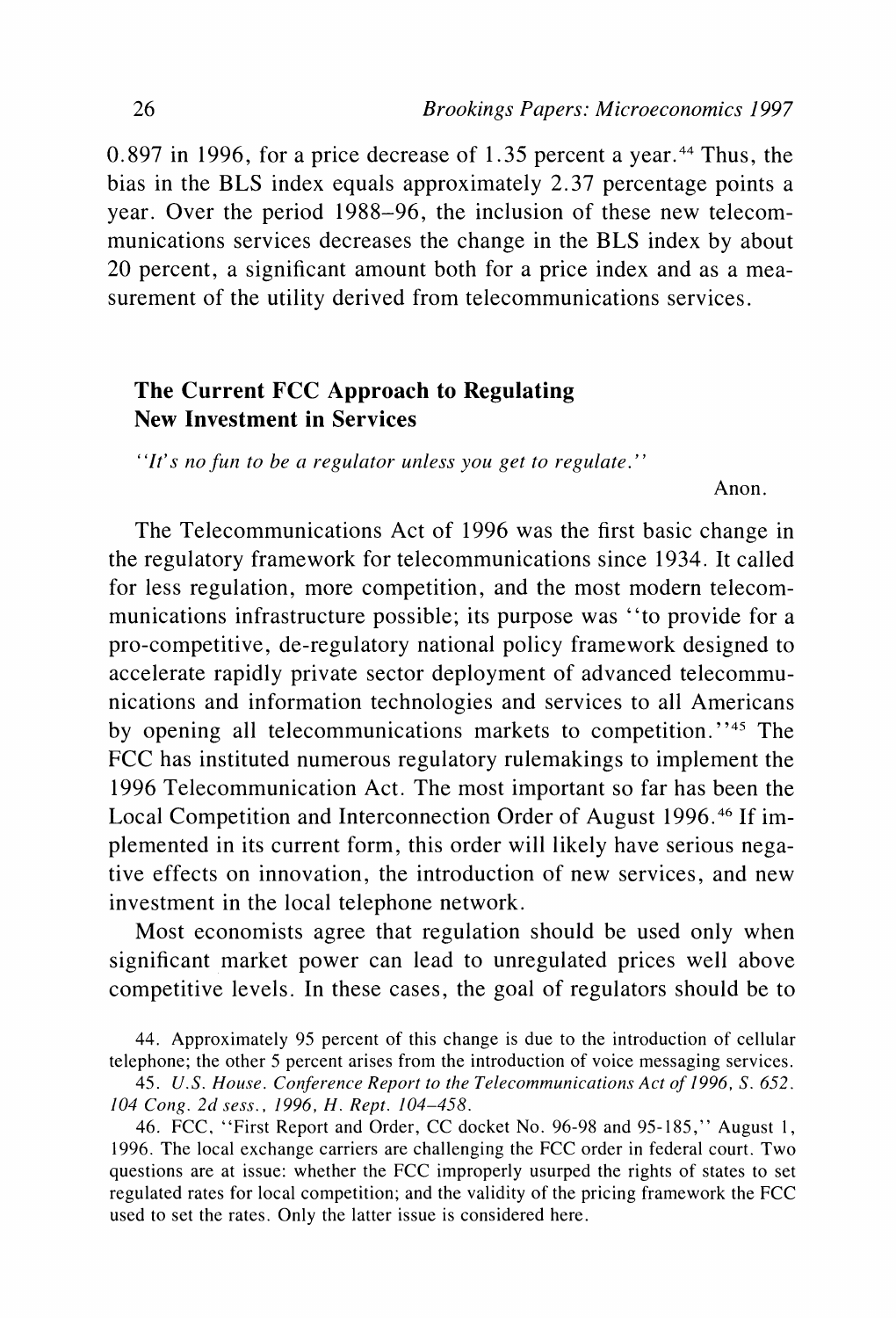**set prices at "competitive levels." Economists are much less explicit, however, about how these competitive levels of prices can be estimated, particularly for telecommunications networks with large fixed costs. Most economists would agree that perfect competition cannot yield the appropriate standard because prices set at marginal cost will not allow a privately owned utility to earn a sufficient return on capital to survive. The large fixed costs of telecommunications networks thus do not allow the price-equals-marginal-cost standard of perfect competition to be used.** 

**Baumol and Sidak have proposed an alternative competitive standard, the "perfect contestability" standard. Under this standard regulators would require firms to set prices as if "the competitive pressures generated by fully unimpeded and costless entry and exit, contrary to fact, were to prevail. " 47 Costless entry and exit, however, presumes no sunk costs, that is, costs that cannot be recovered upon exit by a firm. This assumption is extremely far from economic and technological reality in telecommunications where the essence of most investments is an extremely high proportion of sunk costs. Consider the investment by a local exchange carrier in a new local fiber optic network that can provide new broadband services and high speed Internet access to residential customers. Most of the investment is sunk because it cannot be recovered if the broadband network does not succeed. Thus, when either technological or economic uncertainty exists, "perfect contestability as a generalization of perfect competition" cannot provide the correct competitive standard.48** 

**In a perfectly contestable market, if the return to an investment decreases below the competitive return, the investment is immediately removed from the market and used elsewhere. The actual economics of telecommunications investment could not be further from a perfectly contestable market, however. When fiber optic networks are constructed, they are almost entirely sunk investments. If their economic return falls below competitive levels, the firm cannot shift them to other uses because of their sunk and irreversible nature. Thus, the use of a perfectly contestable market standard fails to recognize the important** 

**<sup>47.</sup> Baumol and Sidak (1994, pp. 28, 31 ff.).** 

**<sup>48.</sup> This feature of sunk and irreversible investment has been widely recognized by economic research in the past ten years. See MacDonald and Siegel (1986) and, for a recent and comprehensive treatment, Dixit and Pindyck (1994).**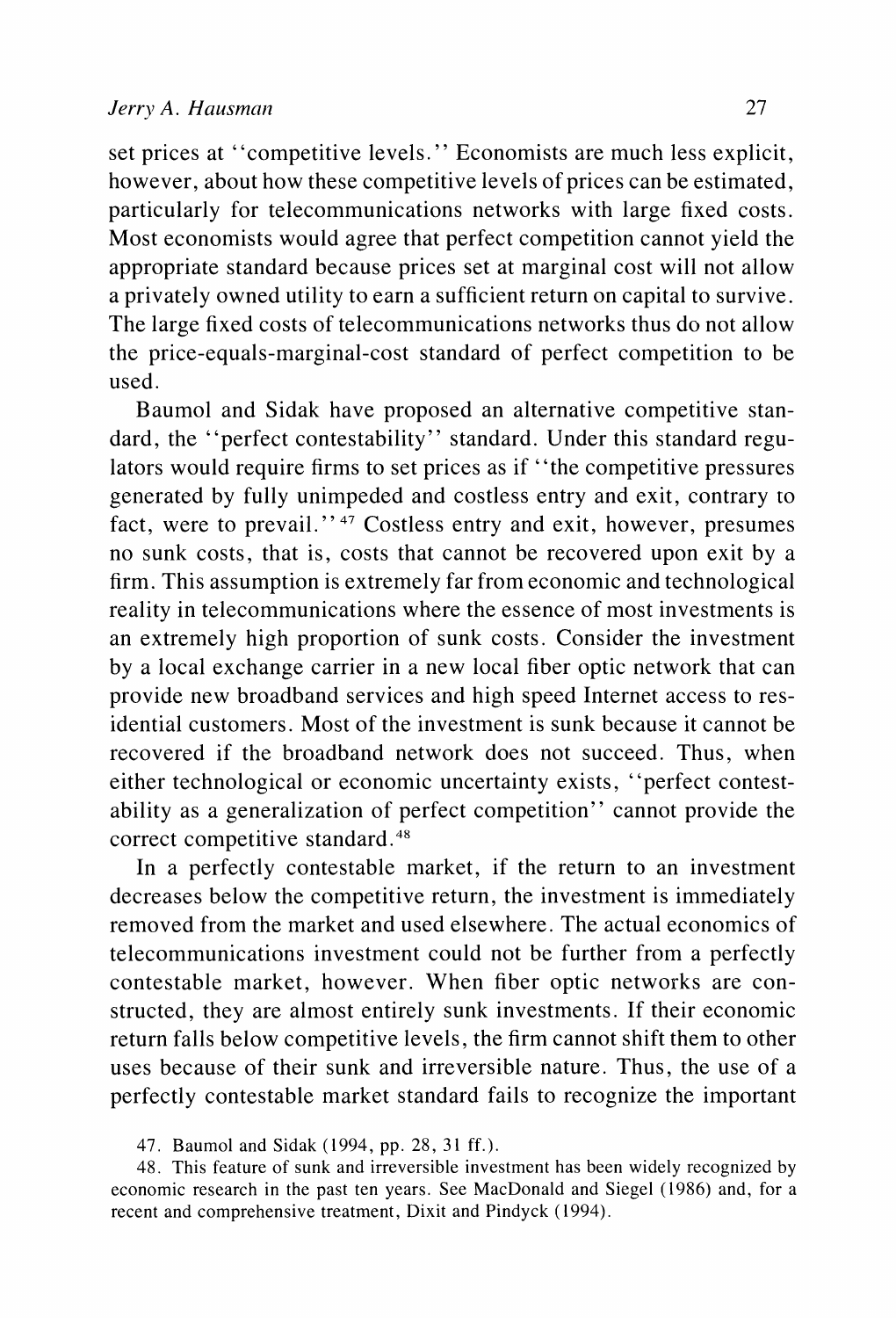feature of sunk and irreversible investments—they eliminate costless **exit.** 

**Because of its failure to take into account the sunk and irreversible nature of investments, the contestable market model has nothing of interest to say about competition in telecommunications. An industry cannot be expected to behave in a manner that is fundamentally inconsistent with its underlying technological and economic characteristics. Thus, just as the large fixed costs of telecommunications networks do not allow the price-equals-marginal-cost standard of perfect competition to be used, the large sunk costs of telecommunications networks do not allow the costless-entry-and-exit standard of perfect contestability to be used.** 

**Another way to consider the problem of setting regulated prices is to allow for the existence of the (all-knowing) social planner, an approach well known to graduate students through the Second Fundamental Theorem of welfare economics. Suppose the social planner were considering a new investment in a telecommunications network where sunk and irreversible investments are the norm. The social planner wants to maximize the value of the social welfare integral over time subject to uncertainty. The investment, however, is subject to both technological and economic uncertainty, so the cost of the investment may (randomly) decrease in the future, and demand uncertainty means that the social planner does not know whether the investment will be economic. In making an optimal decision the social planner will take into account the sunk and irreversible nature of the investment because the investment cannot be shifted to another use if the new service fails. In this case, assuming that sunk costs do not exist, which is the perfect contestability standard, will lead to incorrect decisions and decreased economic efficiency. Unfortunately, the FCC has adopted the contestability standard in determining regulatory prices for unbundled network elements.** 

## **FCC-Mandated Costs for Unbundling**

**Under the Telecommunication Act of 1996, the FCC required local exchange carriers to sell their unbundled facilities to their competitors at cost-based prices.49 The FCC did not permit any markup over cost;** 

**49. The FCC decision is currently under appeal. In the FCC proceeding I provided testimony on behalf of the local exchange carriers.**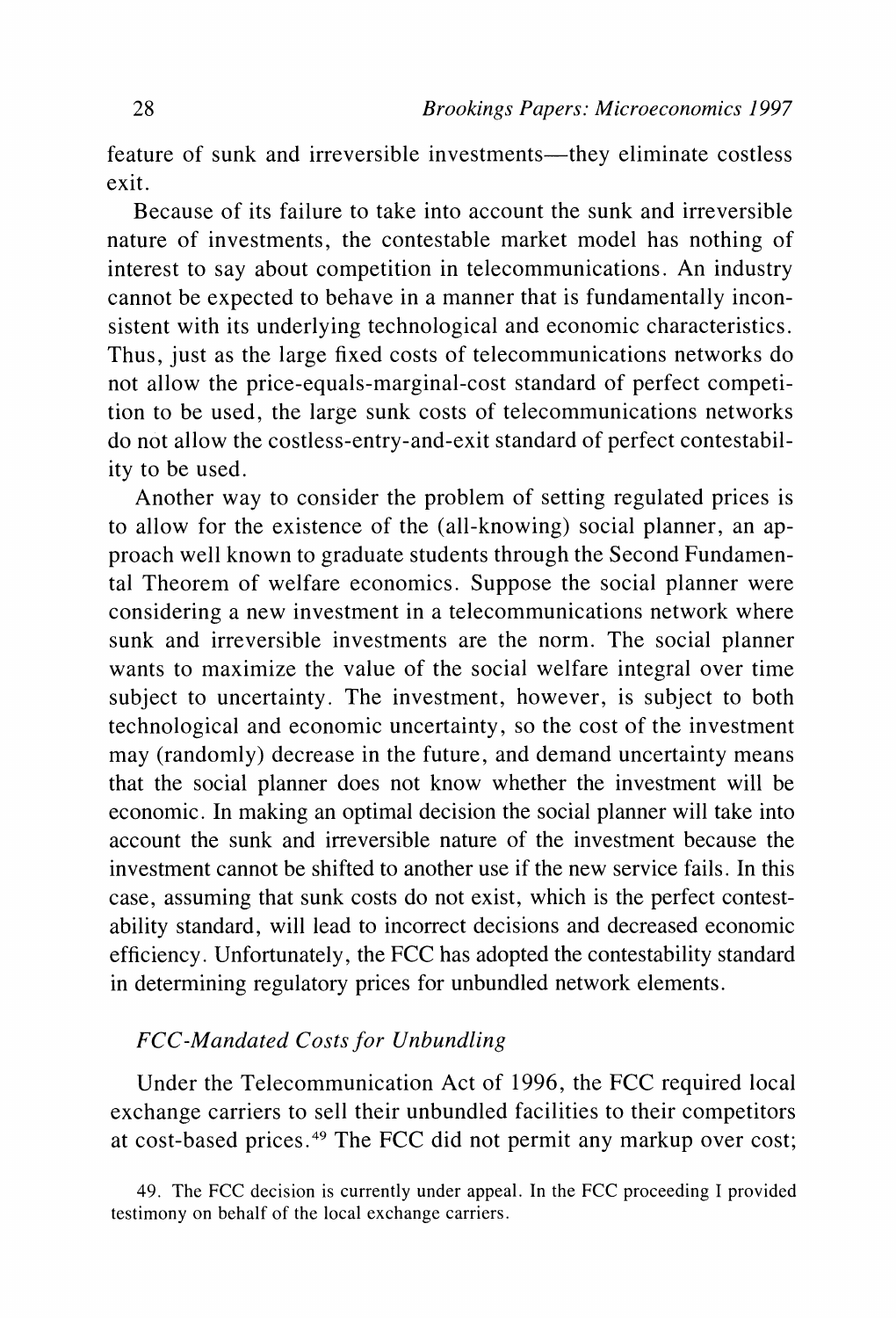**instead, it used an approach that attempts to estimate the total service, long-run, incremental cost on a forward-looking basis.50 TSLRIC, as it is called, attempts to solve the perfect competition problem that price cannot equal marginal cost by allowing for the fixed costs of a given service to be recovered. Although it allows for recovery of the cost of investment and variable costs of providing the service over the economic lifetime of the investment, TSLRIC makes no allowance for the sunk and irreversible nature of telecommunications investment, so it adopts the perfect contestability standard. The distinction between "fixed" costs, which are recoverable, and "sunk" costs, which are not, is crucial. By concluding that TSLRIC (TELRIC) is economically efficient because it allows the recovery of the fixed costs of investment, the FCC has chosen the incorrect standard for setting regulated prices. TSLRIC in this case will lead to less innovation, decreased introduction of new services, and decreased investment below economically efficient levels.** 

## **The TSLRIC Standard and Investment in New Services**

**The first and easiest example of the negative effect of the use of TSLRIC on the introduction of new services is investment in new services. Many new telecommunications services do not succeed. Recent failures include Picturephone services (AT&T and MCI in the 1990s) and information service gateway services offered by many local exchange carriers. These new gateway services required substantial sunk costs in research and development to create the large databases necessary to provide information services. Now if a local exchange carrier introduces a successful new service, under proposed FCC rules, a competitor can buy the service at a price determined using the TSLRIC**  approach. At most, the local carrier will recover its cost-and not **enough to cover the sunk investment in any unsuccessful services. If the FCC rule were applied to the pharmaceutical industry, pharmaceutical companies would be required to sell or license their successful products to generic producers or resellers at incremental cost. They would recover their R&D and production costs on their successful new** 

**<sup>50.</sup> The FCC chose a variant of TSLRIC, called TELRIC for total element, longrun, incremental cost. The essential economic problem of TSLRIC also exists in TEL-RIC, however.**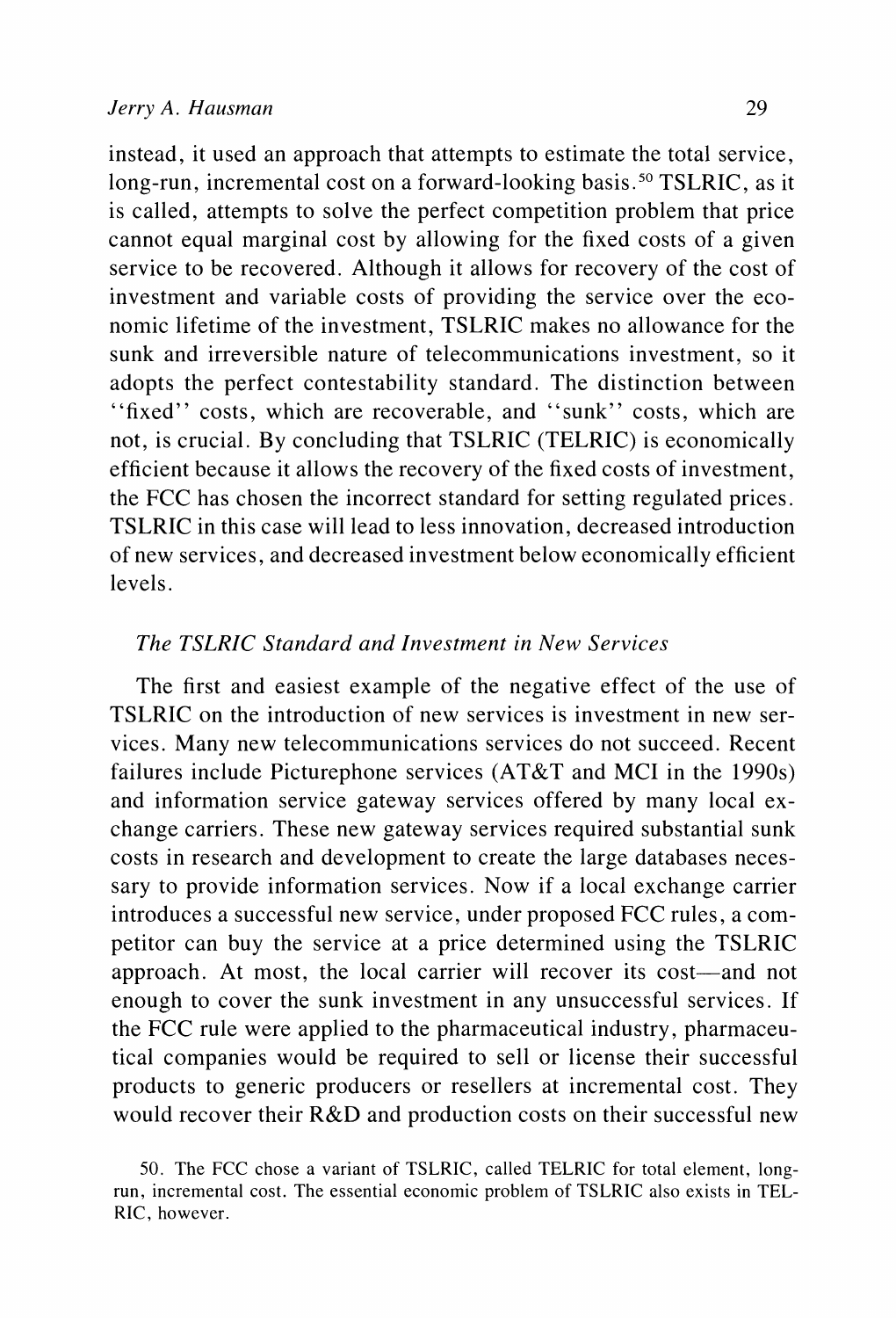**drugs, but that is not enough to cover the costs of any unsuccessful attempts.** 

**Because innovative projects in telecommunications have a significant probability of failure, this truncation of returns on successful new services decreases economic incentives for regulated telecommunications companies to innovate. By eliminating the right tail of the distribution of returns, the FCC has decreased the mean of the expected return of a new project. For example, consider a project with returns, y, that follow**  a normal distribution with mean  $\mu$  and standard deviation  $\sigma$ . The ex**pected value of the return when it is truncated at cost c is:** 

(8) 
$$
E(y \mid y < c) = \mu - \sigma M(c),
$$

where  $M(c)$  is the inverse Mills ratio evaluated at  $c<sup>51</sup>$  Thus, the tighter **the cost standard, the lower are the incentives to innovate, as expected. More important, note that as the returns to the innovation become more uncertain, the expected return and the incentives to innovate also decrease. Indeed, for any symmetric distribution of returns, including the normal, the FCC's TSLRIC approach could stop all new investments in uncertain services because for any service a local exchange carrier**  would undertake in the absence of regulation,  $E(y) > c$ , so truncation of the distribution at c will cause  $E(y) \leq c$ , and no new investment **may occur.** 

**Thus, the issue of sunk and irreversible investments aside, the FCC pricing policy decreases the economic incentives for investment in innovative services and may eliminate them altogether. Consider the likely outcome if the FCC had used a TSLRIC approach to regulate the price of cellular telephone service. If cellular carriers had been required to sell their services to competitors (resellers) at a TSLRIC cost-based price, it is unlikely that they would have risked the billions of dollars of investment in cellular networks when the future of cellular was highly uncertain and many industry analysts did not forecast much success for cellular. The consumer welfare gains that have been derived from the success of cellular telephone would not have existed; indeed, a TSLRIC-based rule would likely have led to tens of billions of dollars of lost consumer welfare.** 

**<sup>51.</sup> The inverse Mills ratio is the ratio of the density function and distribution**  function of the standard normal distribution evaluated at  $(c - \mu)/\sigma$ . The inverse Mills ratio  $M(c)$  increases monotonically as c decreases for given  $\mu$  and  $\sigma$ .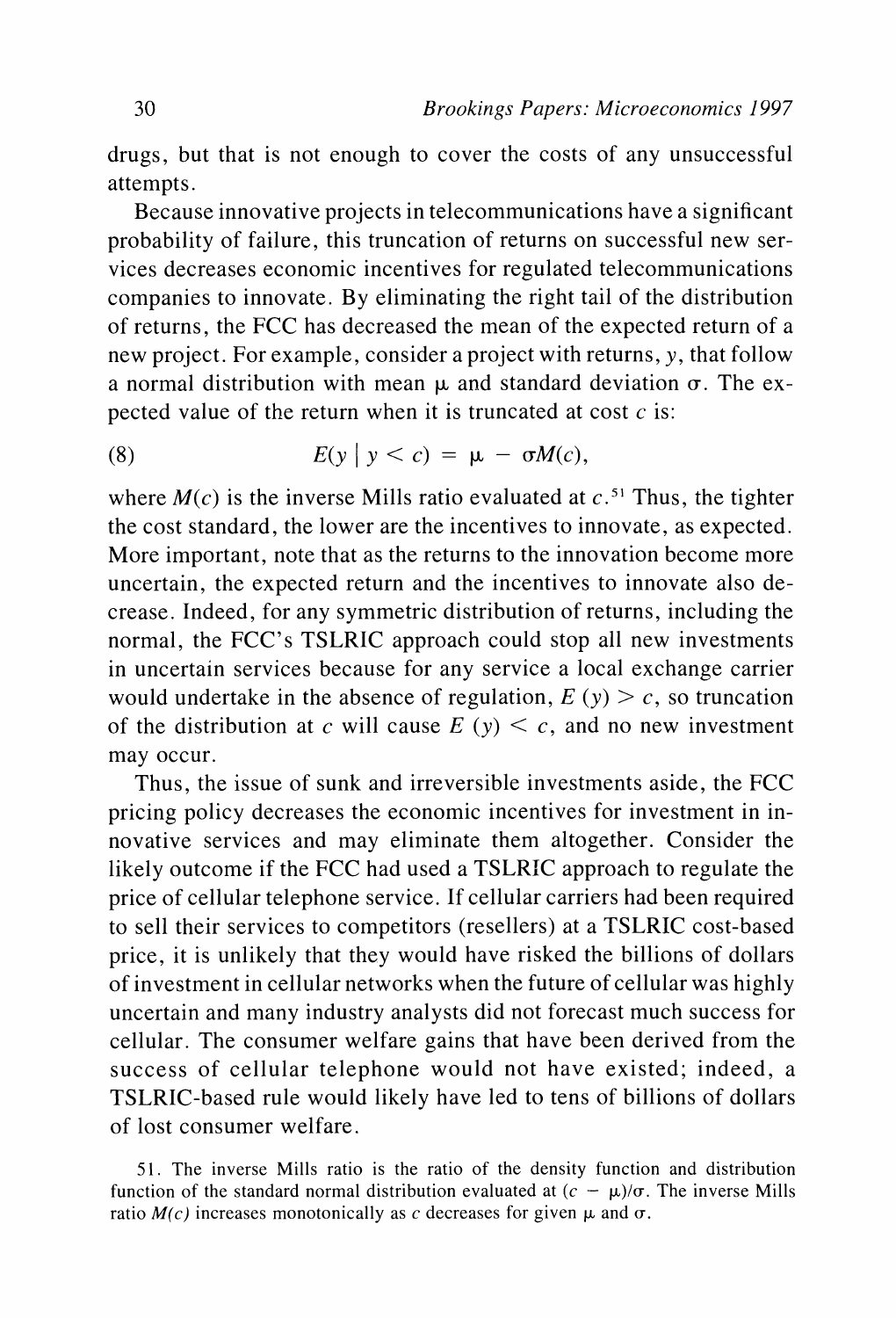**The FCC could apply something similar to patent protection for new services to give the local exchange carriers economic incentives to innovate in the presence of the TSLRIC-based pricing approach.52 But this policy option is a recipe for delay. Currently, the Patent Office takes more than two years to grant a patent, and longer time periods are not uncommon. No opponent of the patent is allowed to be part of the process, however. In an FCC setting, where competitors presumably would be permitted to participate, as they are now, and would likely attempt to delay the introduction of new services as they did with both voice messaging and cellular telephone, I would expect much longer delays. Thus, the patent approach will not solve the problem. A better approach would be to leave new services unregulated. The gains in consumer welfare from successful new services would lead to significant gains for consumers. Attempting to "fine-tune" prices of new services through cost-based regulation will lead to overall consumer losses. Regulators, however, find it extremely difficult not to regulate any new service of a regulated company.** 

#### **The Effect of Sunk and Irreversible Investments**

**TSLRIC assumes that all capital invested now will be used over the entire economic life of the new investment and that prices for the capital goods or the service being offered will not decrease over time.53 With changing demand conditions, changing prices, or changing technology, these assumptions are not necessarily true. Thus, TSLRIC assumes a world of certainty when the actual world is one of uncertainty. Significant economic consequences can arise from the effect that the sunk nature of investment has on the calculation of TSLRIC.** 

**Consider the value of a project under no demand uncertainty with a risk-adjusted discount rate of r, and assume a known exponential economic depreciation at rate 6. This assumption on depreciation can be thought of as the price of the capital decreasing over time at this rate due to technological progress. Assume that price, net of the effect of economic depreciation of the capital goods, is expected to decrease** 

**<sup>52.</sup> The FCC chief economist Dr. Joseph Farrell recently considered this option; see Farrell (1997).** 

**<sup>53.</sup> This discussion follows Hausman (1996b). See also Laffont and Tirole (1996).**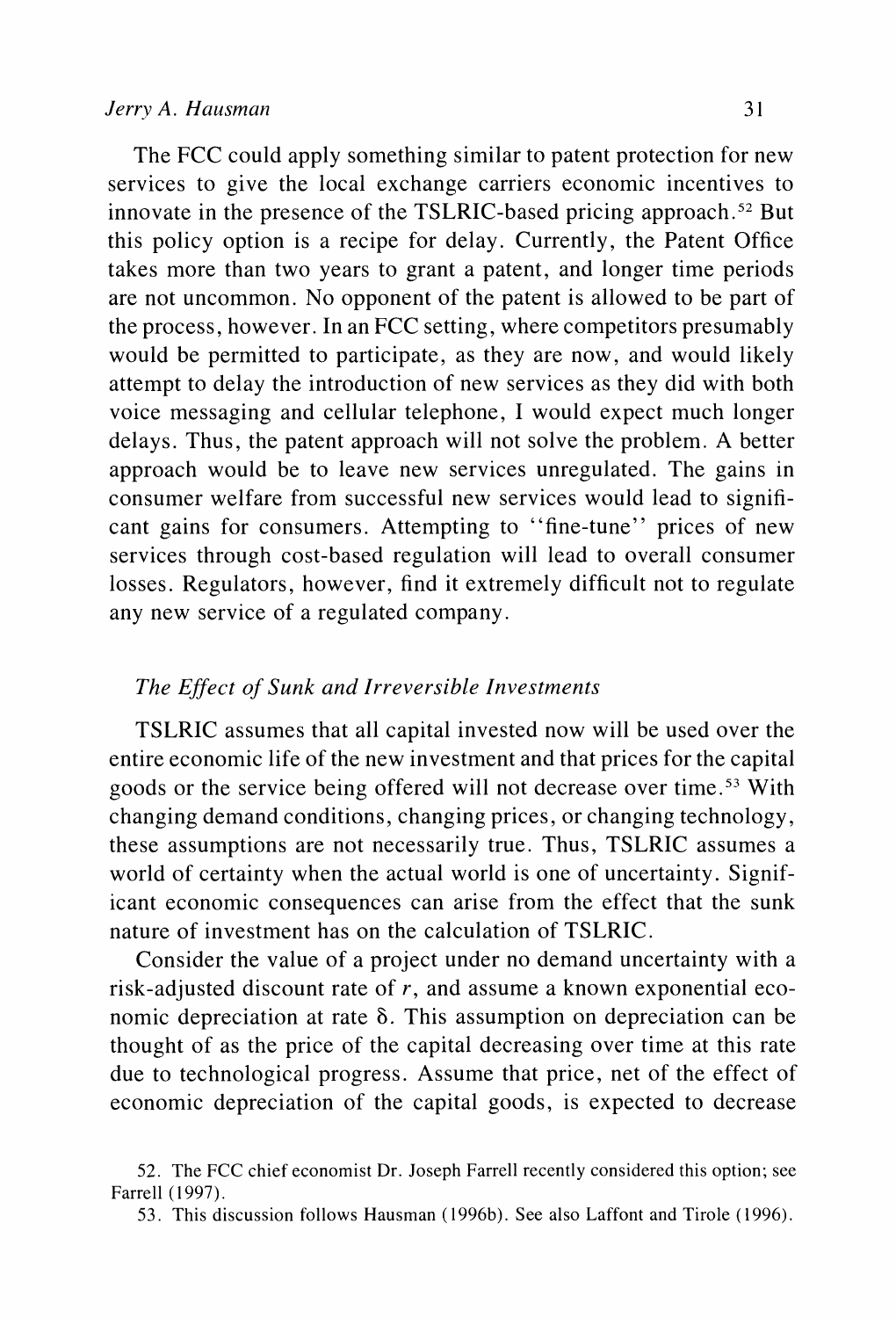with growth rate  $-\alpha$ .<sup>54</sup> The initial price of output is P. The value of **the project is** 

(9) 
$$
V(P) = \int_0^\infty \lambda \exp(-\lambda t) P \frac{1 - \exp(-\delta t)}{\delta} dt = P/(\lambda + \delta),
$$

where  $\lambda = r + \alpha$ . Note that  $\delta$  is added to the expression to account **for the decreasing price of capital goods. This term, omitted from the FCC's TSLRIC calculations, accounts for technological progress in equipment prices, which is one economic factor that leads to lower prices over time. Suppose that the cost of the investment is I. The rule**  for a competitive firm is to invest if  $V(P) > I$ . Equivalently from equation 9,  $P > (\lambda + \delta) I$ . The economic interpretation of this expres**sion is that the price (or price minus variable cost) must exceed the cost of capital, which includes the change in price of the capital good to**  make the investment worthwhile.<sup>55</sup> Note that the net change in the **output price and the price of the capital good both enter the efficient investment rule. The FCC's TSLRIC calculation ignores the basic economic fact that when technological change is present, (quality-adjusted) capital goods prices tend to decline over time. This economic factor needs to be taken into account, or economic inefficiency will result.** 

**Now, a TSLRIC calculation does not include 8 but instead assumes that the price of capital goods does not change over time. This assumption is extremely inaccurate. Take a Class 5 central office switch, for example. In the late 1980s an AT&T Class 5 switch was sold to a Bell operating company for approximately \$200 a line.56 Today, these switches are priced at \$70 a line or lower. A TSLRIC calculation would be based on the \$70 price. A Bell operating company that paid \$200 a line made the efficient investment decision when it purchased its central office switch. But TSLRIC, by omitting economic depreciation caused by technological progress, leads to a systematically downward biased estimate of costs. Indeed, I estimate the economic depreciation of central office switches to be near 8 percent a year over the past five years, while the cost of fiber optic carrier systems has decreased at approxi-**

**56. Hausman and Kohlberg (1989, p. 204).** 

**<sup>54.</sup> This factor arises because of changes in demand and total factor productivity.** 

**<sup>55.</sup> For simplicity, I assume only capital costs and no variable costs in this calculation. Variable costs can be included by reinterpreting P to be price minus variable costs, which will lead to the same solution.**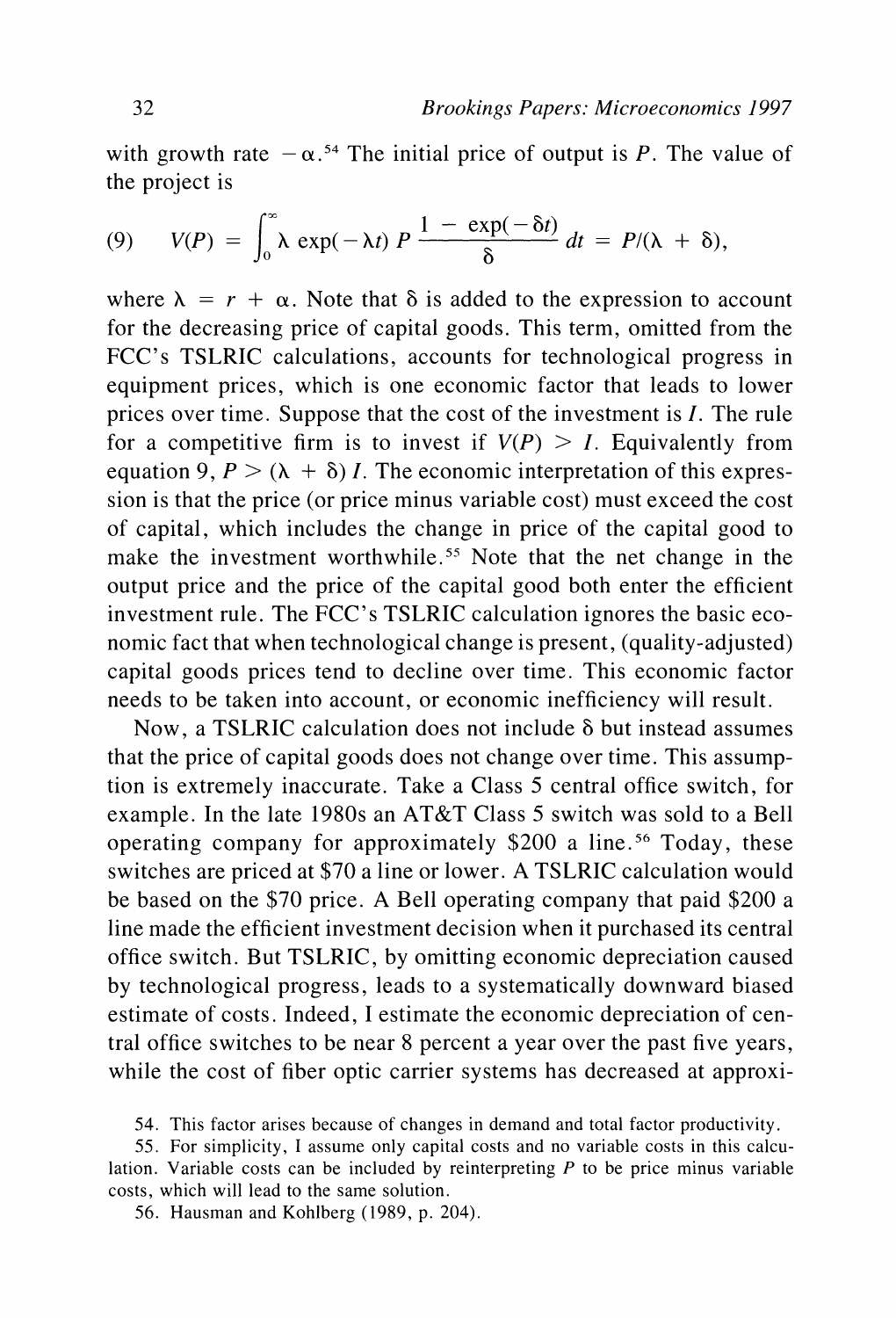**mately 7 percent a year during the same period. Technological progress can make the omitted economic factor 8 quite large relative to r for telecommunications switching or transmission equipment.** 

**TSLRIC calculations assume that the investment is always used at full capacity, that the demand curve does not shift inward over time, and that a new technology does not appear that lowers the cost of production. Of course, these conditions are unlikely to hold true over the life of the sunk investment. Thus, uncertainty needs to be added to the calculation.** 

**Given the fundamental uncertainty and the sunk nature of the in**vestment, a "reward for waiting" occurs because over time some un**certainty is resolved. The uncertainty can arise from uncertainty about demand, price, technology, or interest rates.57 Now the fundamental decision rule for investment changes to** 

(10) 
$$
P^{s} > \frac{\beta_{1}}{\beta_{1} - 1} (\delta + \lambda) I,
$$

where  $\beta_1 > 1$  so that  $m = \beta_1/(\beta_1 - 1) > 1$ . The parameter  $\beta_1$  takes **into account the sunk cost nature of the investment coupled with inherent economic uncertainty.58 Parameter m is the markup factor required to account for the effect of uncertain economic factors on the cost of sunk and irreversible investments. Thus, the critical cutoff point for**  investment is  $P^s > P$ , from equation 9.

**To see how important this consideration of sunk costs can be, I**  evaluate the markup factor  $m$ . The parameters  $\beta_1$  and  $m$  depend on

**57. The FCC incorrectly assumed that taking into account expected price changes in capital goods and economic depreciation is sufficient to estimate the effect of changing technology and demand conditions; see the FCC "First Report and Order," para. 686. Thus, the FCC implicitly assumed that the variances of the stochastic processes that determine the uncertainty are zero, that is, that no uncertainty exists. Under the FCC approach the values of all traded options should be zero (contrary to stock market fact), because the expected price change of the underlying stock does not enter the option value formula. It is the uncertainty related to the stochastic process as well as the time to expiration that gives value to the option, as all option pricing formulas demonstrate; the Black-Scholes formula is one example.** 

**58. I do not derive this equation here because it is the solution to a differential equation. For a derivation, see, for example, Dixit and Pindyck (1994, pp. 254-56, 279-80, 369). The parameter 3, depends on the expected risk-adjusted discount rate of r, expected exponential economic depreciation**  $\delta$ **, the net expected price**  $-\alpha$ **, and the amount of uncertainty in the underlying stochastic process.**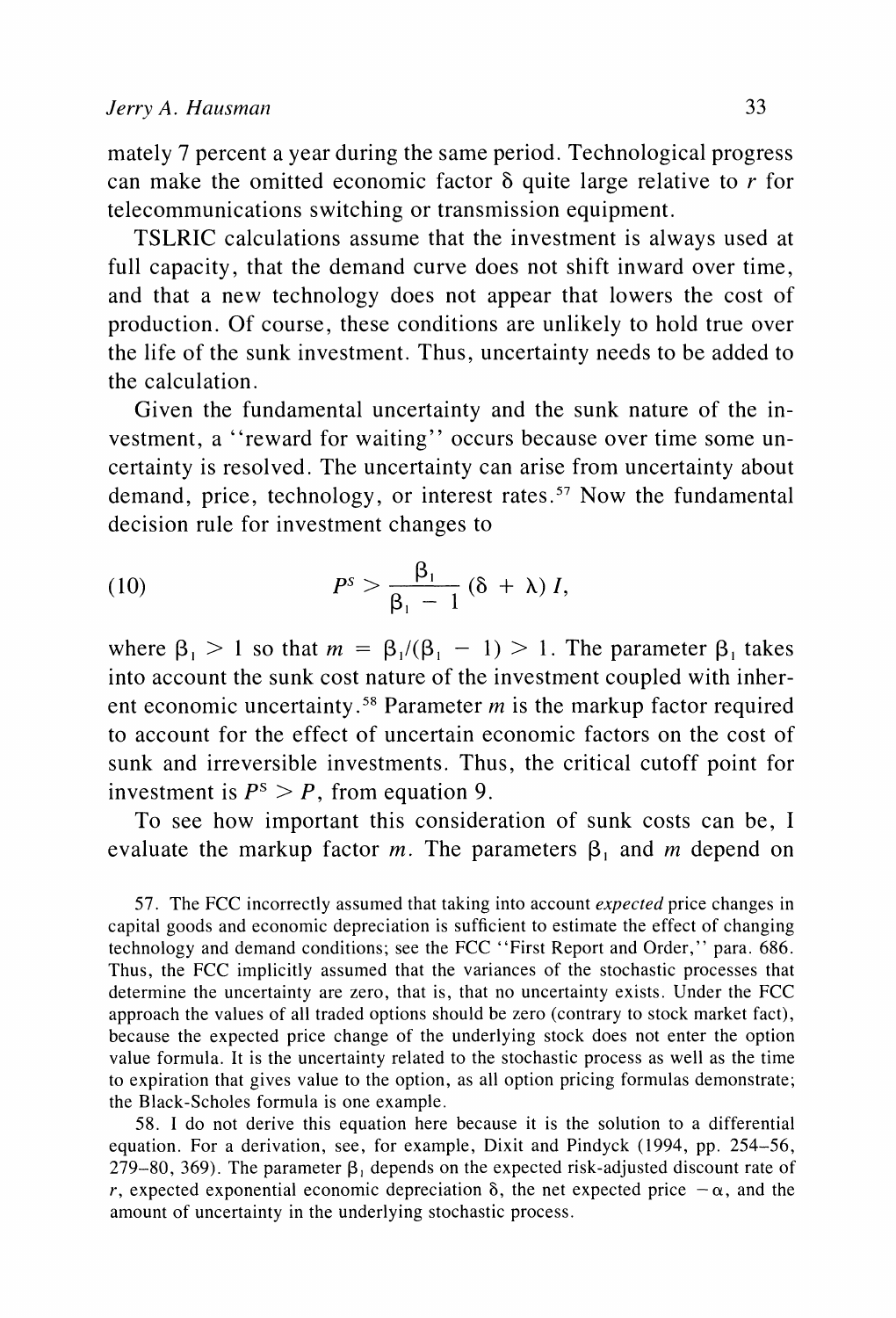**several economic factors. As uncertainty increases, that is, the variance**  of the underlying stochastic process,  $\beta_1$  decreases and the *m* factor increases. Also, as  $\delta$  increases,  $\beta_1$  increases, which means that the *m* factor decreases. As r increases,  $\beta_1$  decreases, so the *m* factor increases. MacDonald and Siegel and Dixit and Pindyck calculate  $m = 2$ , so, for instance,  $V^s = 2I^{.59}$  A TSLRIC calculation that ignores the sunk cost **feature of telecommunications network investments would thus be off by a factor of two.** 

**Using parameters for local exchange carriers and taking into account the decrease in capital prices caused by technological progress (which Dixit and Pindyck assume to be zero in their calculation) and because the expected change in (real) prices of most telecommunications services is also negative given the decreasing capital prices, I calculate**  the value of *m* to be  $3.2-3.4.60$  Thus, a markup factor must be applied **to the investment cost component of TSLRIC to account for the interaction of uncertainty with sunk and irreversible costs of investment.6' Depending on the ratio of sunk costs to fixed and variable costs, the overall markup on TSLRIC will vary, but it will be significant given the importance of sunk costs in most telecommunications investments. Note that this same markup over TSLRIC would be used by the hypothetical social planner to choose optimal investment in a telecommunications network because the social planner would face the same inherent economic and technological uncertainty over future demand and cost factors.** 

**59. MacDonald and Siegel (1986) and Dixit and Pindyck (1994, p. 153).** 

**60. Because of the expected decrease in the price of capital goods, even if the standard deviation of the underlying stochastic process were 0.25 as high as a typical stock, the markup factor would still be 2.1. For a standard deviation 0.5 as high, the markup factor is 2.4. I have also explored the effect of the finite expected economic lifetimes of the capital investments in telecommunications infrastructure. Using expected lifetimes of ten to fifteen years leads to only small changes in the option value formulas; for example, for a project with a twelve-year economic life, the markup factor of 2.0 changes to 1.9.** 

**61. It is the advent of competition that requires correct regulatory policy to be applied to the markup. Previously, when regulatory policy did not allow for competition, regulators could (incorrectly) set prices based on historic capital costs. Given the onset of competition arising from the 1996 Telecommunication Act and regulatory removal of barriers to competition, regulators must now account for changes in prices over time. Otherwise, local exchange carriers will decrease their investment below economically efficient levels because their expected returns, adjusted for risk, will be too low to justify the new investment.**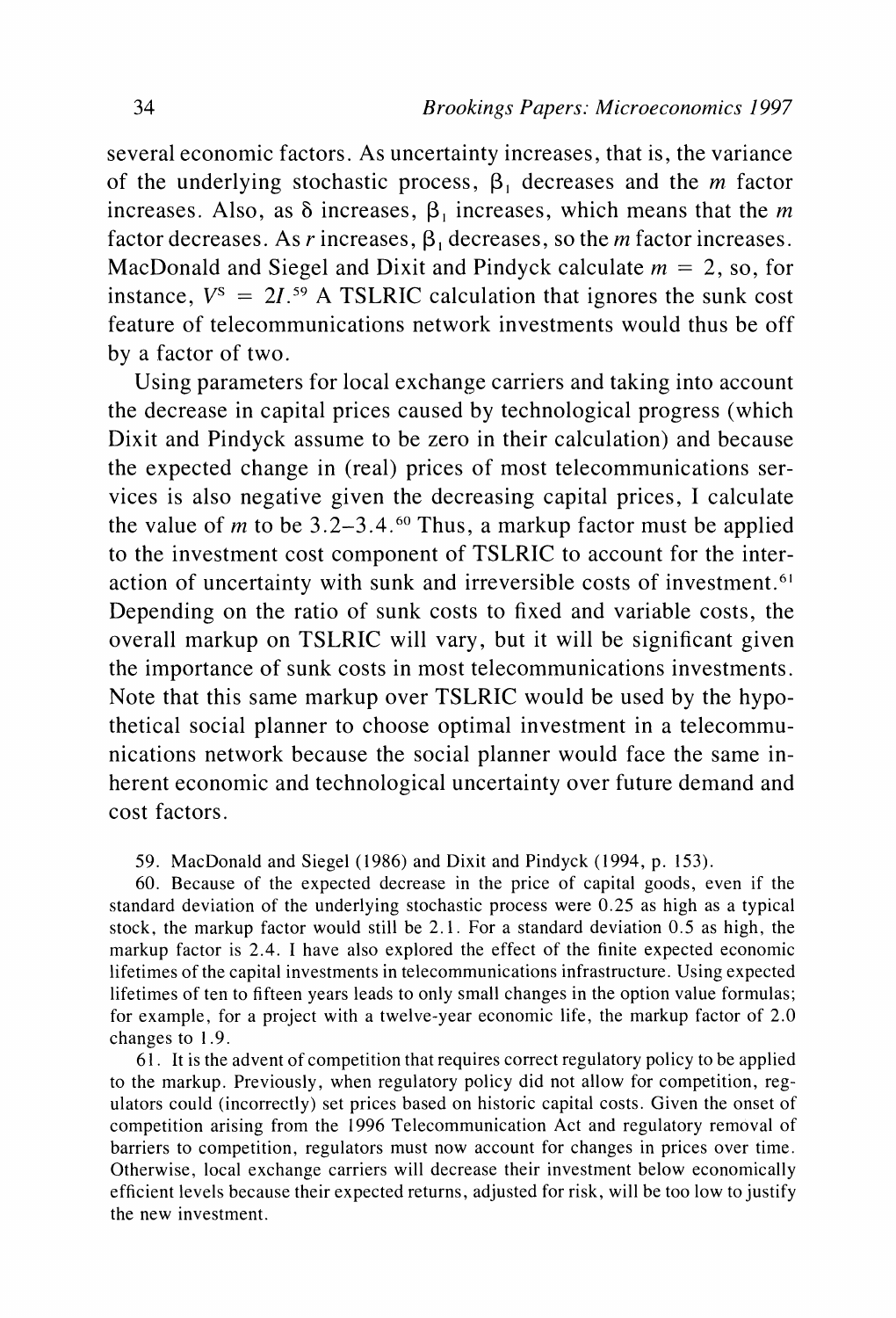**By failing to apply a markup to TSLRIC, the FCC has set too low a regulated price for telecommunications services from new investment, and the result will be a decrease in new investment in telecommunications services and network infrastructure below economically efficient levels, contrary to the stated purpose of the Telecommunications Act of 1996. If a goal of the FCC is to achieve facilities-based competition in local telecommunications, it has failed in its task. It has set prices that will decrease the incentives of potential competitors to construct their own networks because TSLRIC always makes it more attractive to "rent" than to "buy" a telecommunications network. Similarly, the FCC has decreased the incentives for new competitors to invest in innovative services because they can wait for the local incumbents to invest and then demand access to successful new services at cost. Through its focus on static cost efficiency considerations in setting regulated prices equal to TSLRIC, the FCC has missed the negative effect on dynamic efficiency that TSLRIC-based prices will cause. The examples of voice messaging and cellular telephone demonstrate the large dynamic efficiency effects in telecommunications that will be lost if the FCC's use of TSLRIC to set regulated prices is permitted to go forward.** 

## **Conclusions**

**New telecommunications services can create very large gains in consumer welfare. For voice messaging services I estimate consumer welfare gains of about \$1.27 billion a year based on current levels of demand and price. For cellular telephone those gains are about \$50 billion a year. Regulation, which has led to lengthy delays in the introduction of new telecommunications services, thus causes very large losses in consumer welfare. Note that these losses in consumer welfare cannot be regained in subsequent periods.62** 

**62. I have considered possible consumer losses due to possible cross-subsidy from other regulated services in Hausman and Tardiff (1995). Using the demand function parameter estimates from Hausman, Tardiff, and Belinfante (1993), the possible welfare losses are quite small because the estimated price elasticities for these regulated services are very near to zero. I estimate the potential welfare loss to be less than \$100,000, compared with the welfare gain of more than \$1 billion. Thus, consumer gains from new services are very large compared with possible consumer losses. Further details of these calculations will be provided upon request.**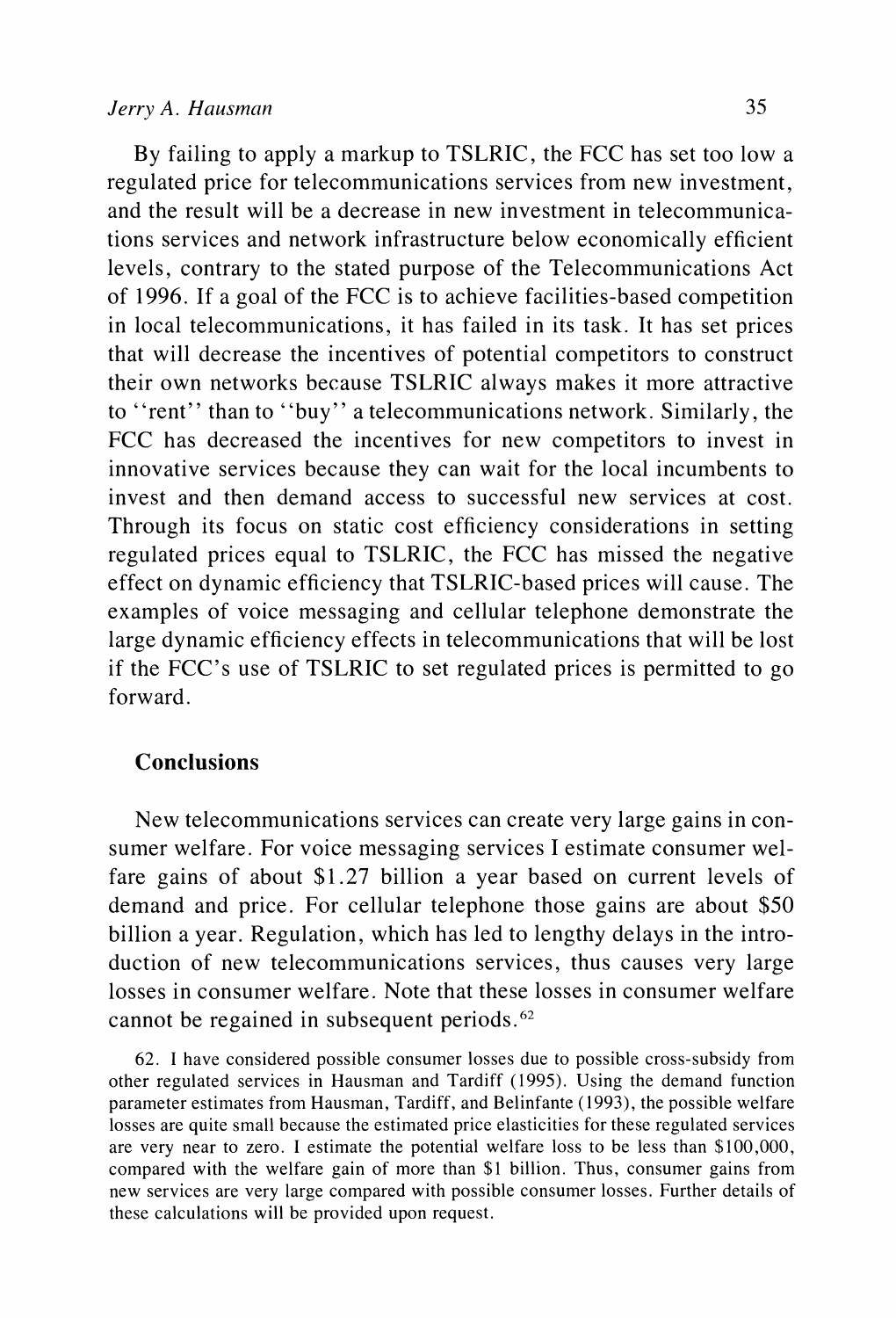**Unfortunately, regulators do not seem to have recognized the large consumer welfare losses from past regulatory delays and pricing distortions. The FCC's recently adopted TSLRIC approach to pricing creates significant negative economic disincentives to investment in new services or new infrastructure by regulated telephone companies or by their competitors. The FCC has based its pricing framework on an incorrect economic model that neglects the important role of sunk and irreversible investments in telecommunications. Thus, the FCC has once again focused on static cost efficiency questions and failed to account for the demonstrated large gains in dynamic economic efficiency that arise from new investment. Through its regulatory actions, the FCC has decreased the chances that U.S. residential customers will have access to broadband fiber networks in the near future, whether offered by local exchange carriers or by competitive new entrants. By setting network prices below competitive levels, the FCC has discouraged the local exchange carriers from new investments in infrastructure. It has also discouraged new entrants from investing in their own infrastructure because they can buy the services at below-competitive prices and less risk from the carriers.** 

**Regulation, as currently implemented, may well be unable to keep up with the fast-paced changes in telecommunications technology. Consumer welfare losses are likely to be quite large because of regulatory delays and pricing distortions. Past welfare losses have been in the billions of dollars per year, and the FCC's current approach may well lead to comparable consumer welfare losses in the future.** 

#### **References**

**Baumol, William J., and J. Gregory Sidak. 1994. Toward Competition in Local Telephony. MIT Press.** 

→ Berry Steven, James Levinsohn, and Ariel Pakes. 1995. "Automobile Prices **in Market Equilibrium." Econometrica 63 (4): 841-90.** 

- **Calhoun, George. 1988. Digital Cellular Radio. Norwood, Mass.: Artech.**
- **Diewert, W. E. 1976. "Exact and Superlative Index Numbers." Journal of Econometrics 4 (May): 115-46.**

**Dixit, Avinash K., and Robert S. Pindyck. 1994. Investment under Uncertainty. Princeton University Press.**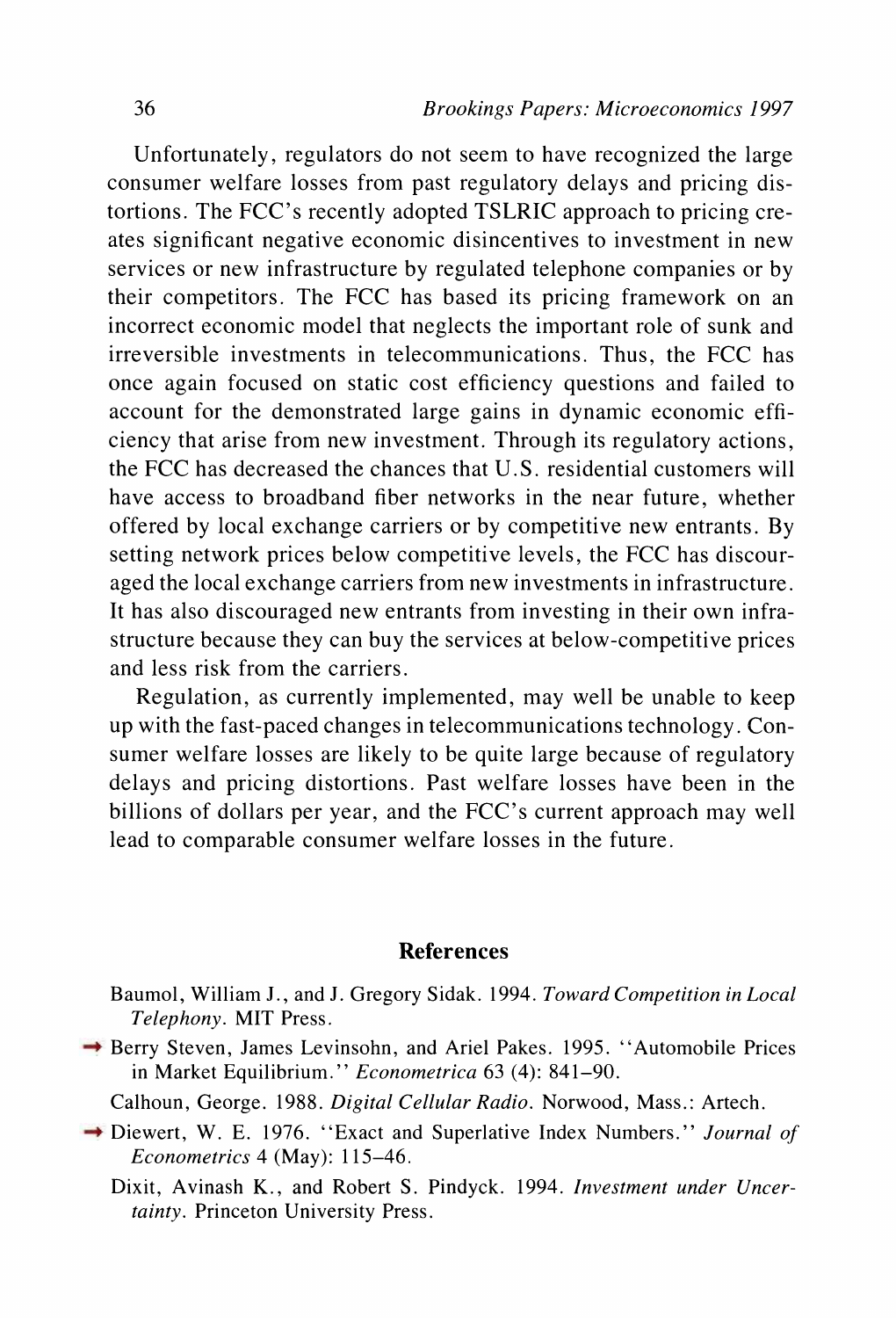- **Farrell, Joseph 1997. "Competition, Innovation, and Deregulation." Paper presented at Harvard University. April.**
- → Hausman, Jerry A. 1978. "Specification Tests in Econometrics." *Econome***trica 46 (November): 1251-71.**

**1980. "The Effect of Wages, Taxes, and Fixed Costs on Women's Labor Force Participation." Journal of Public Economics 14 (October): 161- 94.** 

**<sup>■</sup> 1981. "Exact Consumer's Surplus and Deadweight Loss." American Economic Review 71 (September): 662-76.** 

**<sup>→</sup> 1985. "The Econometrics of Nonlinear Budget Sets."** *Econometrica* **53 (November): 1255-82.** 

**. 1996a. "Valuation of New Goods under Perfect and Imperfect Competition. " In The Economics of New Goods, edited by Timothy S. Bresnahan and Robert J. Gordon. University of Chicago Press.** 

**. 1996b. "Reply Affidavit of Prof. Jerry Hausman, FCC CC Docket No. 96-98," July.** 

- **Hausman, Jerry A., and Elon Kohlberg. 1989. "The Future Evolution of the Central Office Switch Industry." In Future Competition in Telecommunications, edited by Stephen P. Bradley and Jerry A. Hausman. Boston: Harvard Business School Press.**
- → Hausman, Jerry A., and Whitney K. Newey. 1995. "Nonparametric Estima**tion of Exact Consumer Surplus and Deadweight Loss." Econometrica 63 (November): 1445-76.** 
	- **Hausman, Jerry A., and Timothy Tardiff. 1995. "Benefits and Costs of Vertical Integration of Basic and Enhanced Telecommunications Services." Massachusetts Institute of Technology.**
- **Hausman, Jerry A., Timothy Tardiff, and Alexander Belinfante. 1993. "The Effects of the Breakup of AT&T on Telephone Penetration in the United States." American Economic Review 83 (May): 178-84.**
- → Hausman, Jerry A., and William E. Taylor. 1981. "Panel Data and Unobserv**able Individual Effects." Econometrica 49 (November): 1377-98.**
- → Hicks, J. R. 1940. "The Valuation of the Social Income." *Economica* 7: 105– **24.**

**Joskow, Paul L., and Nancy L. Rose. 1989. "The Effects of Economic Regulation." In Handbook of Industrial Organization, vol. 2, edited by Richard Schmalensee and Robert D. Willig, pp. 1449-1506. Amsterdam: North Holland.** 

- **Laffont, J. J., and J. Tirole. 1996. "Competition in Telecommunications." University of Toulouse. November.**
- **Lee, William C. Y. 1982. Mobile Communications Engineering. McGraw-Hill.**

<sup>→</sup> MacDonald, Robert, and Daniel Siegel. 1986. "The Value of Waiting to In**vest." Quarterly Journal of Economics 101 (November): 707-28.**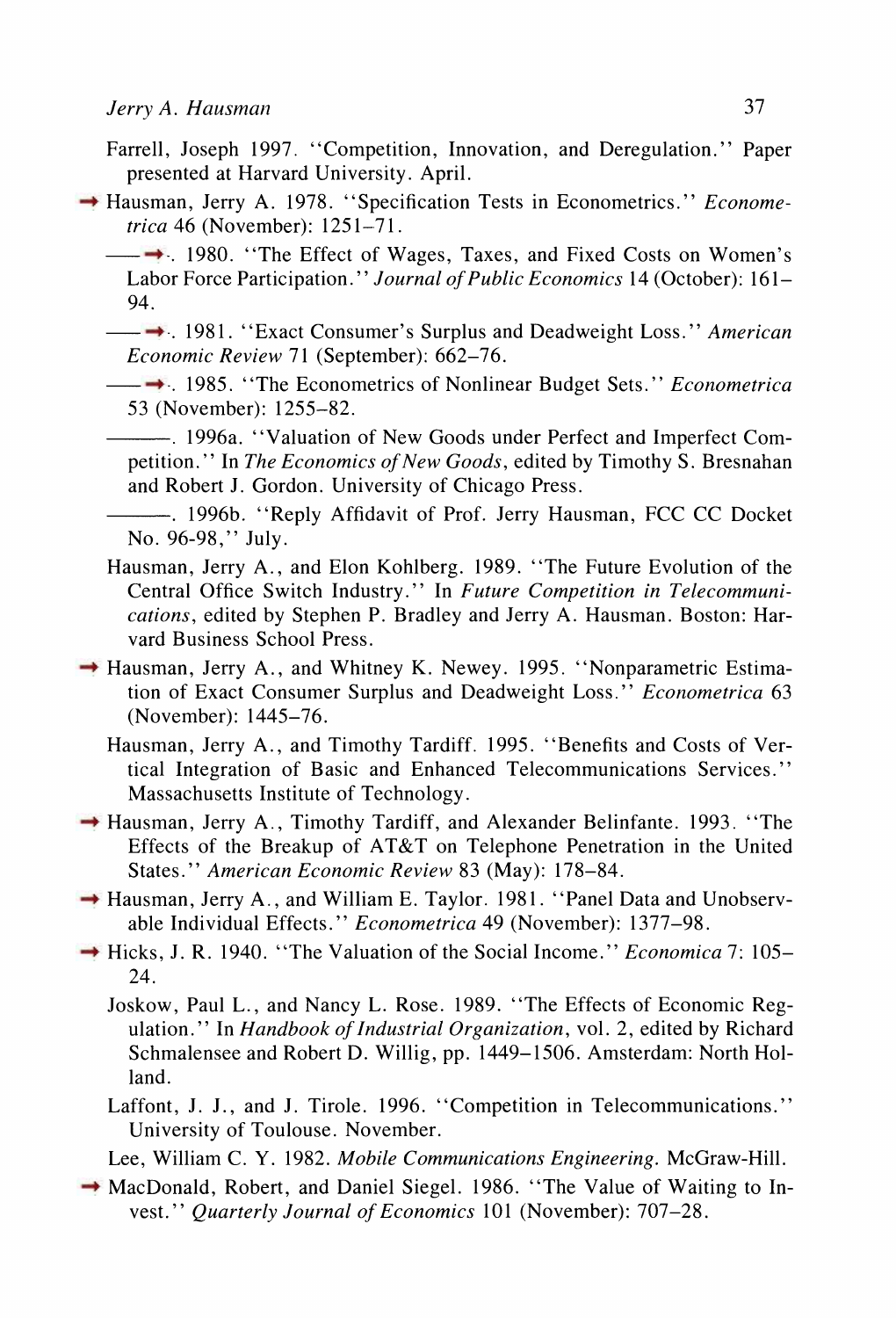- **Malinvaud, Edmond. 1971. Statistical Methods of Econometrics, 2d rev. ed. Amsterdam: North Holland.**
- → Neary, J. P., and K. W. S. Roberts. 1980. "The Theory of Household Behavior **under Rationing." European Economic Review 13: 25-42.**
- → Oster, Sharon M., and John M. Quigley. 1977. "Regulatory Barriers to the **Diffusion of Innovation: Some Evidence from Building Codes." Bell Journal of Economics 8 (Autumn): 361-77.** 
	- **Rey, R. F., ed. 1983. Engineering and Operations in the Bell System. Murray Hill, N.J.: Bell Telephone Laboratories, Inc.**
	- **Rohlfs, Jeffrey H., Charles L. Jackson, and Tracey E. Kelley. 1991. "Estimate of the Loss to the United States Caused by the FCC's Delay in Licensing Cellular Telecommunications." National Economic Research Associates, Washington, D.C.**
- **Romer, Paul. 1994. "New Goods, Old Theory, and the Welfare Costs of Trade Restrictions." Journal of Development Economics 4 (1): 5-38.**
- **Rothbarth, E. 1940-41. "The Measurement of Changes in Real Income under Conditions of Rationing." Review of Economic Studies 8: 100-7.** 
	- **Rothenberg, Thomas. 1973. Efficient Estimation with A Priori Information. Yale University Press.**
- **Vartia, Yrjo. 1983. "Efficient Methods of Measuring Welfare Change and Compensated Income in Terms of Ordinary Demand Functions." Econometrica 51 (January): 79-98.**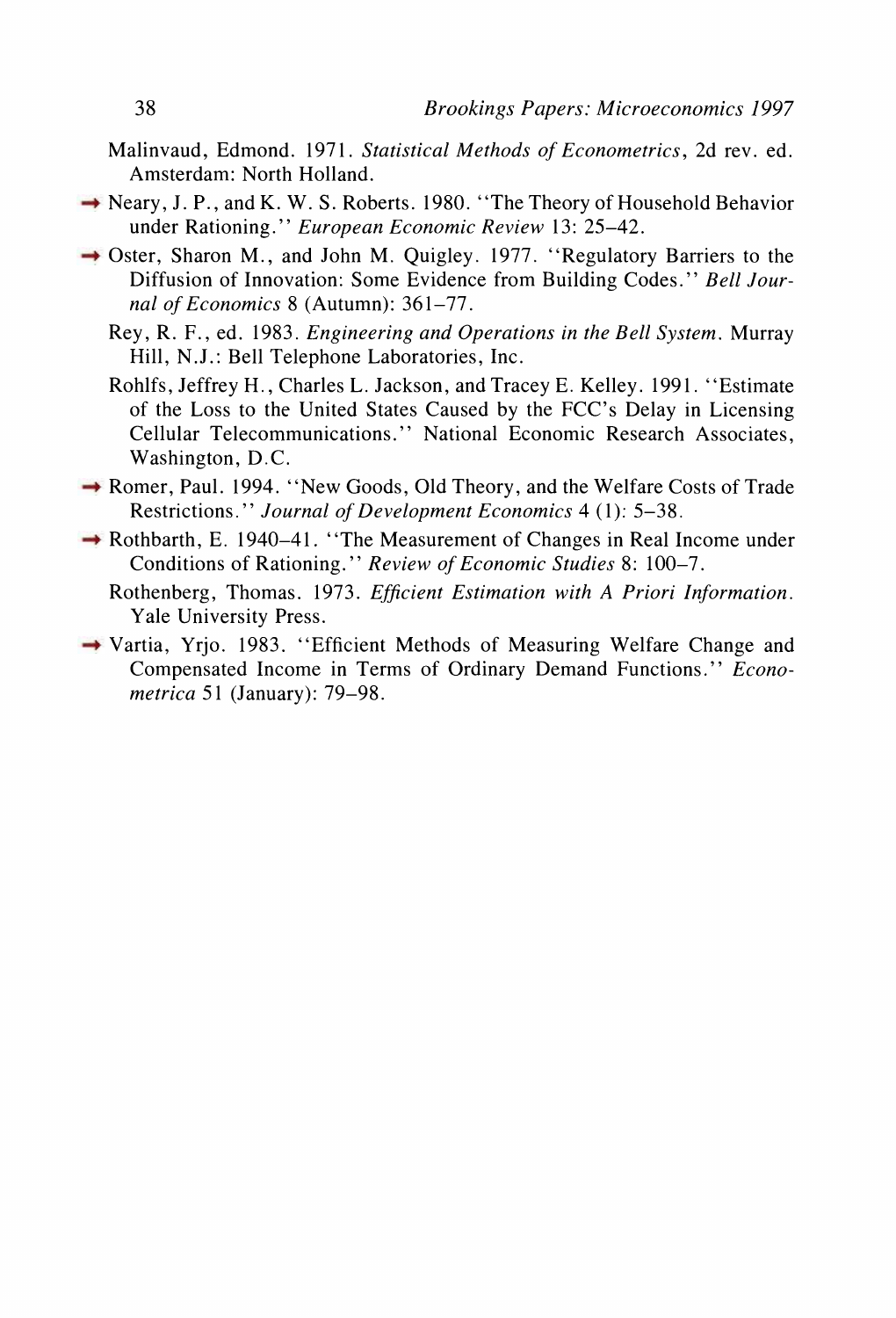# **Comments**

**Comment by Ariel Pakes: The basic argument made in this paper is that the Federal Communications Commission (FCC) currently behaves as if there is little cost to delaying the introduction of new goods. There are no institutional mechanisms, no incentives, explicitly designed to ensure that new goods are introduced in a timely fashion. Consequently "regulatory delay" in introducing new goods can result from any of a number of reasons, reasons that, if measured against the losses society implicitly incurs as a result of the delay, would seem quite inconsequential.** 

**One element needed to prove this argument is a reliable measure of the gains from new goods (or, better yet, the losses from keeping them off the market). Indeed, such measures would likely be needed more generally, say, to design incentive mechanisms to allocate resources to overcome regulatory delay in the future. What this paper does is provide one technique for measuring the benefits from the introduction of new goods and applies it to analyzing society's losses from the regulatory delays in the introduction of phone messaging services and cellular phones.** 

**I want to address the issues touched on in the paper at several different levels. First, the real importance of this paper lies in its raising the issue in the first place. The losses from regulatory delay are potentially large, and the paper deserves accolades from the profession for pointing this out. Second is the issue of the rough order of magnitude for the losses caused by regulatory delay for the two examples analyzed in the paper. There are good reasons to believe that, at least, the paper's lower bound results are essentially correct. Moreover, the magnitude of these (and the possibility of similar results for related products in**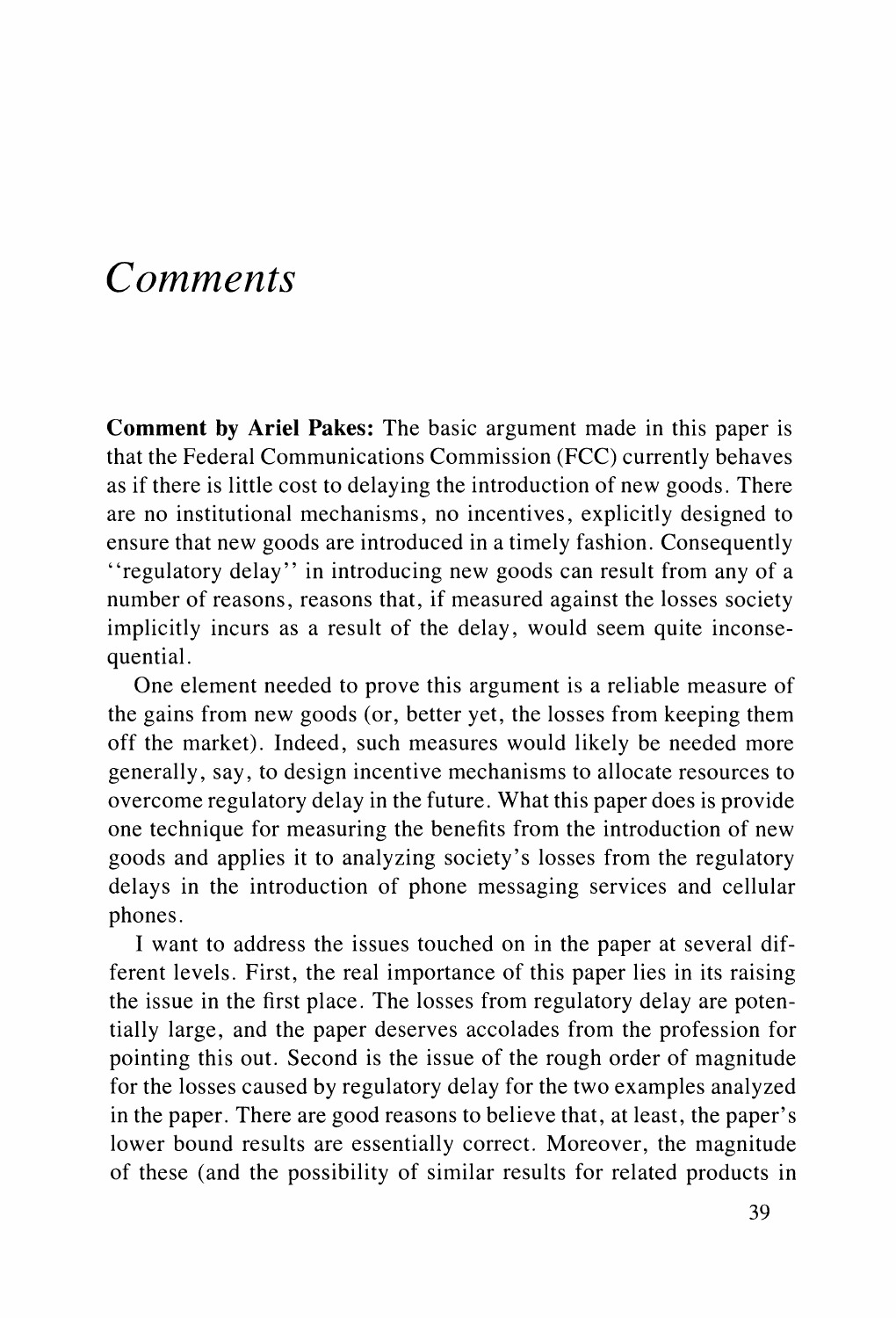**this fast-moving industry) are large enough to justify a hard look at the agency causing the regulatory delay. In that sense, then, this paper should serve as a "wake-up" call to the FCC.** 

**The other issues raised in this paper are, in my view, treated much less satisfactorily. First, almost half the paper is devoted to presenting a particular procedure for measuring consumer surplus gains from the introduction of new goods. I am not convinced either that the general strategy presented here is always sensible or that the techniques used in the current analysis are the best possible (even when the general strategy is sensible). Indeed, as I will explain, my belief in the results presented for the current examples relies more on the author's "back of the envelope" calculations than on the results from the econometric analysis.** 

**Second, the paper concludes with two digressions; one applying the results to correct the consumer price index (CPI) for telecommunications services, and one evaluating the current FCC approach to the regulation of new investments. Although the telecommunications CPI is biased by the inadequate treatment of the introduction of voice messaging and cell phones, for reasons I detail later I do not have confidence in this paper's estimate of the "lower bound" to this bias. And although I am not happy with the new investment regulations for reasons similar to those given in this paper, I think there are much better ways to evaluate alternative policies than those proposed here.** 

**Finally, the paper does not address the question of whether there were any benefits to regulatory delay and how these benefits match up against the total costs (which should include, in addition to the losses in consumer surplus estimated here, both the lost producer surplus and a measure of the loss in consumer and producer surplus from innovations that are not developed because the regulatory delay in these innovations changed the perception of the profitability of future inventions). There are at least three possible costs.** 

**First, the introduction of the new good could have negative repercussions on the consumer surplus being generated from markets for related products. The concern should not focus so much on the possibility of tying or other arrangements that can be handled by regulation (albeit at a cost), but rather on "unilateral" pricing models and the possibility that the firm that introduces the new good will have an**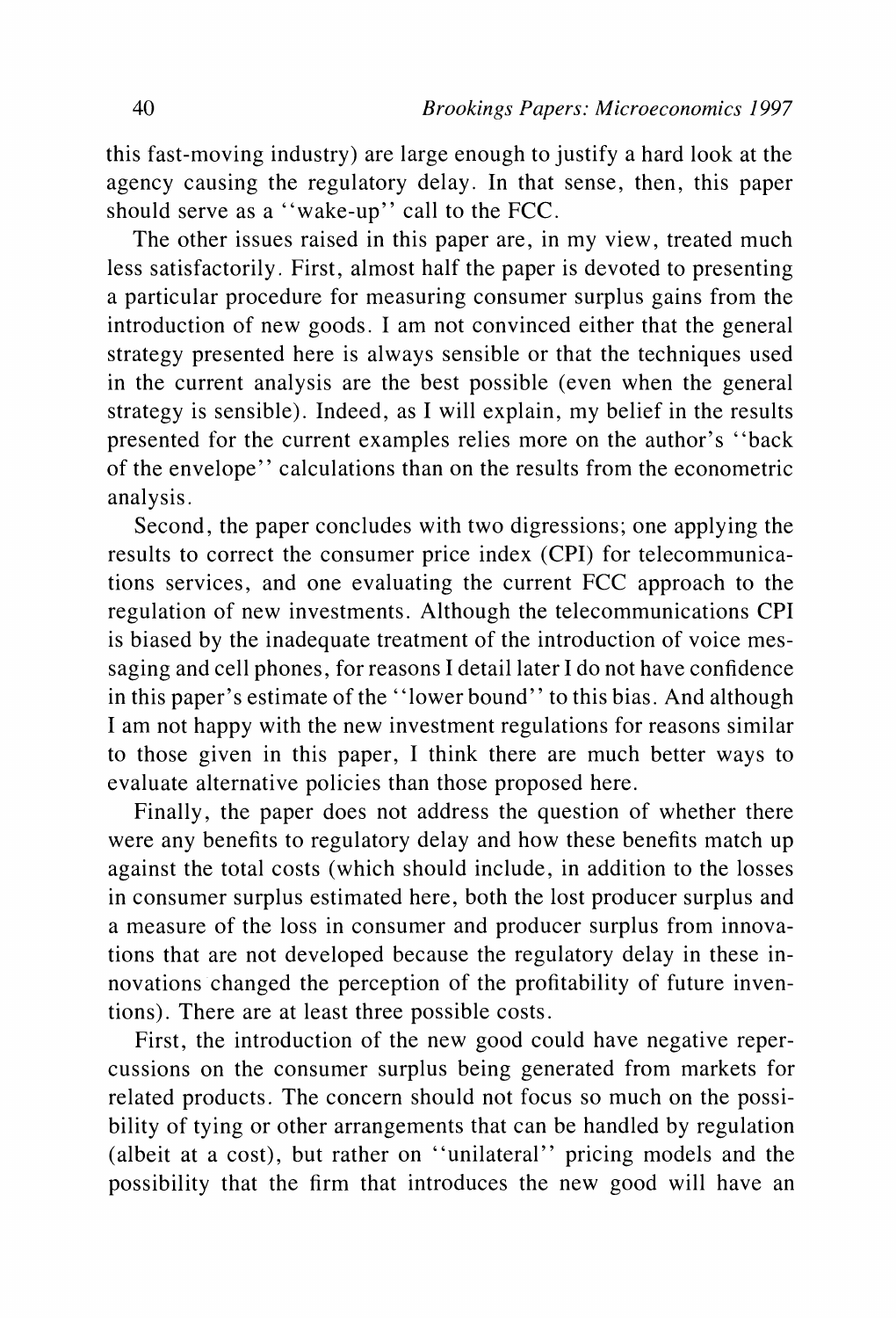**incentive to increase the price of related products. This is unlikely if the related good is a complement to the good introduced, for then standard theory would indicate that the introduction of the new good would lower the price of the related good, if it has any effect at all (this is the case in the voice messaging example below). If the two goods are close substitutes, however, a price increase for the related good is possible. In this case an analysis of a demand system that includes both goods may be required to determine the likely size of the price increases to existing alternatives and how the resulting consumer losses match up to the gains from the introduction of the new good (see the cell phone example below).** 

**Second, although there may be an immediate gain in consumer surplus from an earlier introduction of the new good, the introduction may lead to a loss in future consumer surplus by allowing one firm to gain a dominant position that would allow it to charge higher prices in future years than would result from the market situation that might develop if there were delay. In evaluating this argument, keep in mind that society is not giving up its power to regulate the market for the new good in the future if the need arises and the firm realizes this (there is a cost to subsequent regulation, however).** 

**Third, early introduction of the new good may harm the producer by inducing it to make sunk investment decisions on the basis of a perceived set of rules that are later changed. Keep in mind here that so long as the FCC is "up front" about its current thoughts regarding future regulation, then the firm is likely to be better able to evaluate the risks to its future profits from introducing the good than the regulator is.** 

**To the extent that these latter costs are possible, one needs a dynamic model to evaluate them (and I will point to one such model below). But it is hard to see how a "benevolent" regulator would let any of these costs get too large, and the estimated benefits from the introduction of new goods are quite large.** 

# **Procedures for Evaluating New Goods**

**In one sense the tools used here are among the most familiar tools of economics; the tools for analyzing demand systems. Typically, however, demand systems have been used to evaluate price elasticities, and**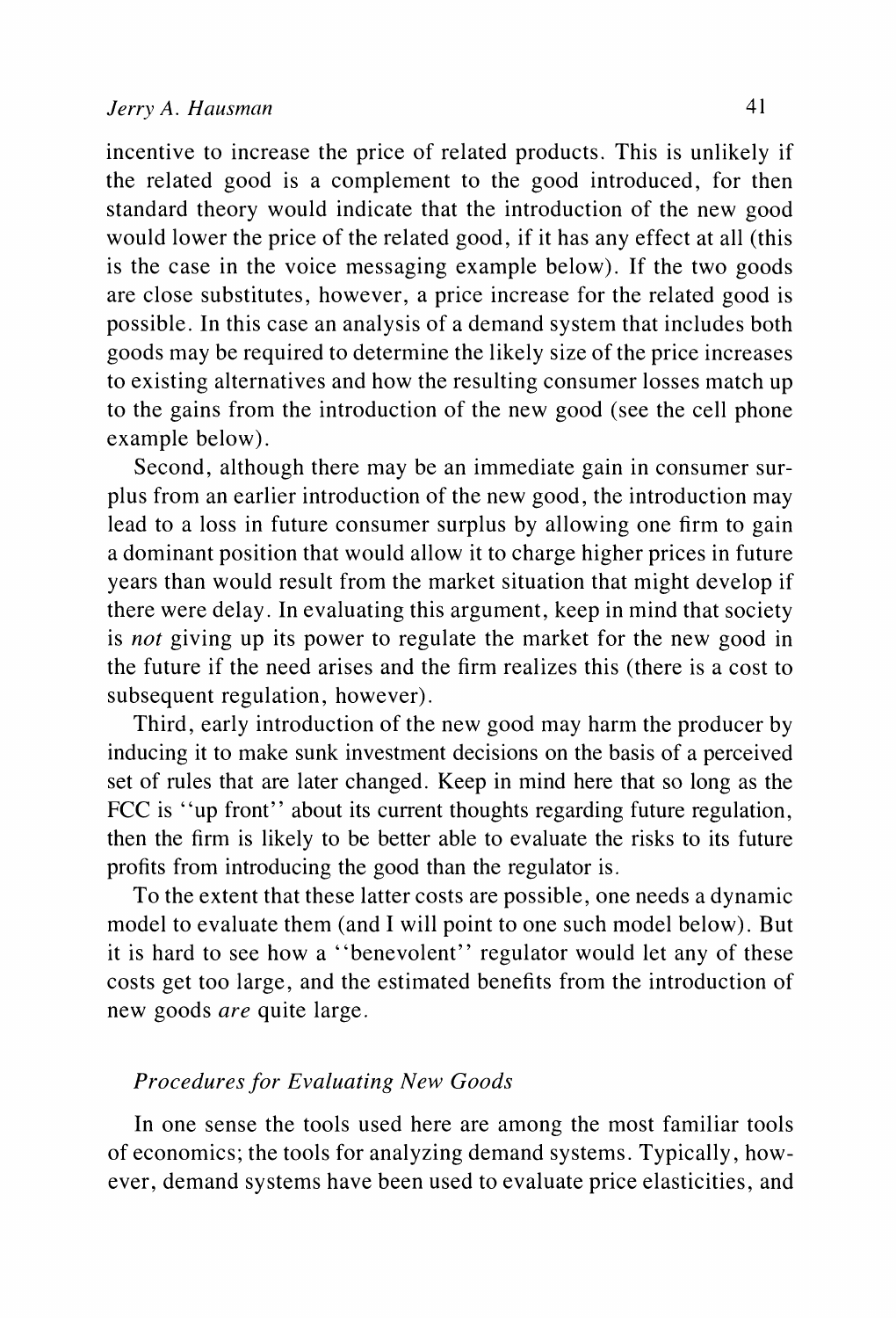**the problems incurred in using these systems to analyze the benefits of introducing new goods are likely to be both different and hard to come to grips with.** 

**It might well be argued that the details of estimating a demand system are of secondary importance when all one is after is own- and crossprice elasticities, particularly if one uses a sufficiently general functional form and has a reasonable procedure for worrying about the endogeneity of prices. Any sufficiently flexible functional form should get approximately the same predictions for these elasticities, according to this argument, at least for elasticities at points near the center of the**  data (which is usually where economists prefer them).<sup>1</sup>

**Once a welfare analysis for the introduction of new goods is conducted, however, more is needed than slopes in a region of interest. Consumer surplus analysis requires an integral under the demand curve across a price range never observed. This typically will be determined largely by a set of assumptions that project the implications of the data into an "unobserved" range. As a result, assumptions play a bigger role in this type of analysis, so one should think harder about the implications of those that are made.2** 

**Two general demand frameworks have been used to evaluate the benefits from new goods. One defines preferences directly on products, generating a demand system in "product space" (this is the framework used here).3 Alternatively preferences can be defined on the characteristics of products, and then demand for products determined based** 

**1. The real problem that arises here is the dificulty of using a general functional form when the demand system has many goods. This is because the number of "parameters" needed to estimate (or the dimension of the function that needs to be approximated) increases geometrically in the number of goods. The solution is generally to restrict the relevant functions, but this raises the question of what the restrictions do to the quality of the approximation. With respect to this study, I argue that it would have been better to use a multiproduct demand system rather than the single product system used here, but, at least at the level of aggregation used in this study, the number of goods needed seems to be small.** 

**2. Just because it is difficult to evaluate the benefits from the introduction of new goods does not mean that the evaluation should not be done. Indeed, as this paper stresses, failing to consider those benefits often allows policymakers to assume implicitly that there are none, and even simple back-of-the-envelope calculations typically indicate that this assumption is grossly misleading.** 

**3. It was also used in a more sophisticiated way for cereals; see Hausman (1996).**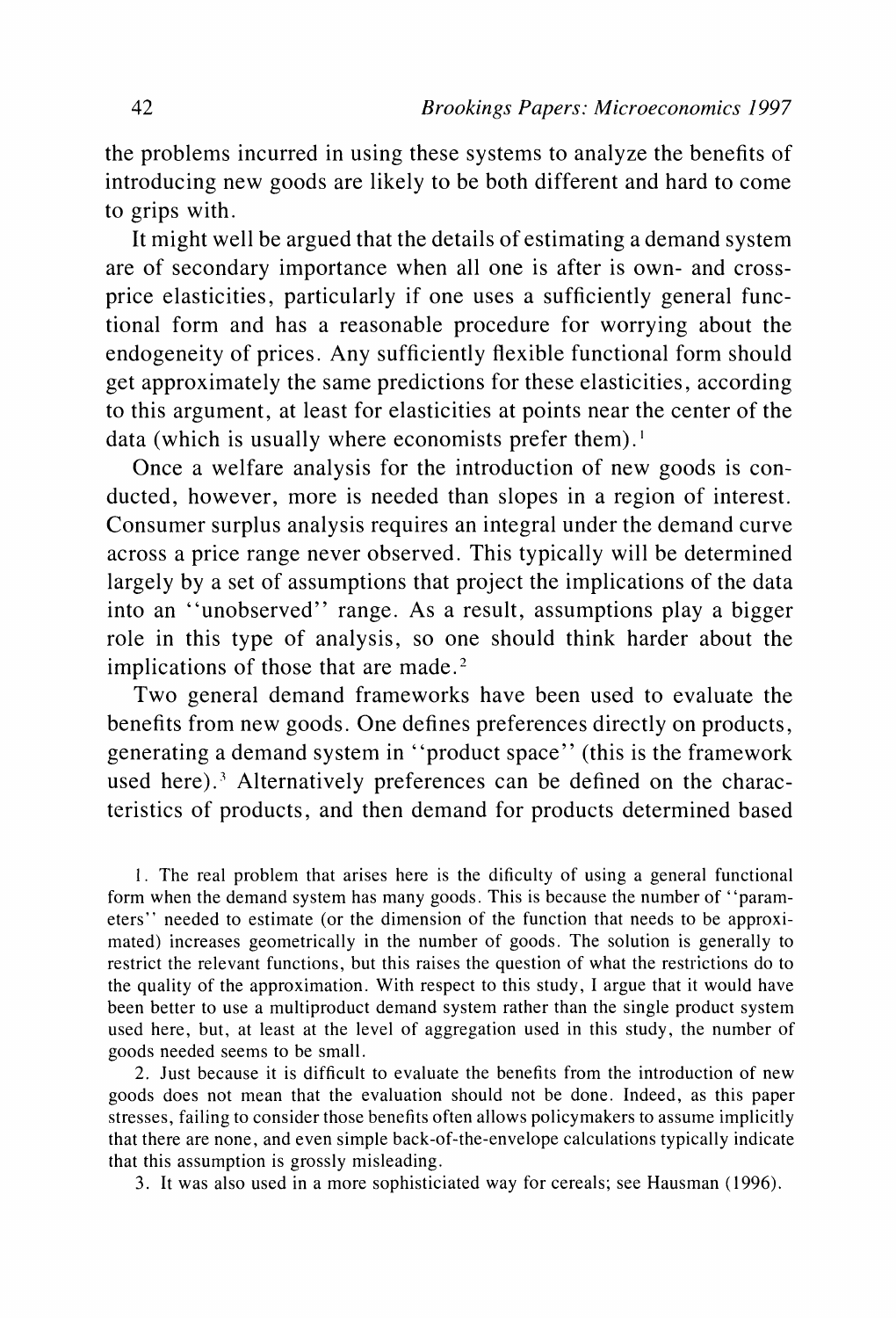**on the bundle of characteristics that are embodied in the marketed products .** 

**If the analysis is done in product space, the demand (or utility) function parameters can be estimated only after the good is introduced. As a result the cost of regulatory delay can be analyzed only after the delay. In characteristic space it is possible (although often difficult) to assess demand before product introduction. Because this is what is needed to help regulators solve their problems, there is a distinct advantage to working in characteristics space.5** 

**Demand analysis also differs substantially between those who use a "representative agent" assumption, wherein the demand system is derived from the utility function of a single consumer who consumes all**  varieties of all goods,<sup>6</sup> and techniques that derive aggregate demand by **summing the demands from a distribution of utility functions. This paper uses the representative agent framework, which rules out, a priori, any analysis of distributional effects-and distributional implications are often especially important to regulators who must satisfy different interest groups. Moreover, in many ways the representative agent framework has unreasonable implications; notably, it can handle the advantages of variety only by building them into the cross derivatives of a single agent's utility function, a procedure that often leads to conclusions at odds with common sense.** 

**Again incorrect models that fit data well and are reasonably good at approximating objects of interest in the range of the data can give inplausible results when used to predict demand in a range never observed (as one typically does when using the model to evaluate the benefits from new goods).** 

## **Data and Analysis: Voice Messaging**

**I begin with the problems with the demand system estimated. Because the same system is estimated for cellular, I do not have to go** 

**4. See Berry, Levinsohn, and Pakes (1995) for the estimation problem, and Pakes, Berry, and Levinsohn ( 1995) for the application to evaluating the benefits of new goods.** 

**5. To allow for product-specific constant terms, that constant term must be projected onto the observed characteristics and then the properties of the distribution of the residual from that projection must be considered before the standard errors of the estimates can be evaluated; see Berry, Levinsohn, and Pakes (1995).** 

**6. See the review in Deaton and Muellbauer (1980).**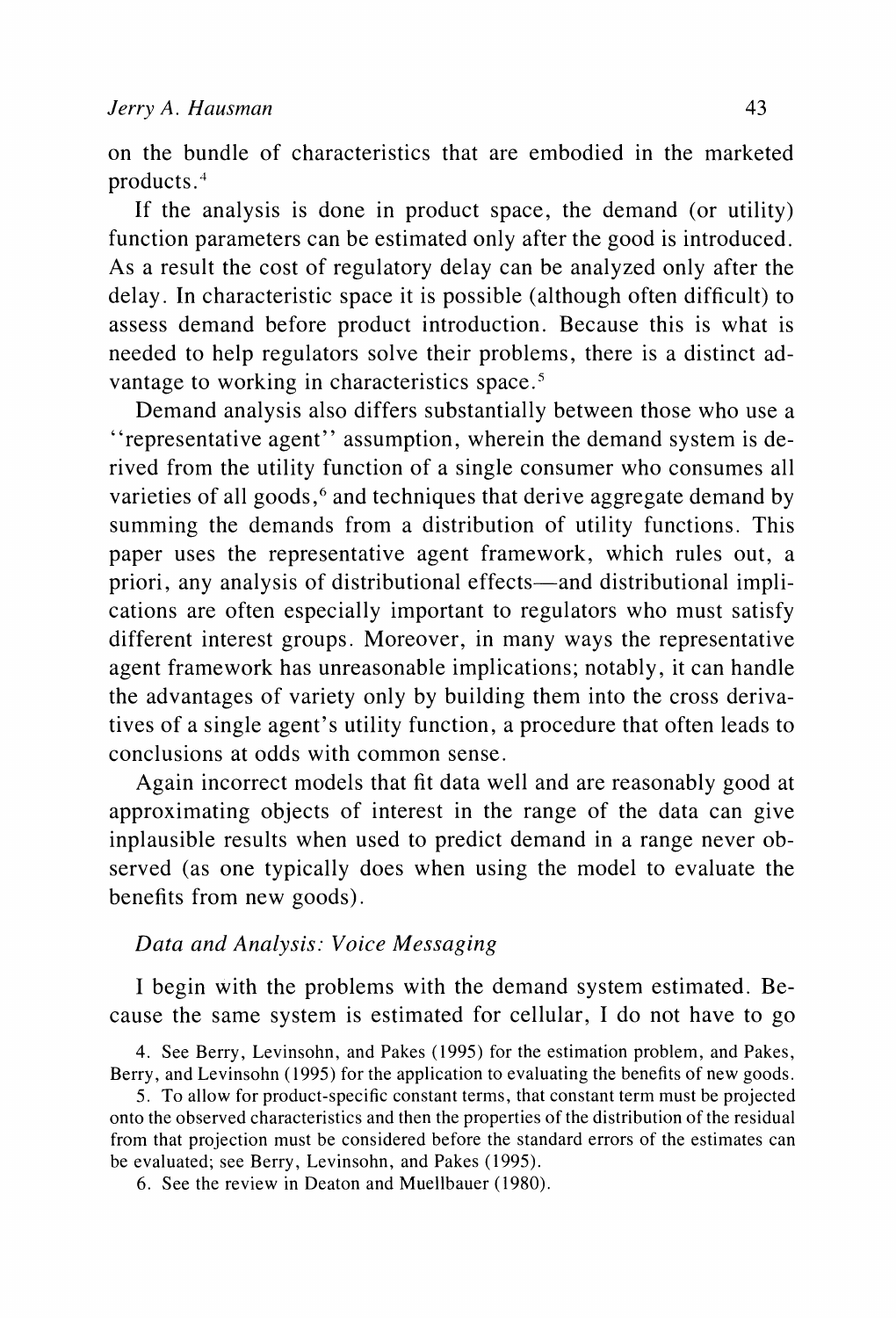**over these problems twice. I then point out why, despite the problems, I find the results convincing.** 

**First, this is a one-good system. To a large extent the benefits of voice messaging are determined by comparisons to answering machines, so a demand system should compare voice messaging with answering machines. The author claims that the price of answering machines is (approximately) picked up by the state dummies and time trends, but even if it is, so are many other things, and for part of the analysis the price must be separated out. Second, even for a one-good system, the log-log form is extremely limited. Indeed, in one sense it cannot be true generally, at least not without income elasticities of one (else budget shares eventually exceed one). The estimated income elasticities are near five with t-values of ten, indicating that this approximation has to fail somewhere. Another indication that the form is not quite good enough comes from the inability to solve for the "virtual" price in this system (it is infinite). I also worry about the instruments. Although they push the estimates in the right direction, it is not clear they go far enough. What the instruments pick up is year shocks to the system; the paper interprets these as supply shocks, but they could well contain common demand shocks (which would generate a bias).** 

**The paper attempts to skirt the problem of approximating the demand system in the region of the data and then using the approximation outside of that region by employing a simpler linear approximation to generate a lower-bound estimate to the consumer surplus. There are advantages to this type of analysis. First it requires fewer assumptions than does the full analysis; all that is required is an estimate of the elasticity of demand (at the midpoint of the data) and the assumption that demand curves are convex to the origin (everywhere). Given this, I would have preferred an estimate of the needed elasticity that depended on fewer assumptions than those used in the current analysis. Even so, the convexity assumption would be questionable. Econometric experience is largely from estimating log-log forms that assume convexity (they do not show convexity). Importantly, in a nonrepresentative agent framework, the convexity of the demand curve depends on the distribution of consumer attributes at the point, and for traditional distributions it changes signs as price changes.** 

**This back-of-the-envelope calculation has another benefit, however. It introduces a lower bound to both the average and the maximum**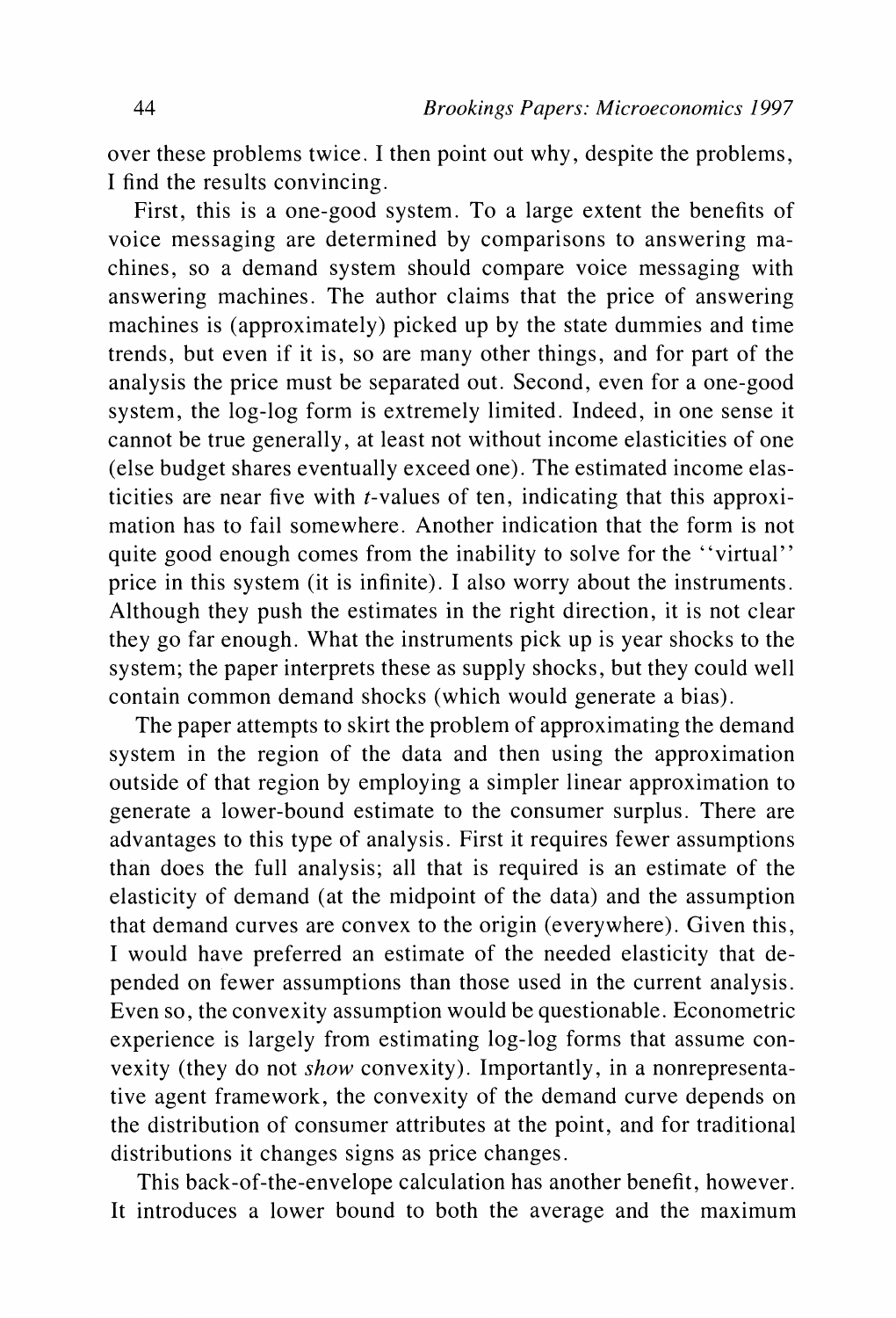**consumer surplus gain. These are relatively easy objects to form priors on. Moreover, I found the results here quite convincing. The lower bound to the virtual price (or maximum consumer surplus) is estimated to be \$5 above the actual price, or \$13 a month. It is hard to imagine that the consumer with the most utility increment from voice messaging would not find an increment of at least \$5 (it provides more services than answering machines and does not break down or run out of batteries), and the implied average numbers are also convincing.** 

**The rest of the paper's calculations on the costs of the five- to sevenyear delay strike me as being overly conservative for at least two reasons. First, the effect of allowing either AT&T or the local exchange carriers to market messaging services would have been to provide an incentive for these same companies to lower local or long-distance service prices, not raise it (I am assuming that the messaging services and other phone services are complements, and it is hard to imagine why they would not be). That is, had voice messaging been allowed sooner, additional gains in consumer surplus might have accrued through afall in other telephone prices. Second, the paper assumes that the price would have been higher by 50 percent and that the price and quality of competing goods would have remained unchanged. Because of technological changes in answering machines, this probably underestimates the benefits of voice messaging.** 

**Hence the \$1 billion loss estimate seems, if anything, implausibly low. This is an instance where one really wonders what the goals of the FCC and the judiciary system were.** 

## **Cellular Telephony**

**The problems with this set of estimates are almost identical to those for voice messaging, with two major differences. First, the market for cell phones is much larger than the market for voice messaging services. Second, in this example the competing products that should be included in an estimated system are car phones and wired (local and longdistance) usage. As a result the products already owned by the potential suppliers of the new good were substitutes for it. Consequently, regulators might legitimately worry that the supplier of the new good would find it profitable to raise the price of the already existing goods. Thus having estimates from a more complete demand system (with cross-**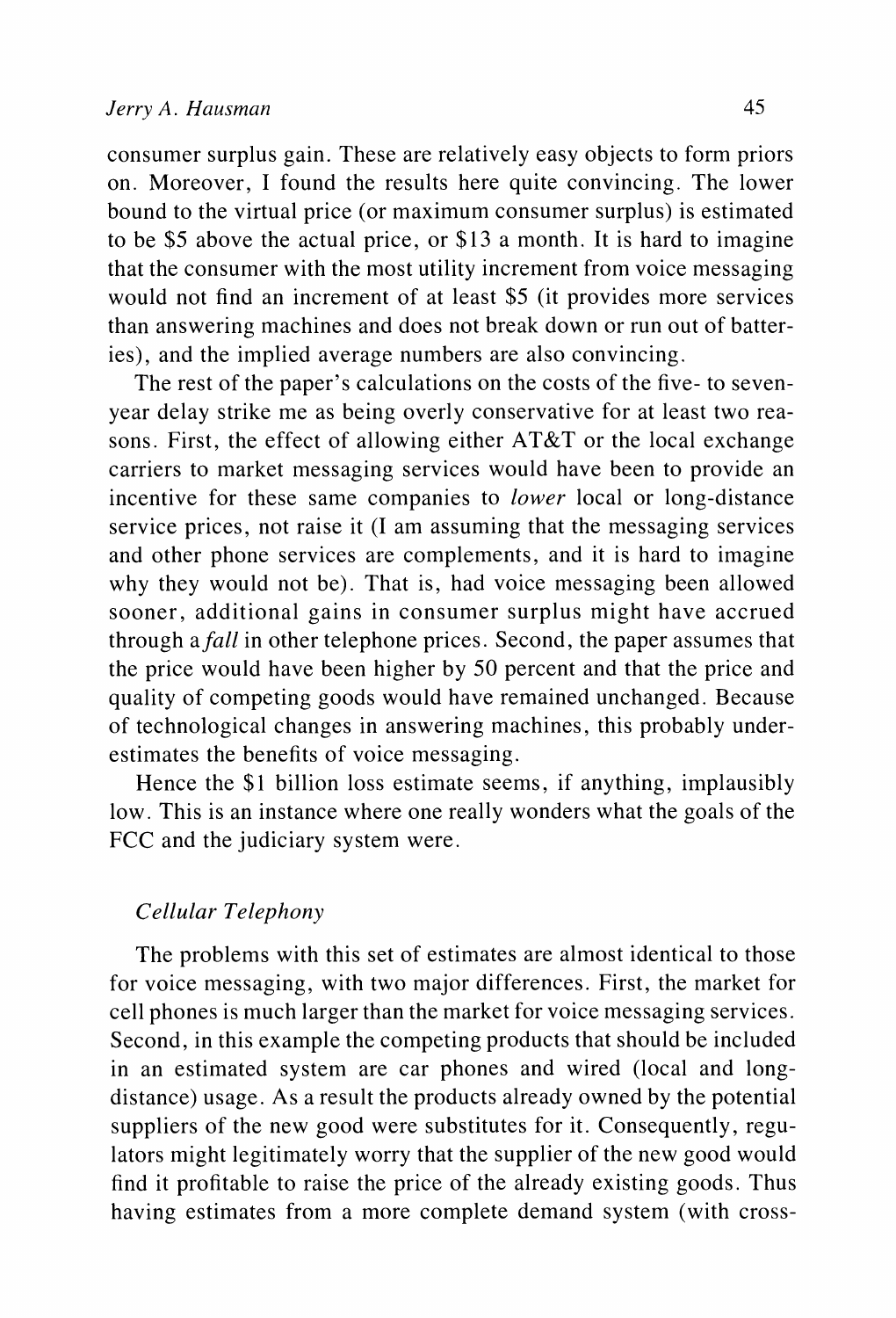**price elasticities) would have been quite helpful; even if the estimates of consumer surplus losses as a result of the delay in offering cell phones are believable, the extent to which price increases in other phone services might have counterbalanced the positive effects of the introduction of cellular cannot be judged without some estimate of cross-price elasticities. Conversely, phone prices were largely regulated during this period, so the cross-price effect is unlikely to have been too much of an obstacle.** 

**The lower-bound procedure provides an estimate of the virtual price of about \$100 a month (because the price elasticity is less, in absolute**  value, than  $-1$ , the estimate that comes from integrating the area under **the demand curve is infinite). It is hard to imagine that the businessperson who most values a cell phone does not value it at more than a \$100 a month. There is a question of the linearity of the approximation from the midpoint to the axis, but on the whole I did not have trouble with the lower bound to average consumer surplus.** 

**These numbers, when combined with the size of the market, resulted in staggering estimates for the consumer surplus loss; on the order of \$20 billion. These are larger numbers than economists are used to in analyzing the costs of regulation, and they are reason to think hard about the regulatory process for the introduction of new goods (it is not clear, for example, that less should be spent on examining regulatory procedures than is spent on examining potential mergers).** 

### **The CPI and the Regulation of New Investment**

**I was less happy with these last two sections of the paper. First, the CPI adjustment is an adjustment for consumers, and the demand curves that were estimated were based on total (consumer and business) demand. Business demand is likely to be both a large and a relatively inelastic part of total demand for these services. As a result the appropriate CPI adjustment may well be smaller than the one provided. The last section considers the FCC's new regulations to force local exchange companies to unbundle their networks and sell their services at something like LRIC (long-run incremental cost) to its competitors. The paper asserts that the new pricing rules will retard innovation to the deteriment of society. Although I think this is likely to be the case, the**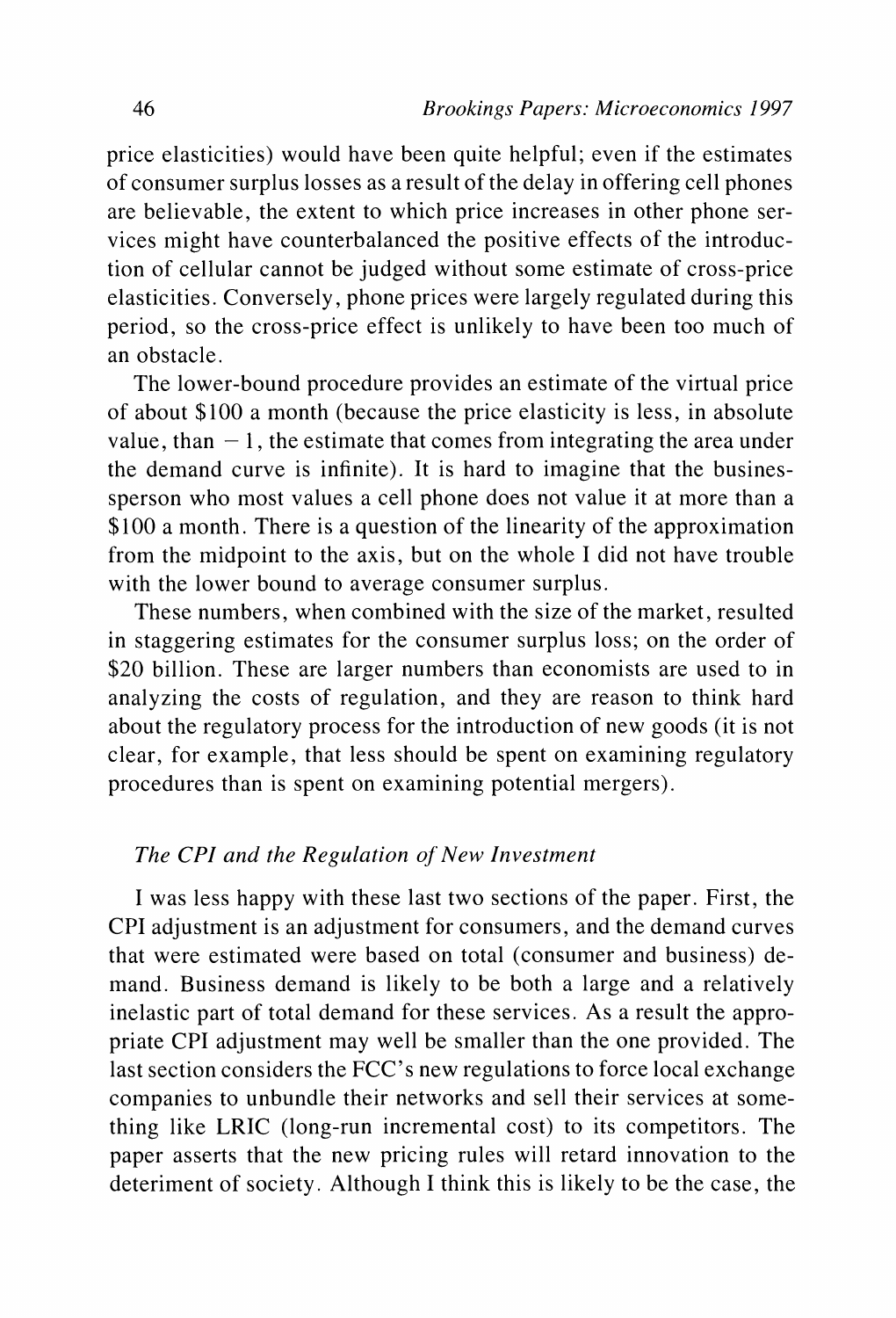**analysis in the paper, particularly that of the likely impacts of alternative policies, is at best seriously incomplete.** 

**First, the effects of these new rules are going to depend on who is producing the innovations. To the extent that the equipment producers are not the local exchange carriers and are therefore free to charge whatever the market will bear for their equipment, the effects are not likely to be so disastrous. Moreover, to the extent legally possible, the in-house development that the local exchange carriers now engage in (the production of data bases, for example), would likely be outsourced if rules such as these were enforced. Even in such cases, however, the implied change in market structure might well generate additional costs (that is, from a cost-minimization point of view, it might have been better to have the research and production firms housed in the same company).** 

**Second, there is a question of available alternatives. The paper correctly refers to the benevolent social planner as a reference point (presumably one who attains all the necessary information costlessly and faces no incentive problems so that economic agents do exactly what they are told to do). Such a social planner would set price equal to marginal cost, charge a head tax (or some other tax that does not distort incentives), and then use the proceeds of this tax to fund investment and entry of an optimal amount.** 

**This institutional setup is not likely to emerge, which means that the pros and cons of alternative institutional setups must be weighed. The paper does not provide a tool for doing that, however. Thus, I was not convinced by either the argument against patents (after all, patents are the current second-best choice for many industries that are technologically successful, and some of them, like the drug industry, have regulatory burdens that seem more imposing than those in telecommunications), or the option pricing formula (the author needs to show, for example, that the price process implicit in this calculation is consistent with a reasonable model for market and regulator interactions).** 

**Moreover, the pros and cons of allowing the local exchange carriers to set prices freely must depend on the extent to which other ways of accessing the local market will become available. If they do (and there is an interrelated question of how many alternatives are optimal to develop), then the problems caused by the local exchange carriers'**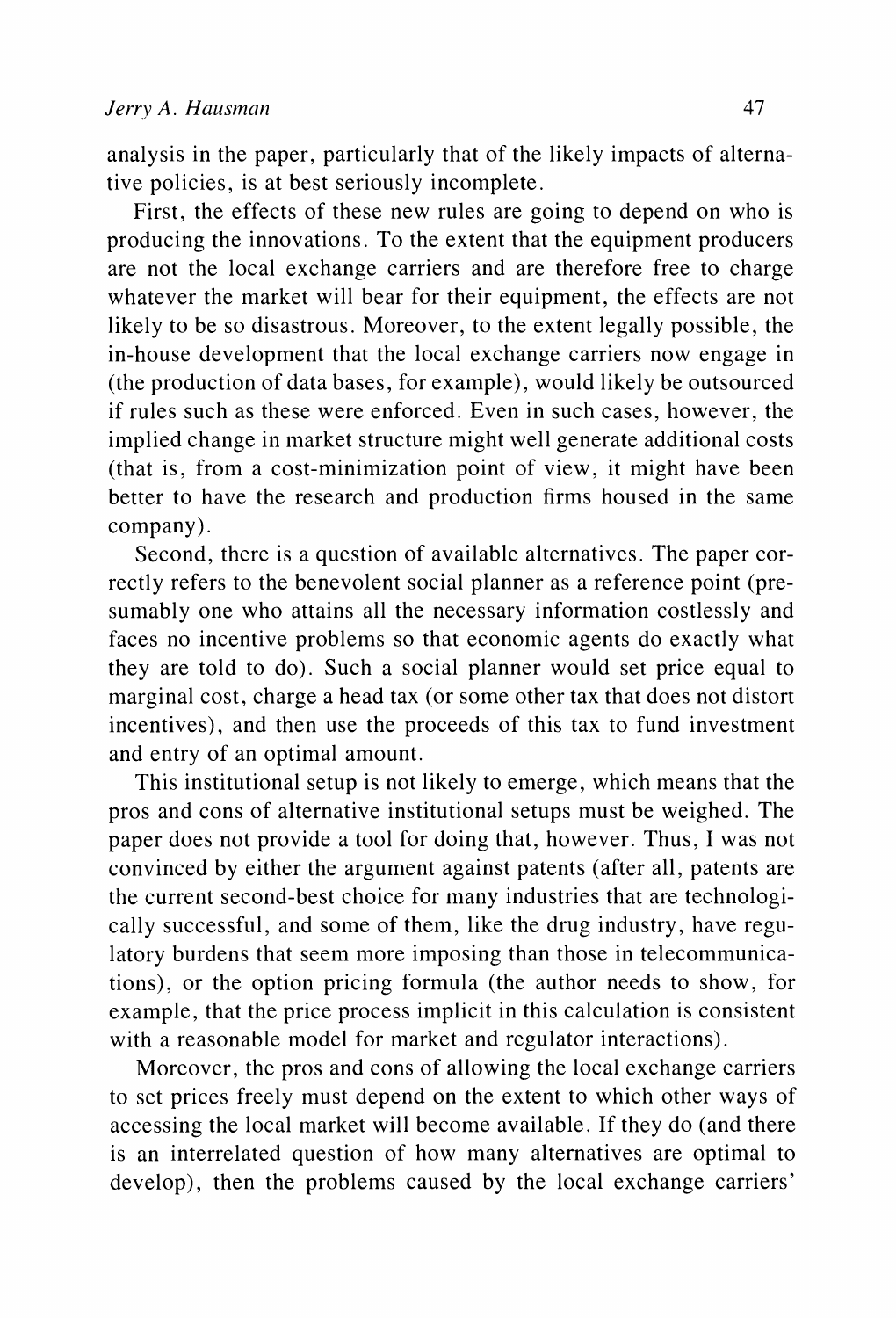**control of access to the markets are likely to be smaller. If alternatives do not become available, then the local exchange carriers will have monopoly power in access to the local market (which is just what everyone was trying to avoid).** 

**The issues here are so complex that sensible evaluations seem impossible without discussing explicit institutional structures and actually computing out their implications. A framework for evaluating the pros and cons of alternative institutional frameworks in industries with large sunk costs has been built with just this situation in mind.7 It is an algorithm for computing Markov perfect equilibria in oligopolistic industries.8 The algorithm takes a current profit function as well as measures of sunk costs as inputs, computes a sequential equilibrium in investment, entry, and exit policies for all incumbents and potential entrants, and compares the consumer and producer surplus generated by the equilibrium with the results from a benevolent social planner's program. The profit, investment, entry, and exit parameters can be changed to reflect different institutional structures. A limited version of this algorithm is publicly accessible.9 One might want to modify the basic model to provide a closer approximation to the technological and institutional structure of the telecommunications industry, but even as the algorithm currently stands, it permits a far more detailed look at policy options than those that have been considered to date.** 

**Comment by Gregory L. Rosston. This paper by Hausman points out important factors for regulators to keep in mind as they move forward in a world of uncertainty. 10 First, new services can provide significant value to consumers. Second, uncertainty and sunk costs are important factors in the investment decision process. The obvious conclusion is that regulators should be careful not to inhibit innovation artifically either explicitly through prohibitions on service provision as in the** 

- **7. See Pakes and McGuire (1994).**
- **8. See Maskin and Tirole (1988a, b).**

**9. There is a link to it on my web site and both a read-me file, and a postscript description of the algorithm, to start you off.** 

**10. This comment was written while the author served as deputy chief economist of the Federal Communications Commission. The opinions expressed are those of the author and do not necessarily reflect those of the commission or any individual commissioner.**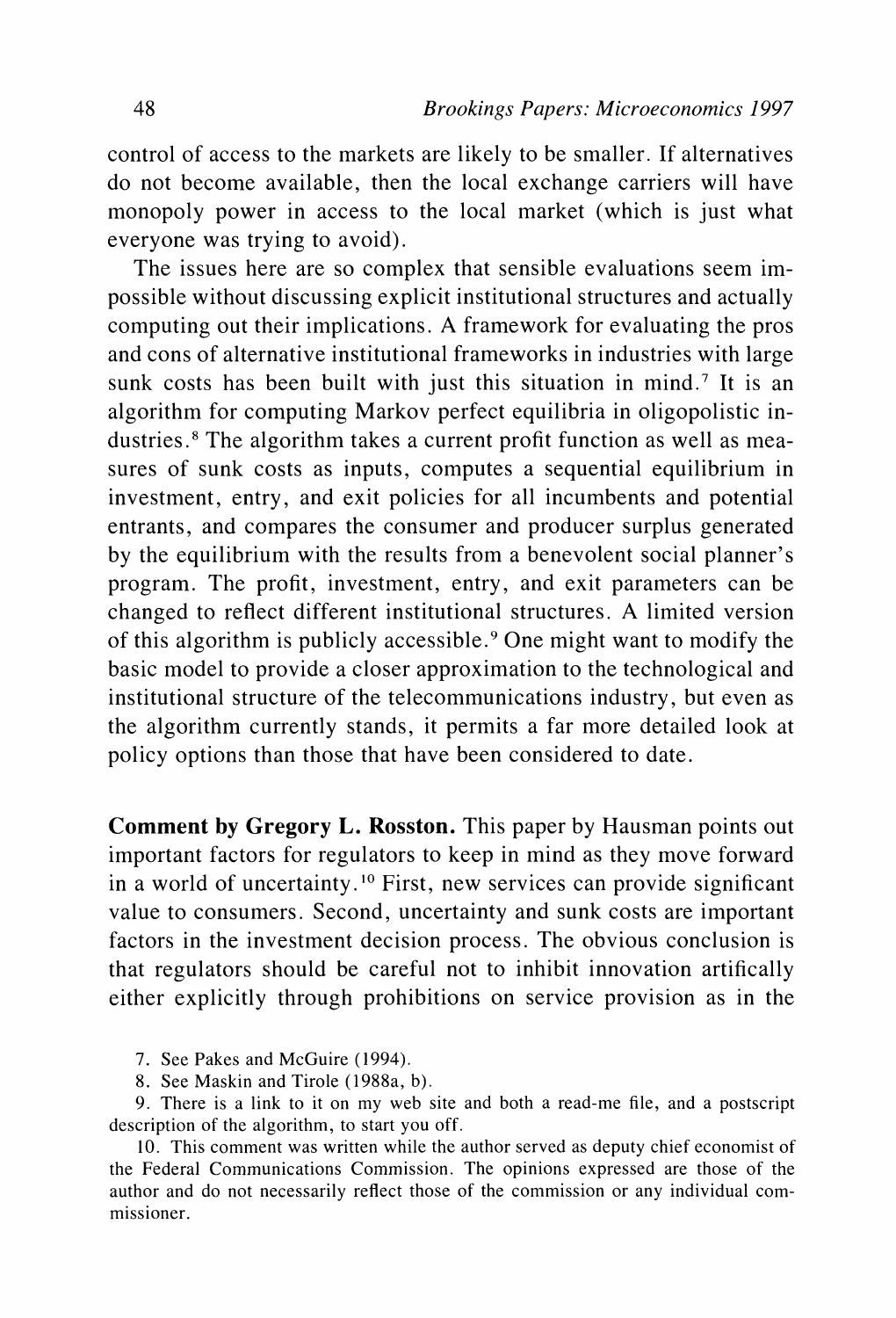**voice mail context or implicitly through failure to allow firms to charge prices that will adequately compensate them for their investments.** 

### **Introduction of New Services**

**The benefits from the introduction of new services are extremely important to consumers and the economy. By providing quantitative estimates of the level of the benefits, regulators and legislators should have a better understanding of the trade-offs they are forced to make. In making their decisions, however, policymakers must also consider the costs of their decisions; additional work on the quantitative evidence of the costs of deregulation would also be useful. For example, what is the magnitude of the risk if a potentially competitive service is monopolized? What is the harm if a firm shifts costs from regulated to unregulated services?** 

**The paper illustrates that benefits from the introduction of new services can be considerable and that regulators should be very careful not to delay these benefits needlessly. But overzealous deregulation may also entail costs. The concern about deadweight loss for consumers with a very low elasticity of demand for local service is probably not high, but there may be large wealth transfers from consumers to producers if safeguards to prevent cost shifting or discrimination are not in place. In addition, competition could be undermined if an incumbent uses its position in the local exchange to harm competitors (and hence consumers) in other related lines of business.** 

**The "what if" analysis quantifying the lost consumer surplus assumes the world would have been exactly the same if the Federal Communications Commission (FCC) had only acted sooner. In analyzing both voice mail and cellular service, the paper calculates consumer welfare assuming that prices would have been higher and penetration correspondingly lower if the service had been introduced earlier. Several other factors that might have led to a significantly different environment had decisions been made earlier add uncertainty to the results, however. The paper assumes a ten-year delay for the introduction of cellular services. The FCC's final allocation decisions for cellular occurred in 1981. Earlier decisions in 1974 and 1975 would have allocated the cellular spectrum to a single operator. As a result, a counterfactual that looks at the cost of delay might also include the idea that instead**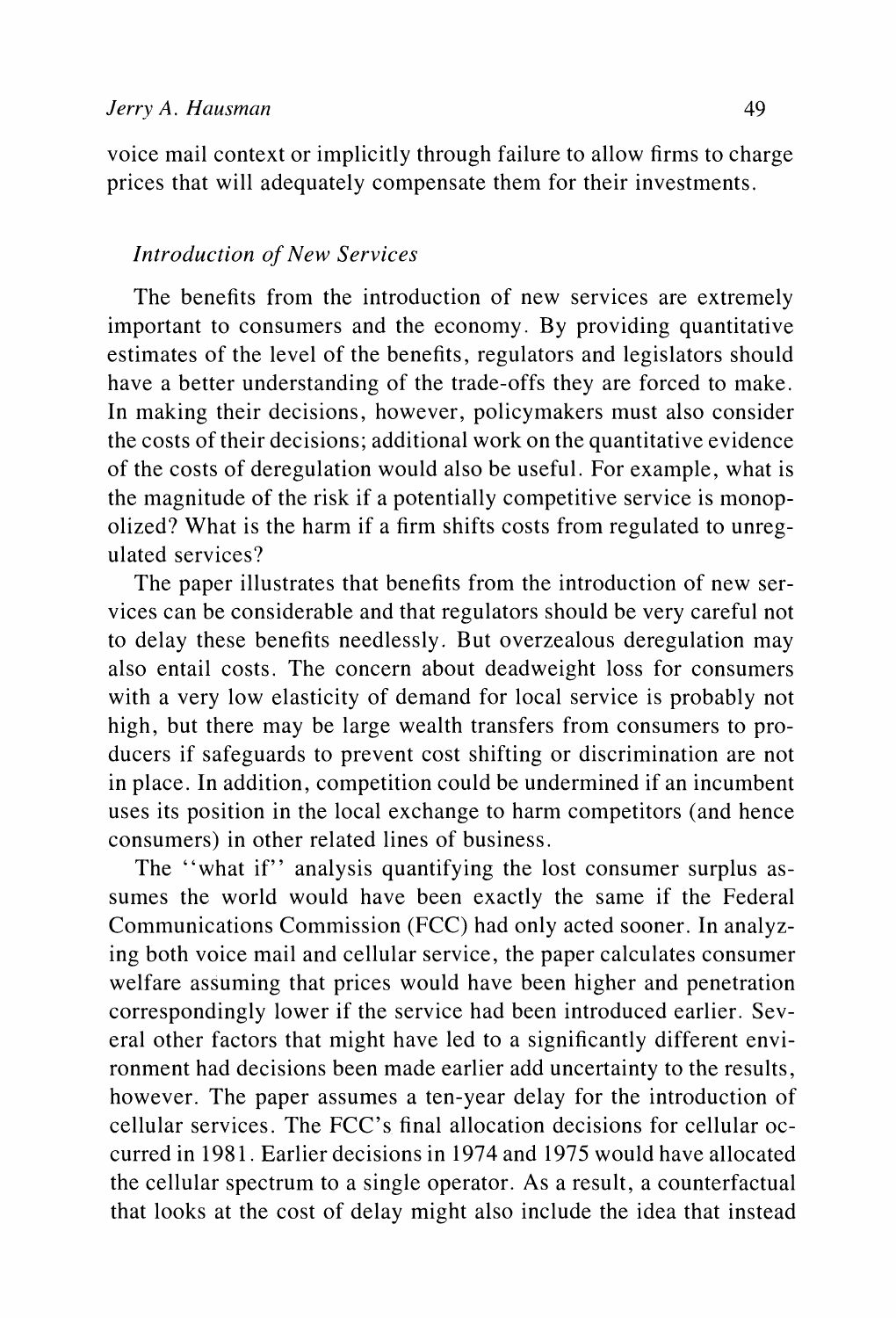**of the duopoly competition for cellular, there might have been a single monopoly operator. Not all of the effects of delay turn out to be negative because information revealed over time can improve decisions. In fact, as the second half of the paper indicates, there is some option value to waiting to invest.** 

**A more picky point is that the counterfactual may indeed underestimate the changes in cost that have occurred over the time period of delay. Increases in microprocessor power have had a significant impact on the cellular telephony market in a variety of ways. Processors are used in the switches (the paper states that the price declined from \$200 in 1989 to \$70 in 1996, meaning that the introduction seven years earlier would have entailed a price increase of nearly 200 percent, not 50 percent as used in the paper. Handset costs declined from \$2,600 in 1983 to \$250 in 1991, meaning that handsets would have cost on the order of 1000 percent more if there had been an earlier introduction. Other components of cellular service such as site leases and sales costs would not have been so different in cost, but the choice of 50 percent may be far too low in a dynamic environment.** 

**The paper blames all of the delay in the introduction of these services on the FCC. I believe that to be an overstatement, not just because I worked there, but because in reality there appear to be possible alternative or complementary explanations for the delay in the introduction of these services. Put in a larger perspective, the introduction of voice mail could have been viewed as a way of trying to open up the local exchange to competition. At the time that the Bell operating companies wanted to introduce voice mail on an integrated basis, they were also fighting attempts to implement open network architecture and comparably efficient interconnection. By withholding permission to provide voice mail services, the FCC might have created more incentive for the operating companies to open up their networks to competition.** 

**The benefits from open local exchange competition may swamp the voice mail estimates (they also may not). It is possible that regulators at the time had an idea of the value of voice mail services and thought that the loss was worth the possibility that they could induce more open local exchange competition. In fact, Congress made such a trade-off in the Bell operating company long-distance entry provisions of the Telecommunications Act. The operating companies cannot begin to provide in-region long-distance service until they satisfy a fourteen-point check-**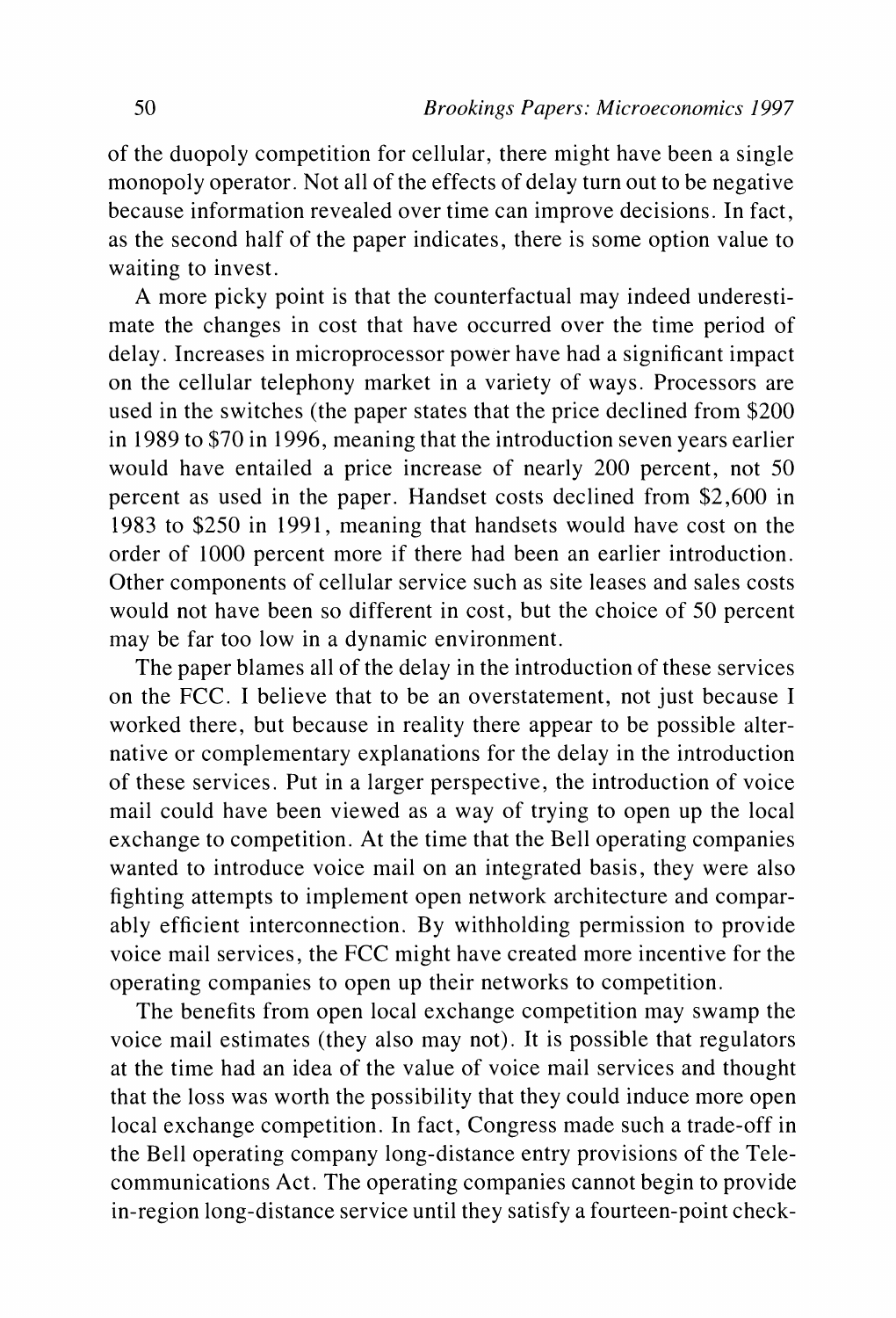**list to ensure that the local market is open to competition. The introduction of a new competitor in long-distance is likely to provide competitive benefits. Congress, however, was justifiably worried about competitive concerns arising from premature entry and, at the same time, wanted to use long-distance entry as a "carrot" to attain the benefits of local exchange competition as well as additional longdistance competition. Although these "deals" may prove in hindsight to be bad for consumers, it is possible that Congress and the FCC expected the additional benefits from local competition to outweigh the losses from delaying entry of the Bell operating companies.** 

## **FCC Pricing under the 1996 Act and Incentives for Investment**

**The paper also looks at the pricing standards under the FCC's Local Competition Order. This portion of the paper examines the ideas behind ways to set prices for unbundled elements. The Telecommunications Act states that the price for unbundled elements is to be "based on the cost. . . , [be] nondiscriminatory, and may include a reasonable**  profit."

**This section of the paper also brings up important and valid concerns for a regulatory agency to consider. Unfortunately, it inaccurately portrays the nature of the FCC rules and pricing standards. The FCC order incorporates measures that allow state regulators (who are required under the act to set the actual rates) to account for uncertainty and the sunk and irreversible nature of investment.** 

**Two important claims in this section should be kept distinct. First the paper claims that the TELRIC model incorrectly estimates the true cost of the investment. The second point, and a very different one, is that even if a compensation scheme were to estimate the cost of an investment correctly, it would not provide socially optimal incentives for investment and innovation because it limits returns.** 

**A useful cost model must account for sunk and irreversible investments, for expected changes in the prices of capital goods (and other inputs) and demand, and for unexpected changes in prices and demand. These are not very controversial points. Economists for incumbents and entrants agree with these principles. And the FCC implemented these principles in its pricing standards. The paper, however, would lead one to conclude that it is impossible to account for these factors within any**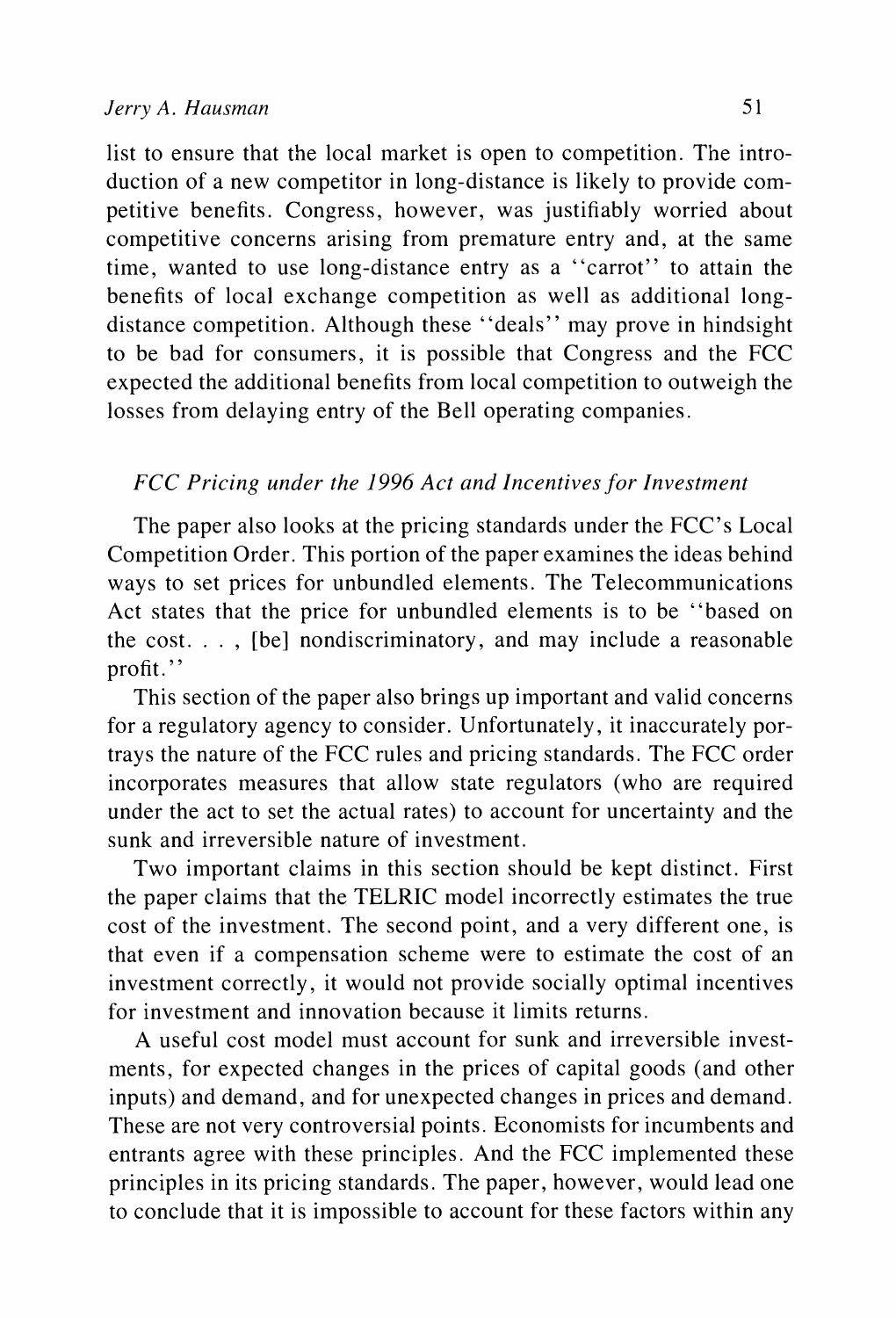**framework, yet that private unregulated firms can make optimal investment decisions, and therefore a better solution would be just to deregulate them. But to make these private investment decisions, firms must account for the risks in some way. As a result, simply asserting that the FCC framework cannot account for these costs must be wrong. The framework can account for such costs, and the order specifically states that they should be taken into account.** 

**The FCC's order stated explicitly that sunk costs, declining costs, and competitive entry may increase the depreciation costs and the cost of capital. Properly designed depreciation schedules should be able to account for the expected changes in asset values over time. Essentially there may be three ways to correct for the problems noted by this paper-in the depreciation schedules, in the cost of capital estimates, or in the fill factors. The combination of adjustments in these three variables should be able to account for the three criticisms of the TELRIC model put forward in the paper.** 

**These adjustments contradict the statement that "TSLRIC assumes that all capital invested now will be used over the entire economic life of the new investment and that prices for the capital goods or the service being offered will not decrease over time." Both expected changes and a risk premium for unexpected changes in prices should be factored into a correctly implemented TELRIC (or TSLRIC) cost study. As a result, the criticisms of the FCC model are not valid because the TELRIC concept does incorporate the important considerations pointed out in this paper.** 

**The next stage of the debate between entrants and incumbents is most assuredly the fight in state regulatory proceedings to determine prices for unbundled elements and the FCC's further notice about cost models. These proceedings should address the magnitude of the effects of the sunk investment, competitive risk, and declining capital goods prices. The magniture of the effects will depend on empirical estimates of the amount of sunk costs compared with total costs. This paper explicitly estimates only the markup for the sunk cost portion of total costs. This is a completely appropriate first step. But it is important to reiterate that the estimates presented here do not take the necessary second step of determining the ratio of sunk costs to total fixed costs for telecommunications.** 

**A second area of debate in the regulatory arena will be the expected**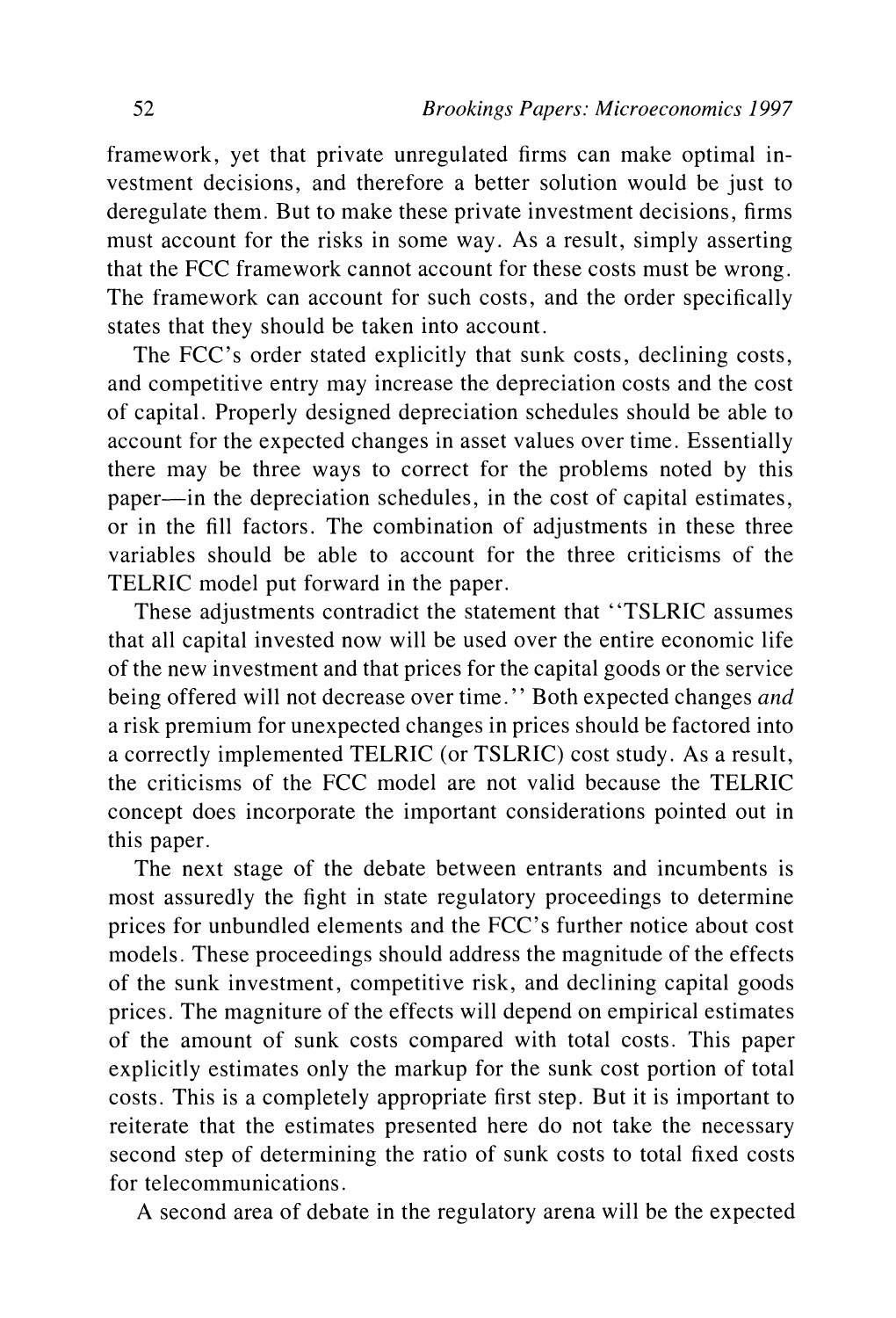**trend of input prices. Although this paper uses the significant decline in input prices for switches as an example, submissions to the FCC from incumbent local exchange carriers have claimed that input prices will actually increase over time. For example, the forward-looking cost studies and price cap productivity studies submitted by the incumbent carriers claim that loop prices are going up, not down, because of the need to bury cable rather than using poles, the increased cost of digging trenches, and so forth. If input prices are expected to rise, then the points made about the risk of changing prices, while still valid, lead to opposite conclusions about the level of prices.** 

**It is also important to assess correctly the expected decrease in the value of assets due to the entry of competitive facilities, because resale and use of unbundled elements will not necessarily cause sunk investments to decline in value. In addition, it is important to assess the**  salvage value of a sunk asset—can it be moved elsewhere? If not, is it **still suitable for use in the same place, but expected to garner lower revenue? In these cases, the risk is not 100 percent of the value of an asset, but rather the fraction that is exposed to competition.** 

**In addition, the degree of uncertainty about the changes in these variables is clearly important to any investment decision and should be factored into the cost model. The paper is correct to point out that options clearly have value precisely because of uncertainty, but the paper is incorrect to assert that TELRIC model cannot incorporate such uncertainty.** 

**Finally, there is the important debate about how to stimulate further investment and innovation in the network. The paper likens the costplus-a-reasonable-profit standard to allowing returns for a pharmaceutical company only on successful drugs at a regulated rate. Other interpretations of the rules and how they should be applied may be more pro-innovation. For example, a single product in a portfolio of risky investments should be allowed to garner a significant return (just like successful drugs or hit records) given the expected return of any individual project. Such a policy would be difficult to implement, but it is extremely important that the rules not be implemented in such a way as to take away any of the upside for firms that introduce successful innovations.** 

**A second idea with respect to innovation would be to "freeze" the network in place now and implement unbundling rules for truly new**